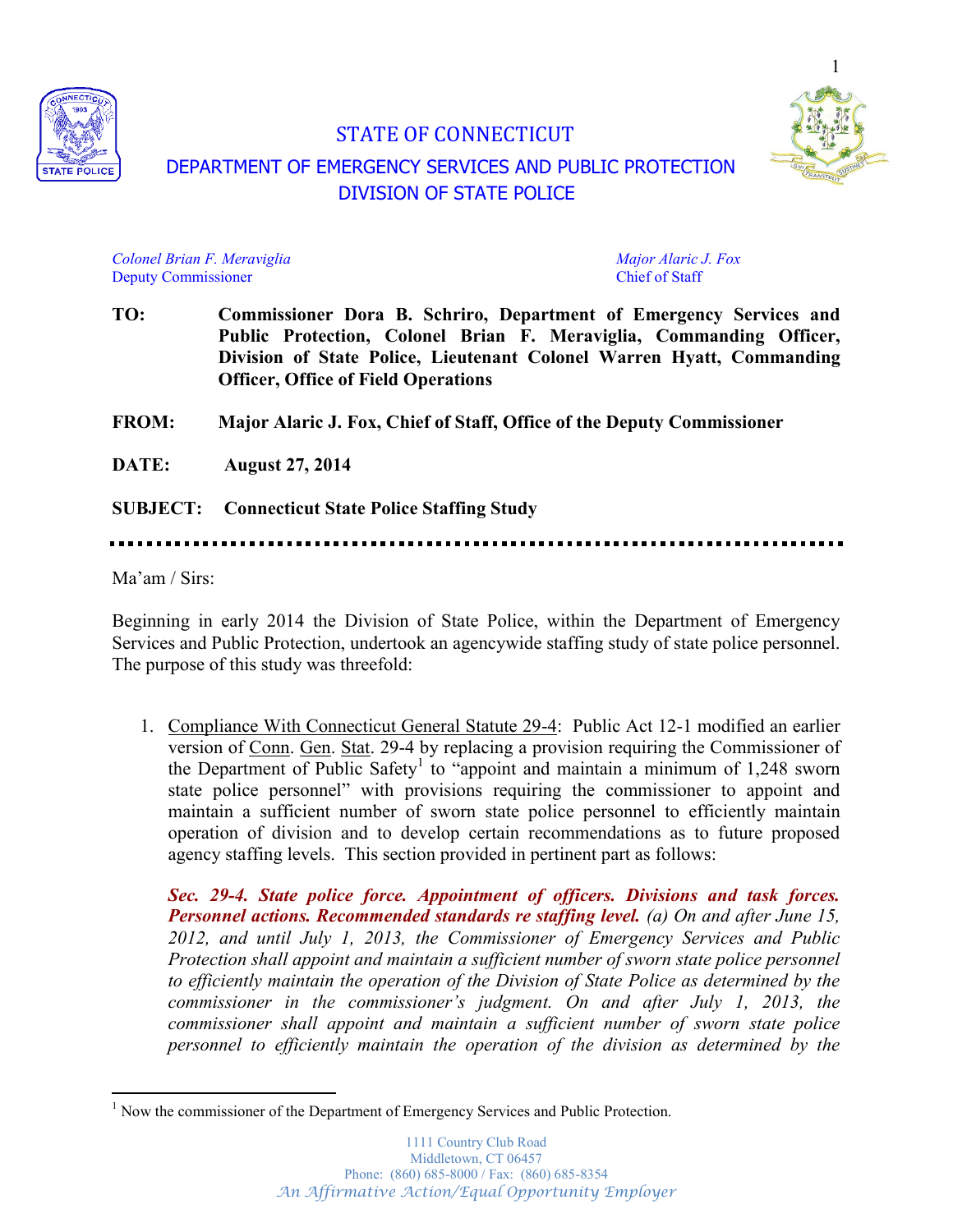*commissioner in accordance with the recommended standards developed pursuant to subsection (f) of this section.*

*(b) On or before February first of each odd-numbered year, the commissioner shall submit a report to the joint standing committees of the General Assembly having cognizance of matters relating to public safety and appropriations and the budgets of state agencies, in accordance with section 11-4a, providing an assessment of the number of sworn state police personnel necessary to perform division operations for the biennium beginning July first of that year. If such report recommends a staffing level of less than one thousand two hundred forty-eight sworn state police personnel, the commissioner shall include in such report an assessment of the impact to public safety and any potential negative impact specifically attributable to such deviation in staffing level.*

- 2. Analysis of Staffing Needs for Future Planning Purposes: Staffing within the Connecticut State Police has fluctuated greatly over an extended period of time. In the late 1990s and early 2000s agency staffing increased greatly under certain federal grants that were then available. Back to back, and overlapping recruit training classes, led to (sworn) agency staffing that exceeded a statutory figure of 1,248 troopers. Since that time agency staffing has experienced a downward trend and department responsibilities have increased. With the addition of each new state police training troop agency staffing spikes upward for a limited period until the long-term impact of attrition is again experienced. Additionally, the hiring of recruit employees is also, by definition, done in arrears. Thereafter, newly retained "trooper trainees" must attend and successfully complete a six-month long training academy program, followed by a two-to-three month long Field Training Officer Program. Both of these phases are integral to the development and success of a new state police trooper, although both exacerbate the "arrears" effect present in the retention of new trooper trainees.
- 3. Compliance With CALEA Mandate 16.1.2: This provision provides in pertinent part as follows: "The agency allocates personnel to, and distributes them within, all *organizational components in accordance with documented workload assessments FRAGKFULT Conducted at least once every three years.*<sup>"</sup> In accordance with this reaccreditation process the Connecticut State Police are scheduled to undergo an on-site inspection in approximately December 2015. This review is also intended to ensure compliance with this standard.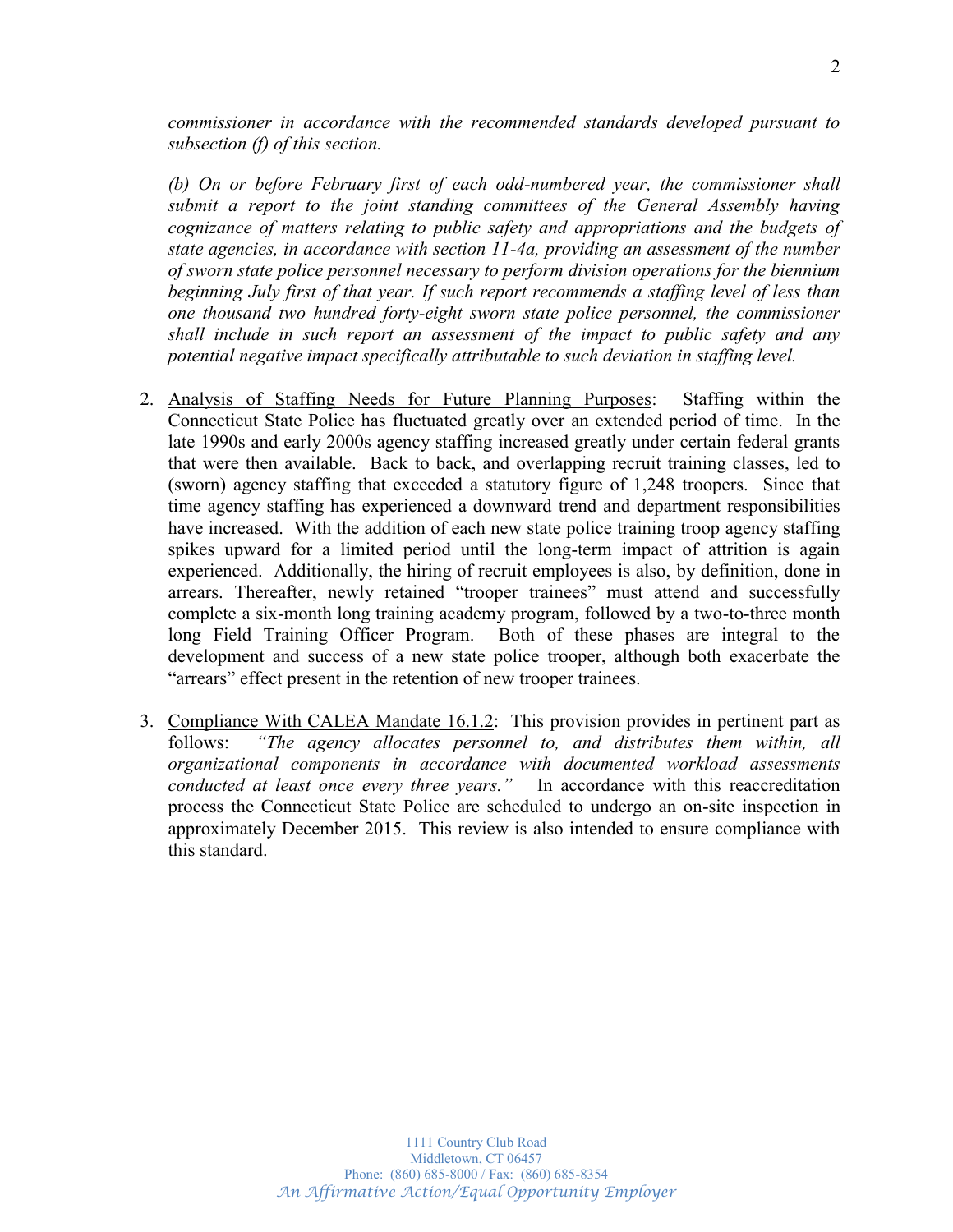#### *Introduction*

Throughout early and mid 2014 several working groups, focused primarily on the executive level command staff, and additionally, the master-sergeant level, were briefed as to the scope and detail of this assignment. Executive level command staff personnel were subsequently assigned to conduct, as applicable, a comprehensive review of the sworn staffing within their respective divisions, offices, bureaus, troops, units, and other relevant subdivisions. Each was provided copies of an "Agencywide 2012 Staffing Study and Analysis" as a baseline, as well as a formula<sup>2</sup> from which to calculate minimum patrol staffing levels for the agency's eleven troop commands. Each had available full access to criminal activity statistics through NexGen data runs, basic troop GIS images, data and documentation, and Connecticut State Police index crime and arrest statistics. Each was also charged with the development of any unique or singular considerations, such an increased statutory mandates, the dissolution of municipal police departments within assigned areas of jurisdiction, task force requests and needs, overtime expenditure rates, and other appropriate metrics, which impacted or reflected upon, their staffing needs. Certain functions (Bureau of Criminal Investigation, Major Crime Squads, Office of Counter-Terrorism, Emergency Services Unit, and most functions within the Office of Administrative Services) whose job responsibilities could not be adequately described or documented through the provision and analysis of raw "criminal activity" data were permitted and encouraged to develop independent, yet defensible, justification for their asserted manpower needs.

Beyond the review of the aforementioned data an analysis of the department's current staffing levels<sup>3</sup> was undertaken through a personnel data run provided by Human Resources. The current staffing levels in each command were then compared to the "proposed staffing levels" that had been advanced by given department commanders. In certain (limited) circumstances "optimal staffing levels," a level which was identified as being more robust than "proposed staffing levels" were identified by certain commanders for those specific locations where highly compelling arguments could be made for additional increases to the patrol staffing formula on an individualized basis. In the case of subordinate commanders, "proposed staffing levels" were, by definition, approved by their supervising commanders. Finally, it was further presumed that submitting commanders were in the most informed position to assess what their realistic personnel needs were. As such, no independent analysis was possible, or was made by this writer, to either verify or dispel the asserted staffing calculations that were submitted.

Each command was provided with a response reporting date of not later than Wednesday, August 20, 2014. These submissions form the basis for the staffing information provided herein.

#### *Civilian Staffing Levels*

It must also be noted that this review did not include an assessment of civilian staffing levels within the Division of State Police. Such calculations are beyond the statutory charge embodied in Conn. Gen. Stat. 29-4, the primary motivator of this study. The import of the non-inclusion of

 $2$  Hereinafter "The Freeman Formula."

 $3$  For the sake of across-the-board consistency, "current staffing levels" were identified as including the number of sworn personnel who were/are assigned to a given command, including those people who might be in a temporary duty status elsewhere, or otherwise unavailable due to a worker's compensation injury, light duty status, maternity leave, military deployment, etc. The failure to include these individuals as members of any given command would result in the potential double-counting (of people assigned to an alternate location on a TDY basis) or the skewing of "the Freeman Formula" by failing to take into account (average) leave time utilized by department employees.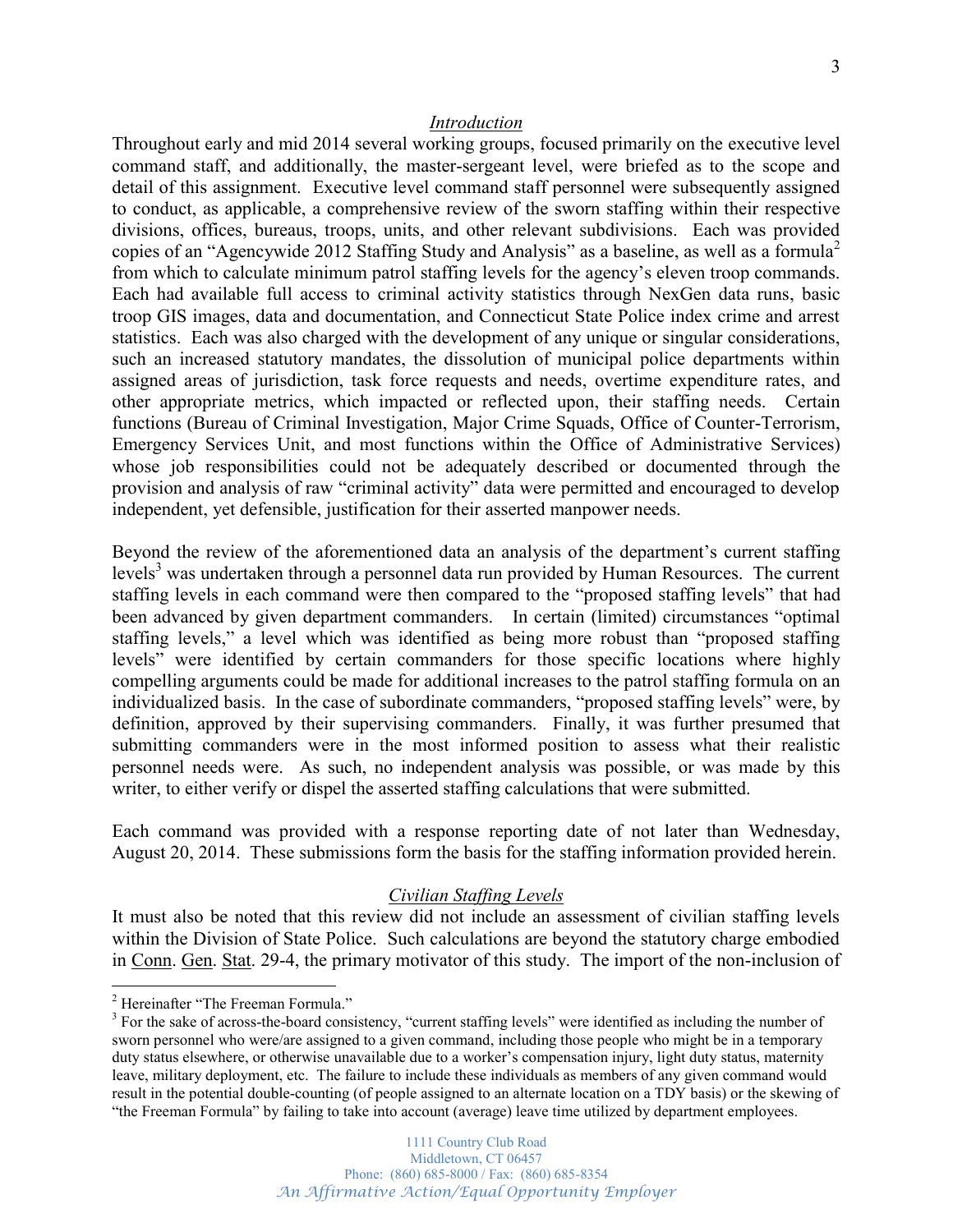civilian employees is that as civilian staffing levels rise (at least within certain division functions), the need for sworn personnel within these same functions would typically wane. Similarly, as civilian staffing levels within certain division functions falls, the need or tendency to fulfill at least some of the functions of a given unit with sworn personnel becomes increasingly necessary. This is particularly true in those instances where work backlogs within certain functions begin to have a measurable impact on the division's responsiveness to members of the public. As such, it must be understood that sworn staffing needs are impacted by civilian staffing within the following division functions, in particular, all of which that have historically enjoyed at least some sworn complement within their staffing:

- Computer Crimes Unit (within the Division of Scientific Services)
- AFIS/Livescan Unit
- Connecticut Telecommunications Section
- Grants Administration Unit
- Facilities Management Unit
- Fleet Operations Unit
- COLLECT Unit
- Computer Services Unit
- Crimes Analysis Unit
- $\bullet$  Fingerprint Unit
- Reports and Records Unit
- State Police Bureau of Identification
- $\bullet$  CAD / RMS / GIS Unit
- Special Licensing and Firearms Unit
- Sex Offender Registry
- Deadly Weapons Offender Registry
- Legal Affair Unit
- Labor Relations Unit
- All Troop and Headquarters Dispatch Functions

While it has been historically attractive to articulate an agency desire to ensure that "hazardous" duty personnel perform hazardous duty work," our ability to achieve this laudable end is only as possible as our corresponding civilian personnel complement permits. As such, while this analysis does not include our civilian population, an awareness of civilian staffing needs must be considered in relation to sworn personnel staffing.

## *Patrol Staffing Function Under the Freeman Formula*

Perhaps predictably, the single largest allocation of sworn state police personnel is to the patrol function out of the eleven barracks maintained throughout Connecticut. As is the industry norm, each of these barracks operates with a set number of "minimum patrols" which must be staffed on a 24/7/365 basis in order to ensure at least a minimal level of patrol coverage. This patrol coverage must, in turn, be adequate to satisfy at least a minimal level of public safety, and employee safety, even in the most remote geographic areas of the state.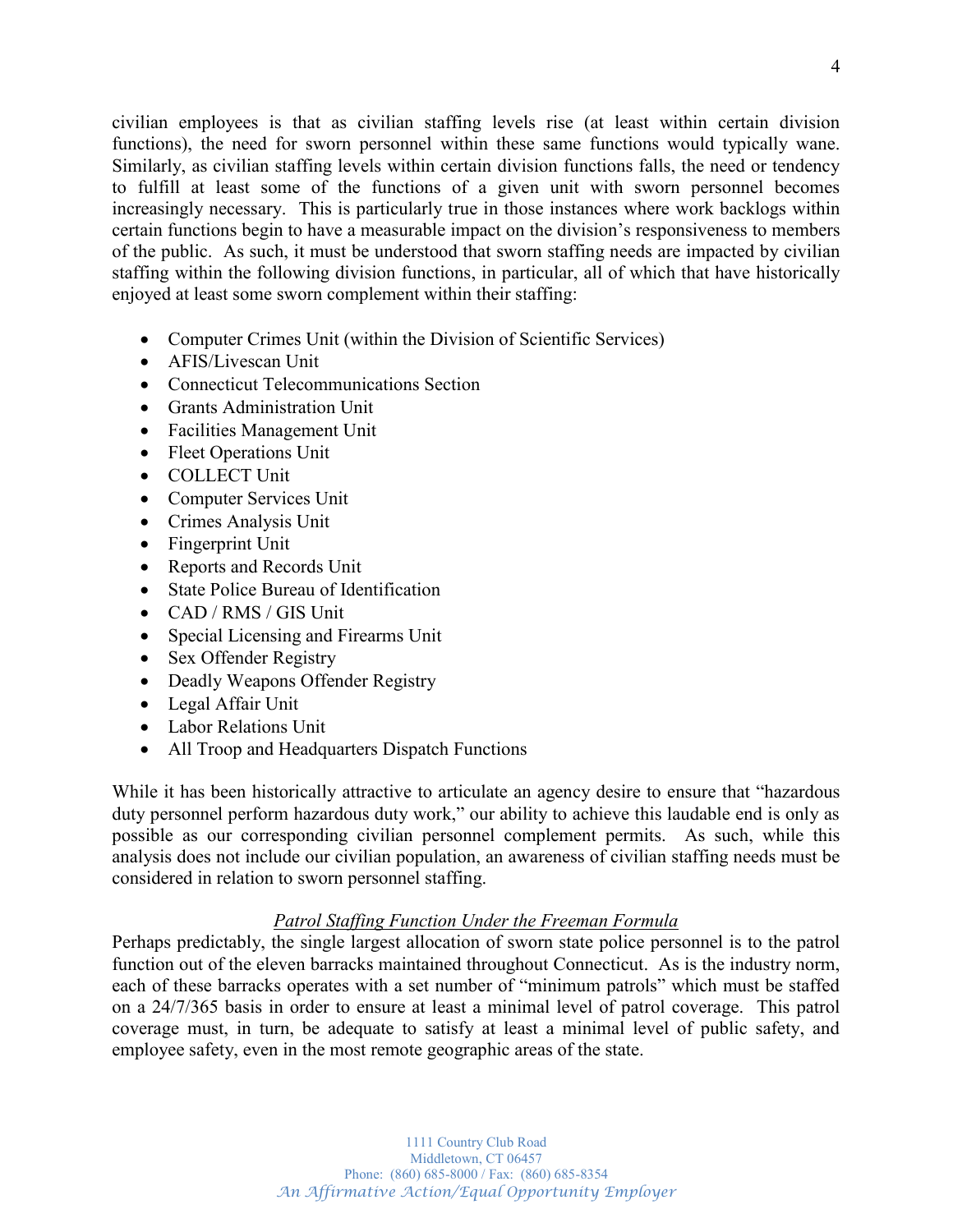As a result, the number of personnel that must be assigned (without incurring overtime expenses) to the patrol function at any given barracks can be calculated by factoring the number of minimum patrols per shift against the number of employees assigned to that work location. This analysis must, in turn, consider the work schedules of the assigned employees which must also include their contractual right to utilize their accumulated leave time, the agency's need to send the employees for periodic in-service and advanced training programs, their sick-time utilization, and finally, their use of any number of "other" types of leave time, including those that might be contractually granted or statutorily or administratively permissible<sup>4</sup>.

In an effort to develop a professional, reliable formula that could be used on a statewide basis to calculate uniform patrol needs, a group of department master-sergeants, under the direction of Master-Sergeant William Freeman, were convened to assess the number of troopers necessary to fulfill the minimum patrol staffing functions at each troop. Master-Sergeant Freeman and this cohort were specifically tasked to take into account the myriad reasons why a trooper assigned to a given command, ostensibly working their contractually mandated five days on / three days off on a year-round basis, would not, on any given day that might ordinarily be a workday, not be available to assume an assigned patrol. Examples of such absences from patrol ranged from the use of contractually authorized leave time, to sick time, to attendance at in-service or advanced training programs, to light-duty status. This formula, which described how many troopers were in fact necessary to fulfill a given troop's minimum staffing, became known as "the Freeman Formula<sup>"</sup>

This formula was further described by Master-Sergeant Freeman as follows: *A staffing analysis was conducted for patrol troopers at each individual troop using data from the daily worksheets from Fiscal Year 2013-14. The analysis was conducted for the purpose of determining the appropriate number of sworn patrol staff needed to eliminate backfill or direct overtime caused by contractual leaves such as vacation leave, personal leave, holiday compensation leave, sick Leave, military leave, worker's compensation injury leave, other associated leave, as well as troopers on light duty status (able to contribute in a light duty capacity but unable to perform patrol functions), non-replaced troopers temporarily assigned to other areas in the agency, and troopers completing mandatory annual in-service training. The analysis was done by determining the percentage of days that a patrol trooper works to the number of days that a trooper is scheduled to work, and then relating it to the current minimum amount of patrols necessary to operate at each troop.*

*The analysis was applied to patrol troopers that make up the current staffing of minimum patrol levels at each troop. Positions such as resident troopers, administrative troopers (i.e. evidence officers and court officers), and detectives were not included as they are not backfilled during a short term absence.* 

*The information and data to conduct this analysis is described below as follows.* 

*1. 228 - Number of days a patrol trooper is scheduled to work. The standard patrol trooper is scheduled by contract to work a repetitive eight day cycle* 

<sup>&</sup>lt;sup>4</sup> Examples might include jury duty, maternity/paternity leave, funeral leave, military deployment, workers compensation leave, administrative (suspension) leave, etc.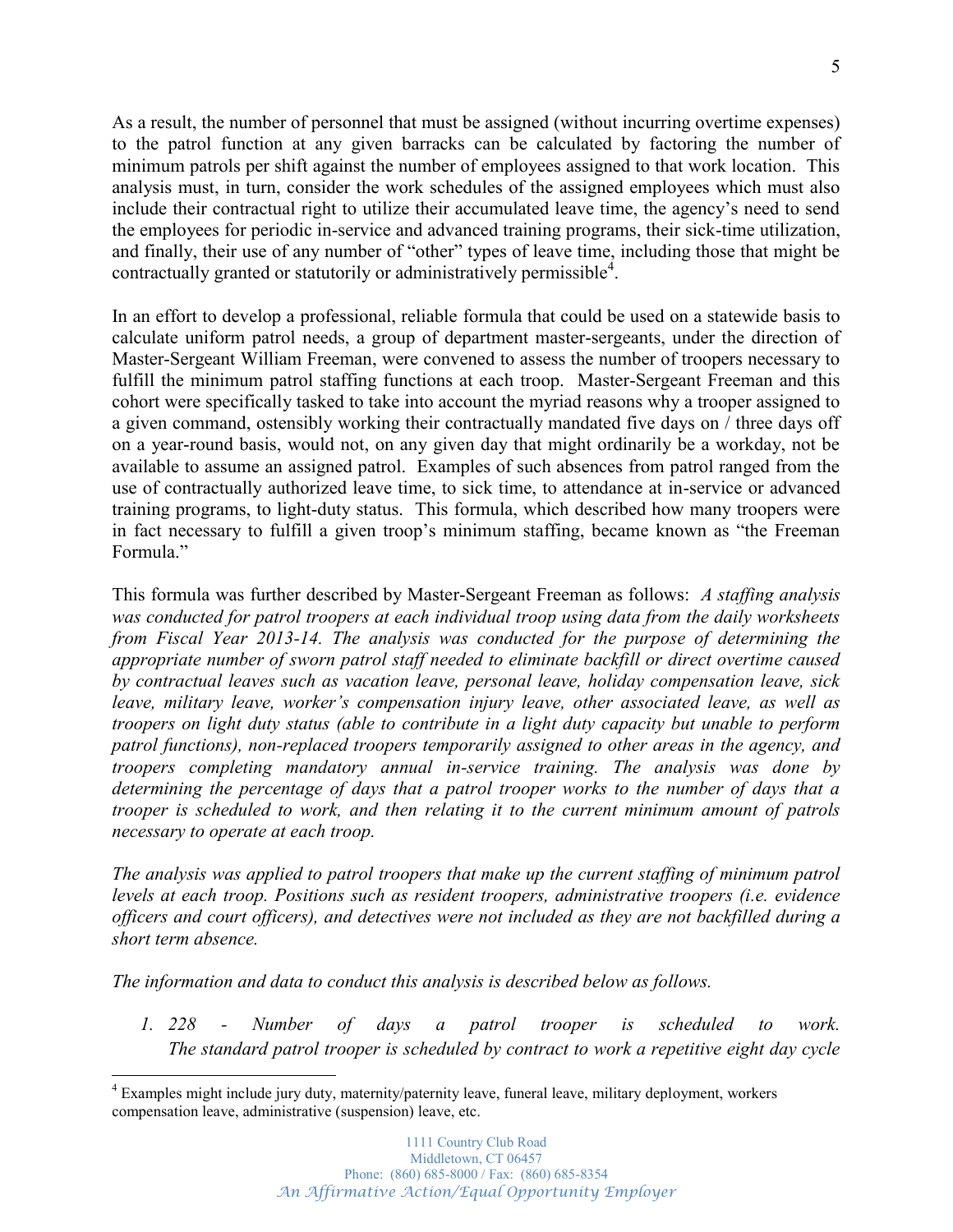*consisting of five days on and three days off, or in other words, is scheduled to work 5/8ths of the days in the calendar year. 365 days x 5/8 = 228.* 

- *2. The number of patrol troopers assigned at each troop during each month of the fiscal year.*
- *3. The total number of leave days taken, training days attended, light duty days used and temporary duty days used monthly during the period.*
- *4. The minimum patrol levels at each troop*
- *5. Three shifts with two platoons per shift.*

*The application process:*

- *1. Each troop, using the daily work schedule sheets, tallied and totaled the categories listed in the first paragraph above first by day, then by month.*
- *2. To determine the amount of scheduled days each month multiply the number of assigned troopers (T) times the number of scheduled days (228) in the year, times the number of days in the month and divide the total by the calendar days in the year (365). For example in the month of July: (T x 228 x 31) / 365 = Scheduled days for July*
- *3. The total number of leave days (L) divided by the number of scheduled days (SD) results in the percentage of time that a scheduled trooper is away from patrol. L / SD = % off (away from patrol)*
- *4. The %off minus 100% equals %on (spent on patrol) %off - 100% = %on*
- *5.* Total each month's % and divide by 12 to determine the 1 year average. *% on / 12 = Avg/YR*
- 6. *Total each month's troopers and divide by 12 to determine the 1 year average.*
- *7. Multiply the minimum patrol (MP) times 2 platoons, times 3 shifts and divide the total by the average % on to determine how many troopers needed for 100% (T100) coverage without OT. (MP x 2 x 3) / Avg % on = T100*
- *8. Subtract average patrol troopers from T100 to determine how many troopers are needed to have 100%.*

Under this formula the number of patrol troopers necessary to fulfill the minimum patrols, on a 24/7/365 basis (taking into account all leave time and other work time that is not spent on actual patrol) could be accounted for for each troop. This formula forms the basis for the "proposed staffing levels" (which avoids "predictable" overtime expenditures) that is included for each of the eleven  $(11)$  troop commands contained herein.<sup>5</sup>

 $<sup>5</sup>$  A departmenwide summary, and a troop by troop spreadsheet, are indexed at Tab #1 contained herein.</sup>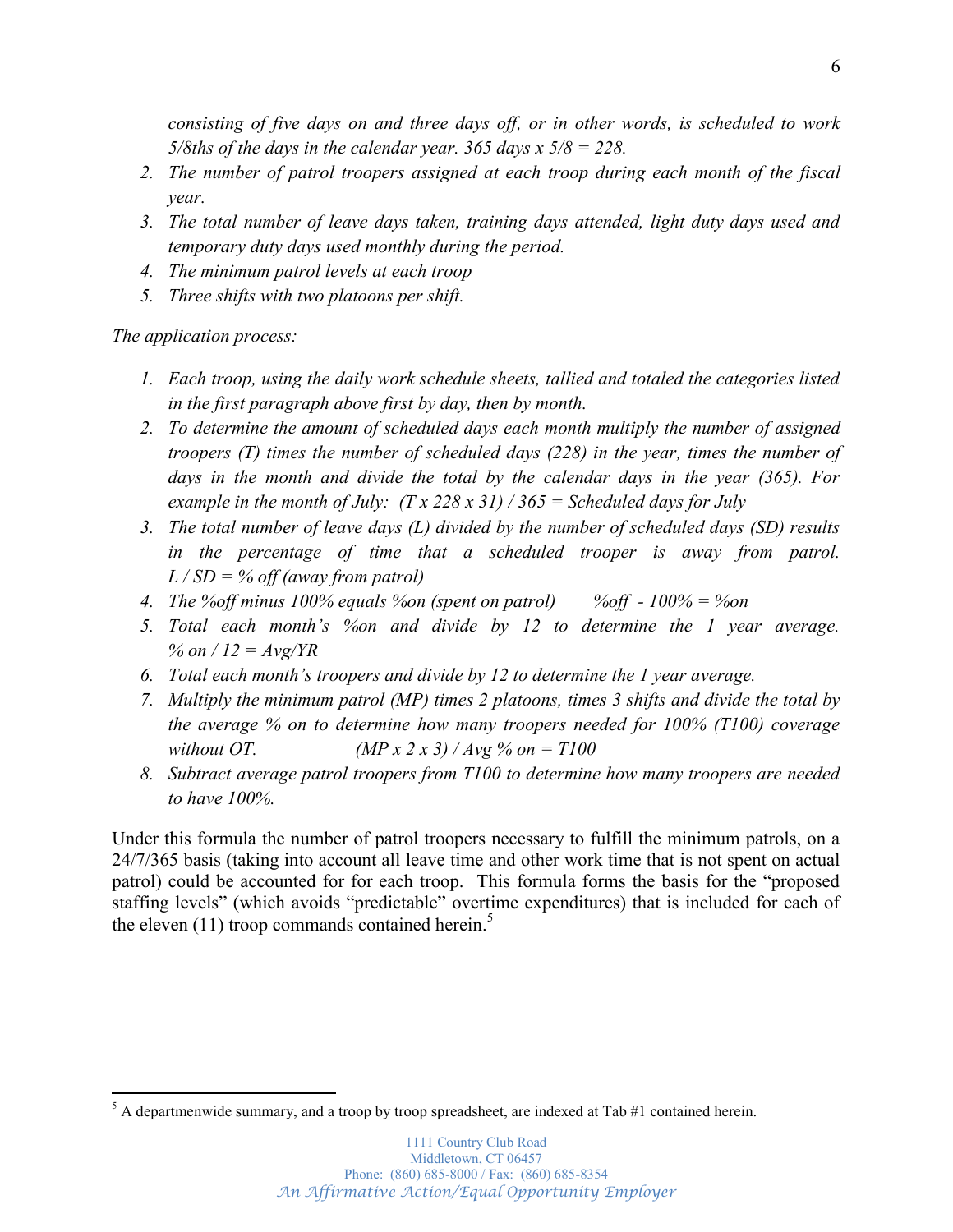### **STAFFING ANALYSIS BY COMMAND**

*Troop "A" Southbury* 

Troop "A" Southbury is located off Interstate 84 in the Town of Southbury. The troop serves sixteen (16) towns encompassing a total patrol area of 505.5 square miles within Fairfield, Litchfield and New Haven Counties. Troop "A" patrols three major highways, Interstate 84, Route 7 and Route 8, totaling 81.3 miles. The I-84 corridor is a heavily traveled roadway and is a gateway to New England, linking New York to Boston. More than 124,900 vehicles utilize the 57.4 miles of I-84 within the Troop "A" area each day. This is in addition to the other major limited access highways (Rt. 7 and Rt. 8) that Troop  $A^*$  is responsible for patrolling (23.9) miles) and 80.6 miles of state highways within the troop's area of primary jurisdiction.

Troop "A" is responsible for primary law enforcement functions in six  $(6)$  of the sixteen  $(16)$ towns within its jurisdiction. Troop "A" provides technical assistance and support to the other ten (10) towns that possess organized police departments within this troop area The Resident State Trooper Program is currently in operation in all six  $(6)$  of the towns under Troop "A"'s coverage. These towns contract with the department for one or more troopers to be assigned to their towns. The Resident Trooper provides police services, identifies and addresses all public safety issues and concerns within the town. The Resident Trooper in each town provides normal police services with the backing of the full complement of state police resources (from the troop and statewide, as necessary). Resident Troopers supervise and direct the activities of town police officers (constables). The Resident Troopers work with community leaders, members of the business community, educational institutions, and other town groups and citizens to identify and implement cooperative solutions to various public safety concerns. Resident Troopers promote and provide special programs to meet the needs of their communities.

Current Staffing Level: Seventy-four sworn individuals (inclusive of one lieutenant, one-mastersergeant, six sergeants, forty-eight troopers, four resident trooper sergeants and fourteen resident troopers).

Proposed Staffing Level: Eighty-nine sworn individuals (inclusive of one lieutenant, onemaster-sergeant, six sergeants, sixty-three troopers, four resident trooper sergeants and fourteen resident troopers).

### *Troop* "B" North Canaan

Troop "B" Canaan is located in the Town of North Canaan. The troop serves eleven (11) towns encompassing a total patrol area of 470.5 square miles within Litchfield County. Troop "B" also patrols 12 miles of Route 8. Troop "B" is responsible for patrolling twenty-three  $(23)$  state highways totaling 286.51 miles, as well as town highways within its troop patrol area. Troop  $B$ <sup>o</sup> accounts for the largest geographic area of patrolled towns throughout the State of Connecticut.

Troop "B" is responsible for primary law enforcement functions in eleven  $(11)$  of the thirteen  $(13)$  towns within its jurisdiction. Troop "B" provides technical assistance and support to the towns of Winsted and Torrington that have organized police departments. The Resident State Trooper Program is currently in operation in a five  $(5)$  of the towns under Troop "B"'s coverage, including North Canaan, Salisbury, New Hartford, Norfolk and Barkhamsted.<sup>6</sup> These towns

<sup>&</sup>lt;sup>6</sup> A recurrent them in this review has been the increased reliance on the use of Resident Troopers to supplement patrol level staffing. It is noted by this writer that Resident Troopers were intended to provide patrol coverage to a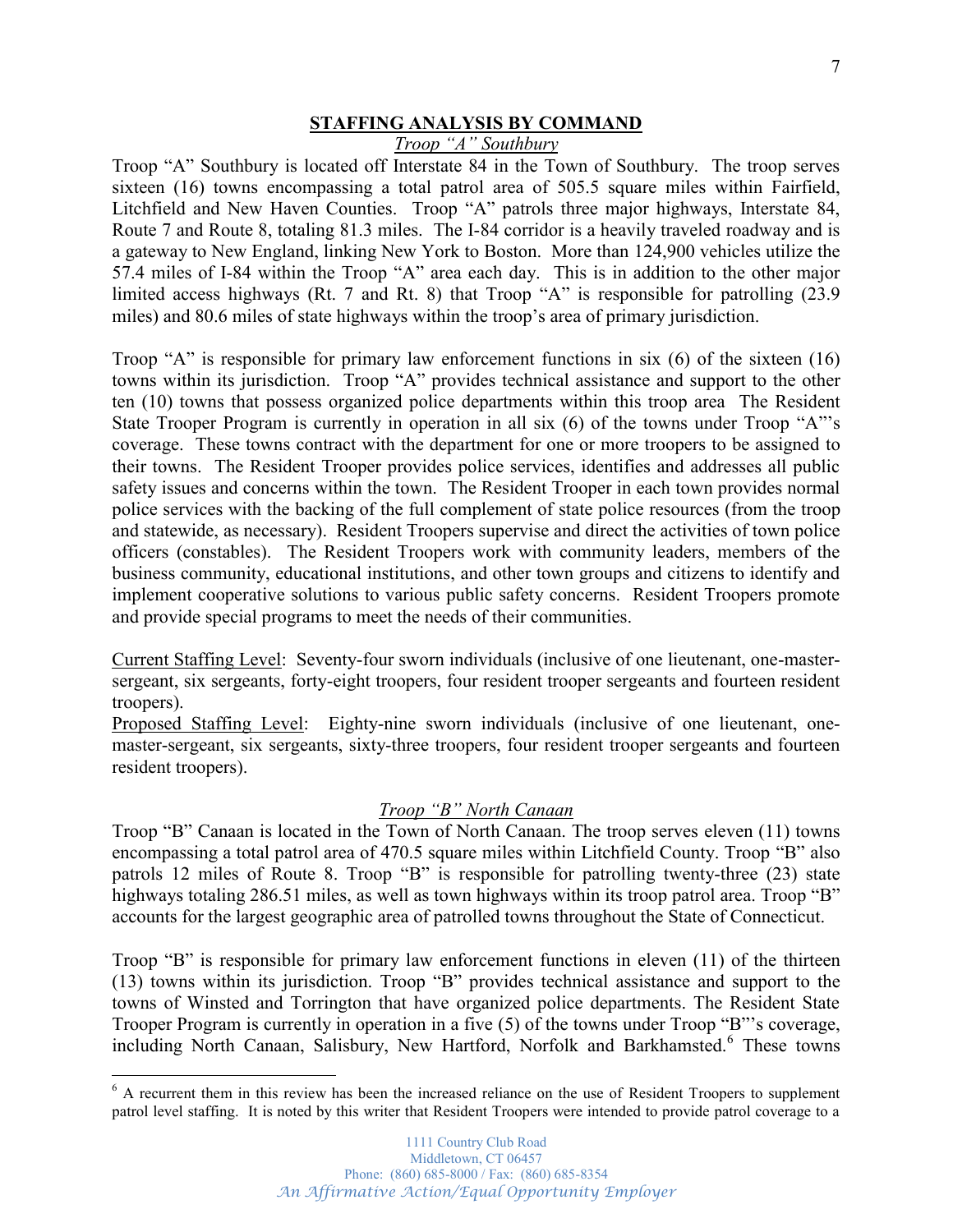contract with the department for one or more troopers to be assigned to their towns. The Resident Trooper provides police services, identifying and addressing all public safety issues and concerns within the town. Resident Troopers supervise and direct the activities of town police officers. Resident Troopers work with community leaders, members of the business community, educational institutions and other town groups and citizens to identify and implement cooperative solutions to various public safety concerns. Resident Troopers promote and provide special programs to meet the needs of their communities.

Of particular note, the Troop "B" patrol structure, and allocated patrol level troop staffing, has remained the same since 1972.

Current Staffing Level: Fifty-one sworn individuals (inclusive of one lieutenant, one-mastersergeant, seven sergeants, thirty-eight troopers, and four resident troopers).

Proposed Staffing Level: Sixty-three sworn individuals (inclusive of one lieutenant, one-mastersergeant, seven sergeants, fifty troopers, and four resident troopers).

*Optimal Staffing Level: Eighty-one sworn individuals (inclusive of one lieutenant, one-mastersergeant, seven sergeants, sixty-eight troopers, and four resident troopers). A very strong*  argument can be made that Troop "B" needs to add two additional patrols per shift to improve *trooper safety and improve response time. This Troop "B" patrol area is vast and when two troopers (typically one-half of the patrol complement for any given shift) are tied up with a call, it leaves only two remaining troopers to cover the entire Northwest corner of the State, having no constables or local police to provide back-up. The addition of two patrols per shift on a 24/7/365 basis would necessitate the assignment of eighteen additional troopers*

### **Troop** "C" Tolland

Troop "C" Tolland, is located in Northern Connecticut and borders the Commonwealth of Massachusetts. Troop "C" provides a full range of police services for an area that encompasses ten (10) towns, three hundred and seventy (370) square miles, with a population of 148,140. The area is best described as a rural/residential environment with some small business and light industry. There are fifty-two (52) miles of limited access interstate highways and approximately eight hundred (800) miles of secondary roadways. The major travel routes include Interstate 84, Route 32, Route 74, Route 190, and Route 44.

Of the ten  $(10)$  towns in Troop "C"'s area all but one are located in Tolland County. Troop "C" provides primary police services for eight (8) of the ten (10) towns in the troop area. The towns of Vernon and Coventry have their own organized full time police departments. Support of these municipalities is usually limited to support received from specialized state police units. Of the remaining eight (8) troop-area towns five (5) have rather robust resident troop programs, including programs in Ellington, Mansfield), Somers, Stafford and Tolland, making it the largest program in the department. It is anticipated that the resident trooper program will continue to grow with its partnership towns as their population increases. It is also noted that actual "troop" patrol staffing levels, which have been unchanged for a period of time in excess of twenty-five (25) years, would be highly challenged to keep up with the rate of calls for service were it not for

particular contracting community above and beyond normal (and adequate) troop level patrol staffing. As such, patrol level staffing, through the troops, must be adequate in and of itself, and not merely adequate because of the additional availability of Resident Trooper personnel.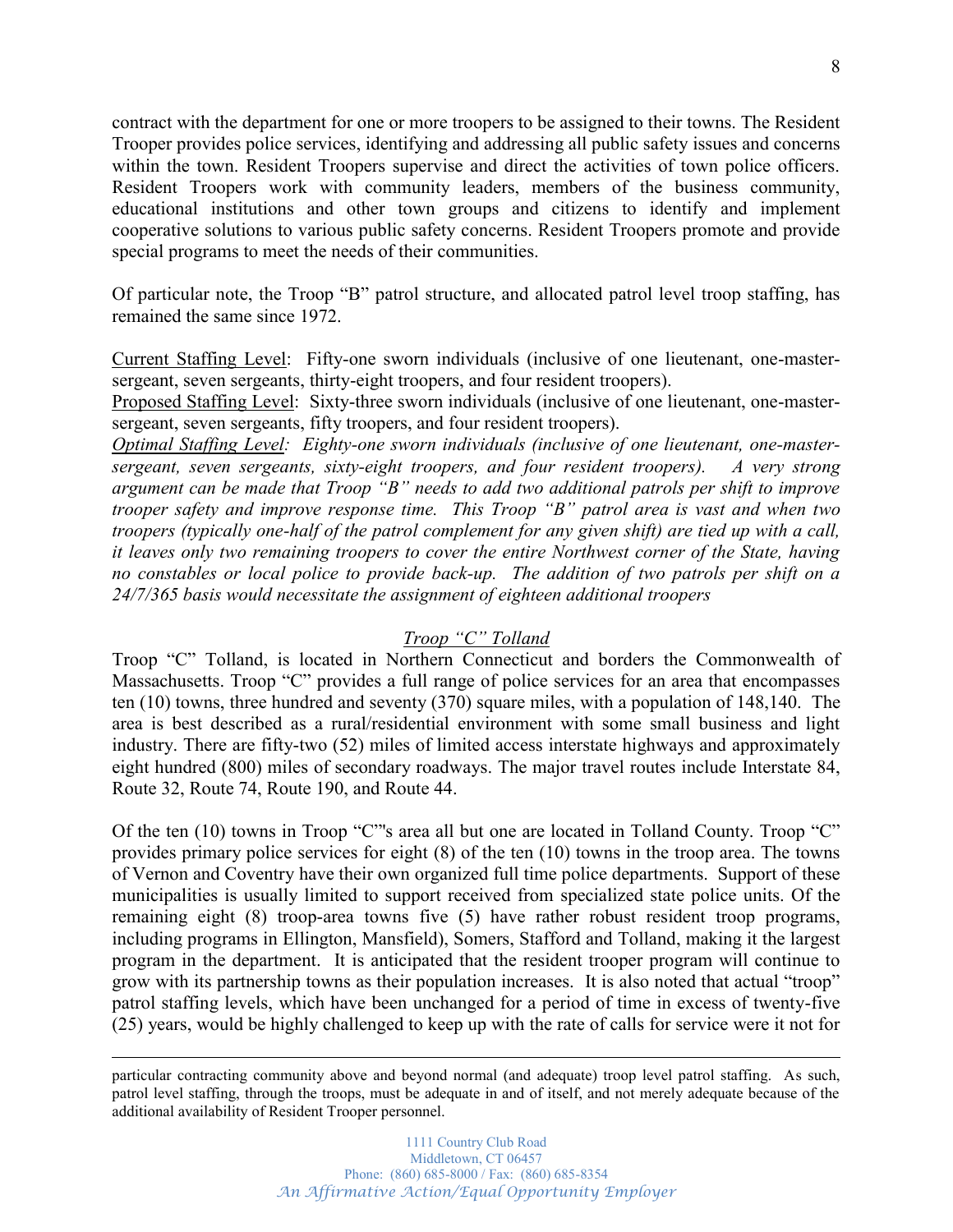the financial commitment to law enforcement that these towns have provided through their commitment to the Resident Trooper program. It is similarly noted that this level of Resident Trooper program commitment could be lessened, or fully withdrawn, by the participating towns, upon provision of the contractually mandated notice.

Since 2000, Tolland County population has grown 6.4%, which is the largest growth of any county in Connecticut. This population growth is predicted to continue.

Additionally, Troop "C" is also home to the Eastern District Consolidated Dispatch Center which necessitates "double" teams of supervision on each shift<sup>7</sup>. Presently, the "operations (dispatch) sergeant position is filled exclusively through the use of overtime.

Current Staffing Level: Seventy-three sworn individuals (inclusive of one lieutenant, two master-sergeants, seven sergeants, thirty-nine troopers, three resident trooper sergeants and twenty-one resident troopers).

Proposed Staffing Level: One hundred and two sworn individuals (inclusive of one lieutenant, two master-sergeants, thirteen sergeants, sixty-two troopers, three resident trooper sergeants and twenty-one resident troopers).

## *Troop* "D" Danielson

Troop "D" Danielson personnel are responsible for providing all law enforcement services to approximately 120,000 residents, living in eleven (11) towns, encompassing approximately 397.5 square miles of territory, 40 miles of interstate highway (I-395 & I-695) and 1,000 miles of secondary roadway. The eleven (11) towns covered in the troop area are Brooklyn, Canterbury, Chaplin, Eastford, Hampton, Killingly, Pomfret, Putnam, Scotland, Sterling and Woodstock. The Town of Plainfield and the Borough of Putnam, both located in the northeast section of Connecticut and within the troop area, are policed by their own independent municipal police departments. There are resident state troopers assigned to the towns of Brooklyn, Chaplin, and Killingly.

The majority of property values throughout Troop "D"'s area are much lower than those in the central and western part of the state and the area can be described as demographically depressed with regard to both education and income. The majority of the troop area is rural in nature with the exception of a few densley populated town buroughs consisting primarily of low income housing. While this region of Connecticut has not developed as quickly as other areas throughout the state, it has recently introduced a retail complex in Killingly and there are plans for further retail development in Brooklyn. It is also home to numerous industrial, agricultural, and manufacturing businesses. Interstate 395 traverses the troop area and has a moderate flow of traffic as it is the major conduit from Massachusetts into northeast Connecticut and the casinos located in Montville and Ledyard respectively. While I-395 and I-695 are the responsibility of Troop "D" Danielson personnel, personnel from the Traffic Services Unit are also assigned to conduct enforcement efforts in the area from time to time.

 $<sup>7</sup>$  Including the "operations sergeant" who supervises the district dispatch operations and must remain inside Troop</sup> "C," and the patrol supervisor who functions as a field/patrol supervisor.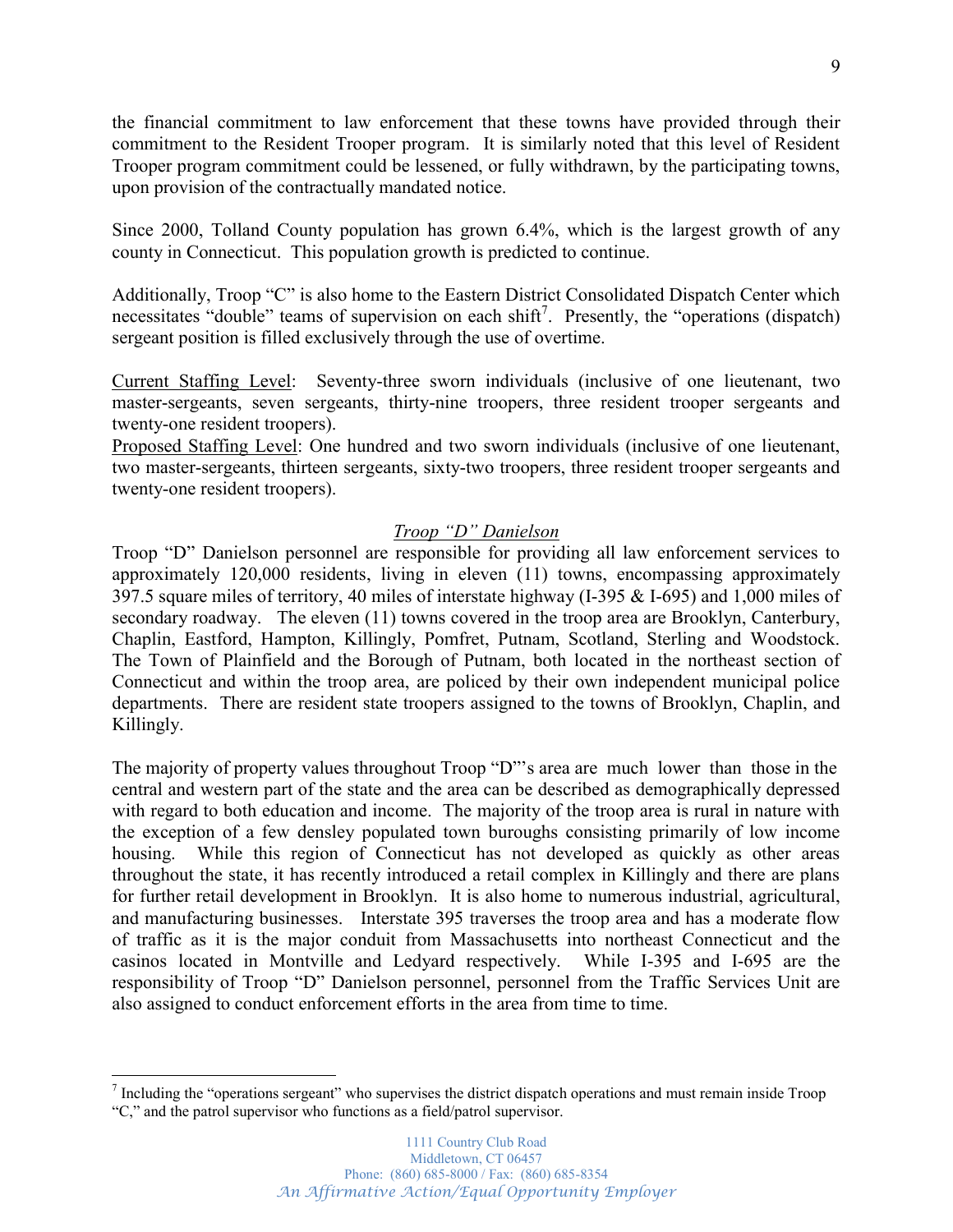There are simply not enough personnel assigned to Troop "D" Danielson to adequately police the assigned area. This results in extended response times, less availability for back-up and a greater risk to personnel responding to calls, an overwhelming caseload, reduced opportunities for proactive preventative policing, and overall job dissatisfaction and frustration. Based on existing statistics, Troop "D" Danielson personnel carry the highest criminal caseloads in the state and handle more calls for service (seven per trooper per shift on average) and more reportable cases (0.37 per trooper per shift on average) than any other barracks in the district. Moreover, the reportable incidents handled by Troop "D" Danielson personnel are predominantly complex criminal matters which require much more attention than the calls for service handled by the majority of state police personnel in other jurisdictions.

It should also be noted that when compared to statistics compiled over the past twelve (12) years, Troop "D" Danielson is expected to conclude 2012 with the highest number of calls for service it has had in this twelve (12) year period, the highest number of infractions issued in this period, the highest number of reportable cases in the past nine (9) years, the highest number of DUI arrests in the past seven (7) years and the lowest number of motor vehicle accidents in the past seven  $(7)$  years.

Current Staffing Level: Sixty-three sworn individuals (inclusive of one lieutenant, one-mastersergeant, five sergeants, forty-eight troopers, and eight resident troopers).

Proposed Staffing Level: Seventy sworn individuals (inclusive of one lieutenant, one-mastersergeant, six sergeants, fifty-four troopers, and eight resident troopers).

*Optimal Staffing Level: Seventy-nine sworn individuals (inclusive of one lieutenant, one-mastersergeant, six sergeants, sixty-three troopers, and eight resident troopers). A very strong*  argument can be made that it is time for Troop "D" to add one patrol to each of its shifts, such *an increase representing an upward fluctuation that has not occurred in approximately twenty years. This additional patrol, would help mitigate departmental response time, trooper backupconsiderations, trooper safety, work caseload, solvability rates and preventative policing efforts. The addition of such a patrol, if staffed on a 24/7/365 basis, would require a parallel increase to staffing above this level. This additional patrol (on a 24/7/365 basis) would require the addition of nine patrol troopers. Troop "D" is one of the troops that are identified as suffering from particularly acute patrol coverage owing to its geographic size, absence of significant municipal police assistance, and high call for service volume.*

## *Troop* "E" Montville

Troop "E" Montville is located in the southeastern corner of the State of Connecticut and consists of nine (9) towns which the Connecticut State Police have primary police jurisdiction over and seven (7) additional towns in the troop area in which the state police provide assistance to organized municipal police departments. Additionally, the Troop "E" Montville area of responsibility also encompasses two (2) tribal nations, both with significant casino operations.<sup>8</sup>

Troop "E"'s area has a dramatic mix of patrol obligations with a number of small rural towns, off-set by I-95, the largest interstate highway in Connecticut. The Troop "E" area is home to a number of the country's leading leisure destinations including Foxwoods/MGM Grand Casinos,

<sup>&</sup>lt;sup>8</sup> Casino Unit staffing, as a function within the Bureau of Criminal Investigation, is addressed separately herein.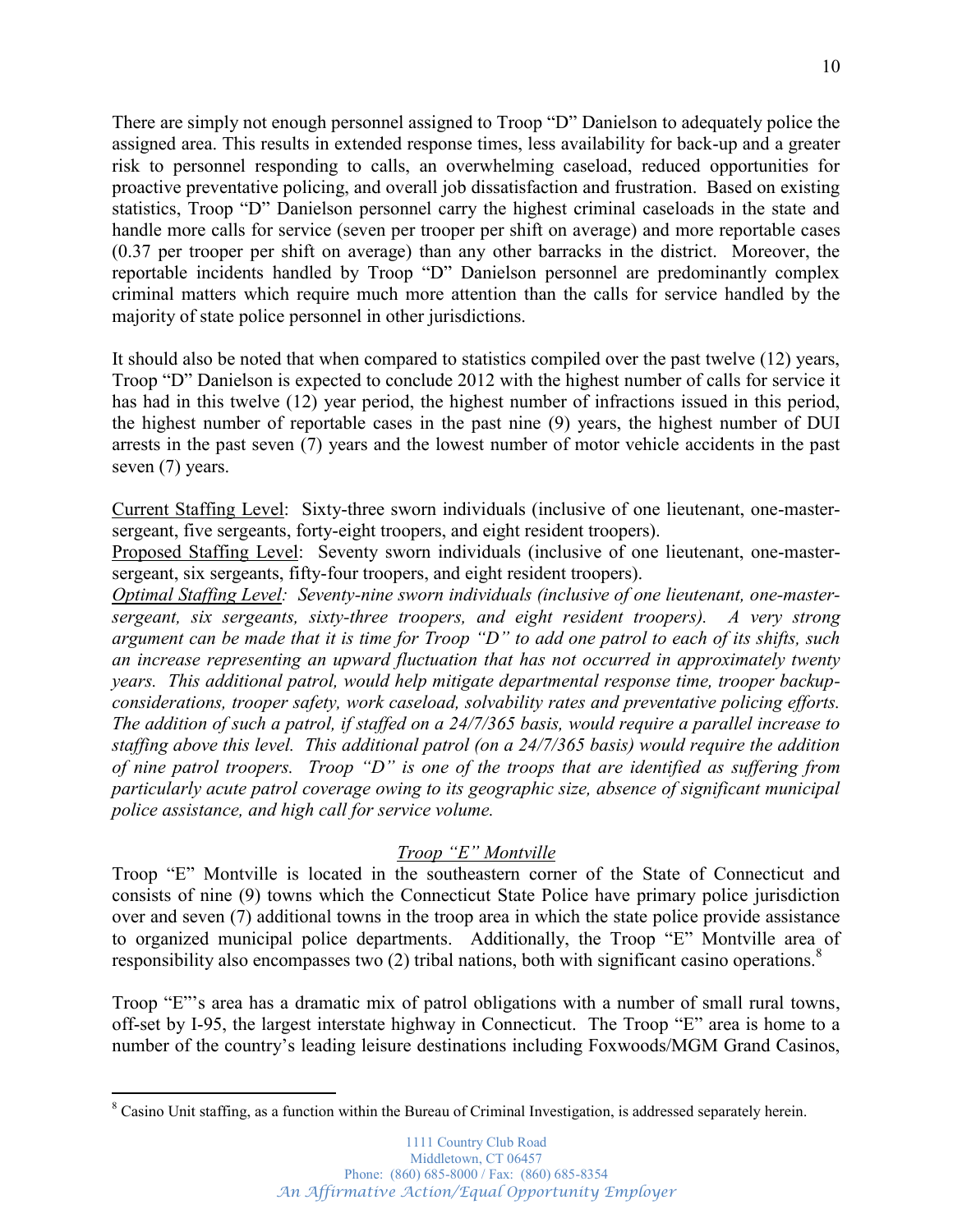Mohegan Sun Casino, Mystic Seaport, and Mystic Marine Life Aquarium, as well as the United States Submarine Base in Groton and the United State's Coast Guard Academy in New London. The towns in Troop "E"'s area under State Police primary jurisdiction are East Lyme, Griswold, Ledyard, Lisbon, Montville, North Stonington, Preston, Sprague, and Voluntown, constituting a total of 320 square miles and an estimated population of 90,000 people. The remaining towns in the troop area that are patrolled by municipal police departments are Groton Town, Groton City, Groton Long Point, New London, Norwich, Stonington, and Waterford, which cover an additional 180 square miles. During events such as OPSAIL and SAILFEST the local departments in the troop area seek assistance from state police resources out of Troop "E" Montville.

Troop "E" also covers fifty-two (52) miles of limited access highway on Interstate 95, Interstate 395, and Route 2, as well as 826 miles of secondary roadway. Troop "E" borders the State of Rhode Island and has a significantly high number of fugitive cases for persons in Rhode Island, Massachusetts, New York, and New Jersey.

The Resident State Trooper programs at Troop "E" are diverse in their structure. Three of the Resident Trooper programs, East Lyme, Ledyard and Montville, have one Resident State Trooper Sergeant assigned with twenty (20) to twenty four (24) full-time local officers in each town. These Resident Trooper programs have 24/7 operational coverage with their own dispatch facilities and reports management systems.

Other Resident Trooper programs in the Troop "E" area include one resident trooper in the towns of Lisbon and Sprague, two resident troopers in the borough of Jewett City in the town of Griswold, two resident troopers in Preston, and three resident troopers in the town of North Stonington. Troop "E" does not have a Resident Trooper Sergeant assigned to these resident trooper programs; the Resident Troopers are assigned to patrol sergeants who act as liaison sergeants to the towns. The resident troopers and local officers assigned to these programs utilize bike patrols and marine boat patrols as available and as appropriate.

Current Staffing Level: Seventy-two sworn individuals (inclusive of one lieutenant, one-mastersergeant, seven sergeants, fifty-one troopers, three resident trooper sergeants and nine resident troopers).

Proposed Staffing Level: Eighty-seven sworn individuals (inclusive of one lieutenant, onemaster-sergeant, seven sergeants, sixty-six troopers, three resident trooper sergeants and nine resident troopers).

*Optimal Staffing Level: Ninety-nine sworn individuals (inclusive of one lieutenant, one-mastersergeant, ten sergeants, seventy-five troopers, three resident trooper sergeants and nine resident troopers). A very strong argument can be made that Troop "E" needs to add one additional patrol per shift to deal with the high number of calls for service, particularly traffic volume and traffic crashes (especially those dealing with DWI offenses) that stem, in large part, from the increase in population and traffic associated with the two area casinos. Similarly, very strong consideration is necessary as to reinstituting the late evenings (1800 to 0200) sergeant position*  at Troop "E," which was staffed for a short period in 2012. The additional patrol (on a 24/7/365 *basis) would require the addition of nine patrol troopers; the addition of this sergeant position would be the equivalent of three additional positions.*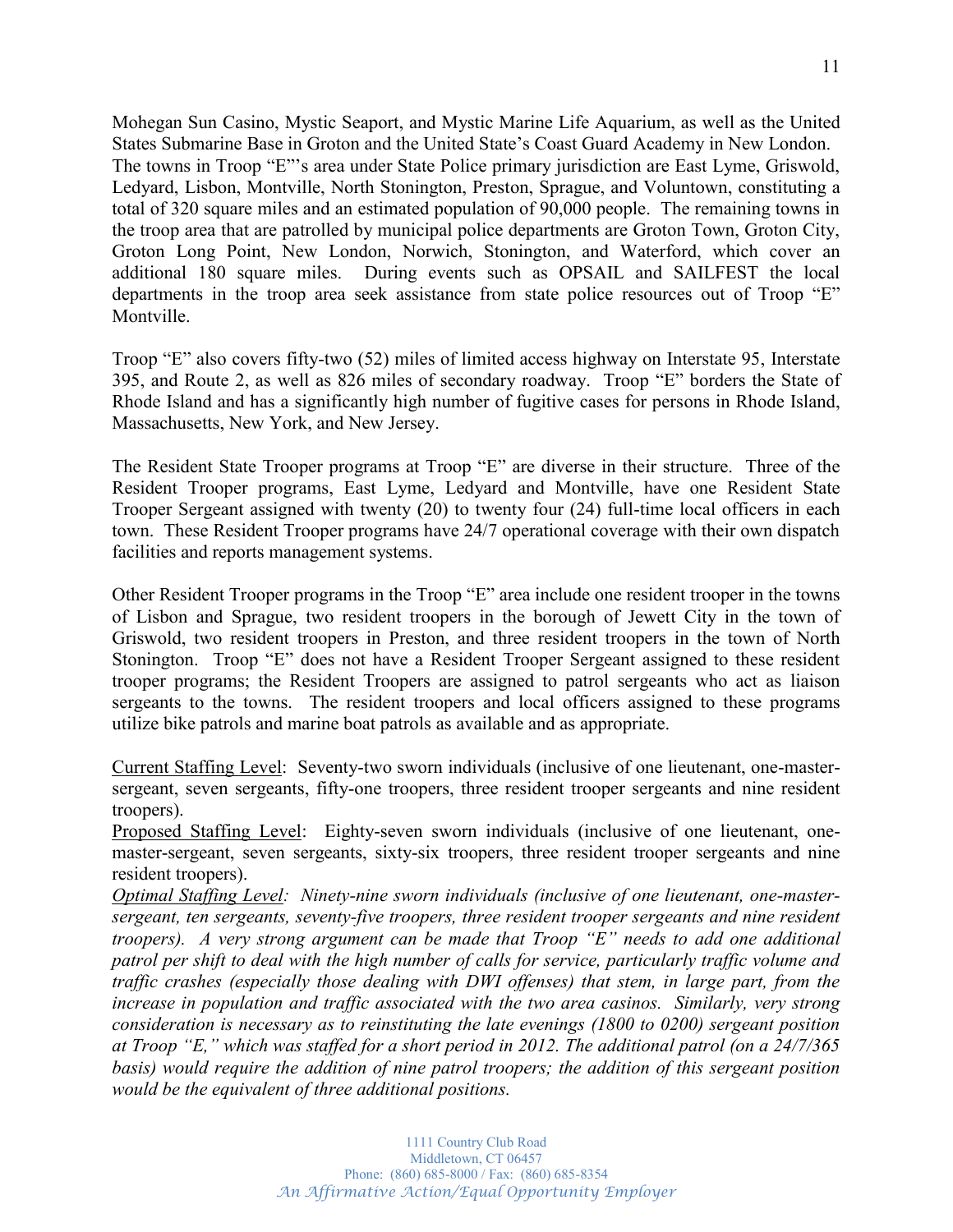### *Troop* "F" Westbrook

Troop "F" Westbrook is located off I-95 southbound, between exits 66 and 65, in the Town of Westbrook. The troop serves seventeen (17) towns, encompassing a total patrol area of 443.9 square miles, within Middlesex, New Haven and New London Counties. Troop "F" patrols two major highways, Interstate 95 and Route 9, totaling 76.5 miles. The I-95 corridor is a heavily traveled roadway and is the corridor linking New York and Boston. Approximately 123,000 vehicles utilize the 42 miles of I-95 within the Troop "F" area each day. In addition to these roadways, Troop "F" is responsible for patrolling 256 miles of state highways and 516 miles of town highways within its troop patrol area.

Troop "F" is responsible for primary law enforcement functions in ten  $(10)$  of the seventeen  $(17)$ towns within its jurisdiction. Troop "F" provides technical assistance and support to the other seven (7) towns within the troop area that have organized local police departments. The Resident State Trooper Program is currently in operation in nine  $(9)$  of the towns under Troop "F"'s coverage. These towns contract with the department for one or more troopers to be assigned to their Resident Trooper Programs. The resident trooper provides police services, identifying and addressing all public safety issues and concerns within the town. Resident troopers supervise and direct the activities of town police officers, work with community leaders, members of the business community, educational institutions and other town groups and citizens to identify and implement cooperative solutions to various public safety concerns. Resident Troopers promote and provide special programs to meet the needs of their communities.

In addition, Troop "F" also conducts police operations and investigations at Connecticut Valley Hospital, Whiting Forensic Institute, Connecticut Juvenile Training School, Middlesex Community College, the Vinal Technical School in Middletown, the Middletown Superior Court, the Yankee Nuclear Power Plant Nuclear Storage area, the Connecticut Department of Motor Vehicles Old Saybrook, Mount Saint John's Juvenile Facility in Deep River, and the Lake Grove Juvenile School in Durham. Troop "F" is also responsible for Cockaponsett State Park, George Seymour State Park, Haddam Island State Park, Chatfield Hollow State Park, Nehantic State Forest, Hammonassett Beach State Park, Wadsworth Falls State Park, Miller Pond State Park, Cedar Lake and Lake Beseck, and all Department of Transportation offices and garages, and all state owned commuter parking lots within the Troop "F" area of responsibility.

Current Staffing Level: Sixty sworn individuals (inclusive of one lieutenant, one-mastersergeant, seven sergeants, thirty-eight troopers, and thirteen resident troopers).

Proposed Staffing Level: Eighty-three sworn individuals (inclusive of one lieutenant, onemaster-sergeant, seven sergeants, sixty-one troopers, and thirteen resident troopers).

### *Troop* "G" Bridgeport

Troop "G" is located in Bridgeport at the junction of Interstate 95 and the Route 25/8 connectors. Troop "G" Bridgeport is primarily responsible for the patrolling of Interstate I-95, from Greenwich to Branford and the Merritt Parkway from Greenwich to Stratford. Troop "G"'s area of responsibility is only twelve (12) miles from Metropolitan New York City. The troop encompasses one of the most ethnically and economically diverse populations in the country. Troop "G" serves four of the largest cities in the state and several of the most affluent towns in the entire nation, all of which are located in the center of one of the busiest transportation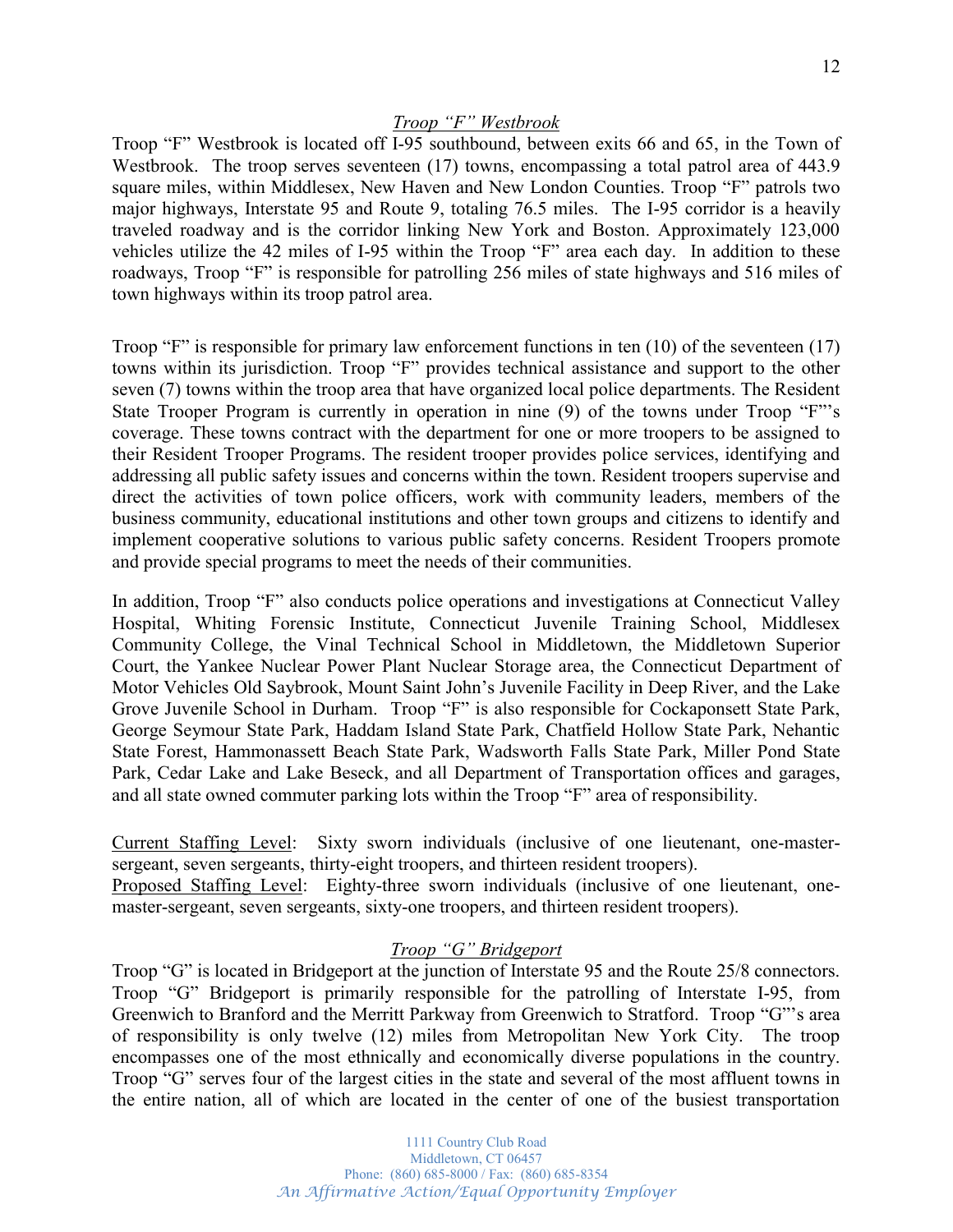corridors in the United States. Troop "G" covers over 236 miles of limited access highway and serves a population of over one million residents.

Troop "G" Bridgeport has the distinction of being the busiest "911" communications dispatch center in the state with more than 270,000 911 calls per year. In addition to emergency calls, the troop handles over 180,000 administrative and routine calls annually making the dispatch center the busiest in the state.

Troop "G" continues to focus on issues such as aggressive driving, speeding, and high accident incidence areas. To accomplish this task the troop utilizes regular patrol troopers, unmarked cars, and HIM (highway incident management) techniques. Through the assistance of DOT and by keeping a close eye on statistics, personnel are deployed to "hot spots" to target motor vehicle violations that cause the most severe problems. The troop area encompasses limited access highways which serve fifteen (15) towns in Fairfield County and six (6) towns in New Haven County. This geographical area contains approximately 916,829 residents in Fairfield County and 462,422 residents in New Haven County, thus encompassing approximately 1,379,251 of the 3,574,097 residents of this state, making it the most populated section of the State of Connecticut.

The I-95 corridor, known as the "gateway to New England," is a heavily traveled roadway linking New York to Boston. Recent DOT traffic count information for I-95 in Fairfield and New Haven counties indicates that over 150,000 cars and trucks use this highway on a daily basis<sup>9</sup>. This patrol area is the main travel route to and from New York City for numerous commuters and commercial traffic. Being the main travel route to New York from the east, the roadway also draws commuter and commercial traffic from bordering counties. This section of highway contains four of the major cities, with the largest populations in Connecticut, to include Stamford, Norwalk, Bridgeport, and New Haven.

Current Staffing Level: Seventy-two sworn individuals (inclusive of one lieutenant, one-mastersergeant, nine sergeants, sixty-one troopers).

Proposed Staffing Level: One-hundred sworn individuals (inclusive of one lieutenant, onemaster-sergeant, nine sergeants, eighty-nine troopers).

*Optimal Staffing Level: One hundred and nine sworn individuals (inclusive of one lieutenant, one-master-sergeant, nine sergeants, ninety-eight troopers). A very strong argument can be Phade for an increase to patrol staffing at Troop "G" which would be assigned to Route 15. During rush hour and peak travel time the current staffing level and high traffic volume prohibits safe and rapid responses to accidents and calls for assistance. This patrol would enhance the agency's coverage abilities and improve public and trooper safety. This optimal staffing level increase of nine additional troopers would allow the staffing of one additional patrol on Route 15.*

 $9$  This count does not include the numerous vehicles that use Route 15 (approx. 76,000) and sections of Route 7, 8, 25, 34, and I-91 (approx. 90,000) in the patrol area of Troop "G".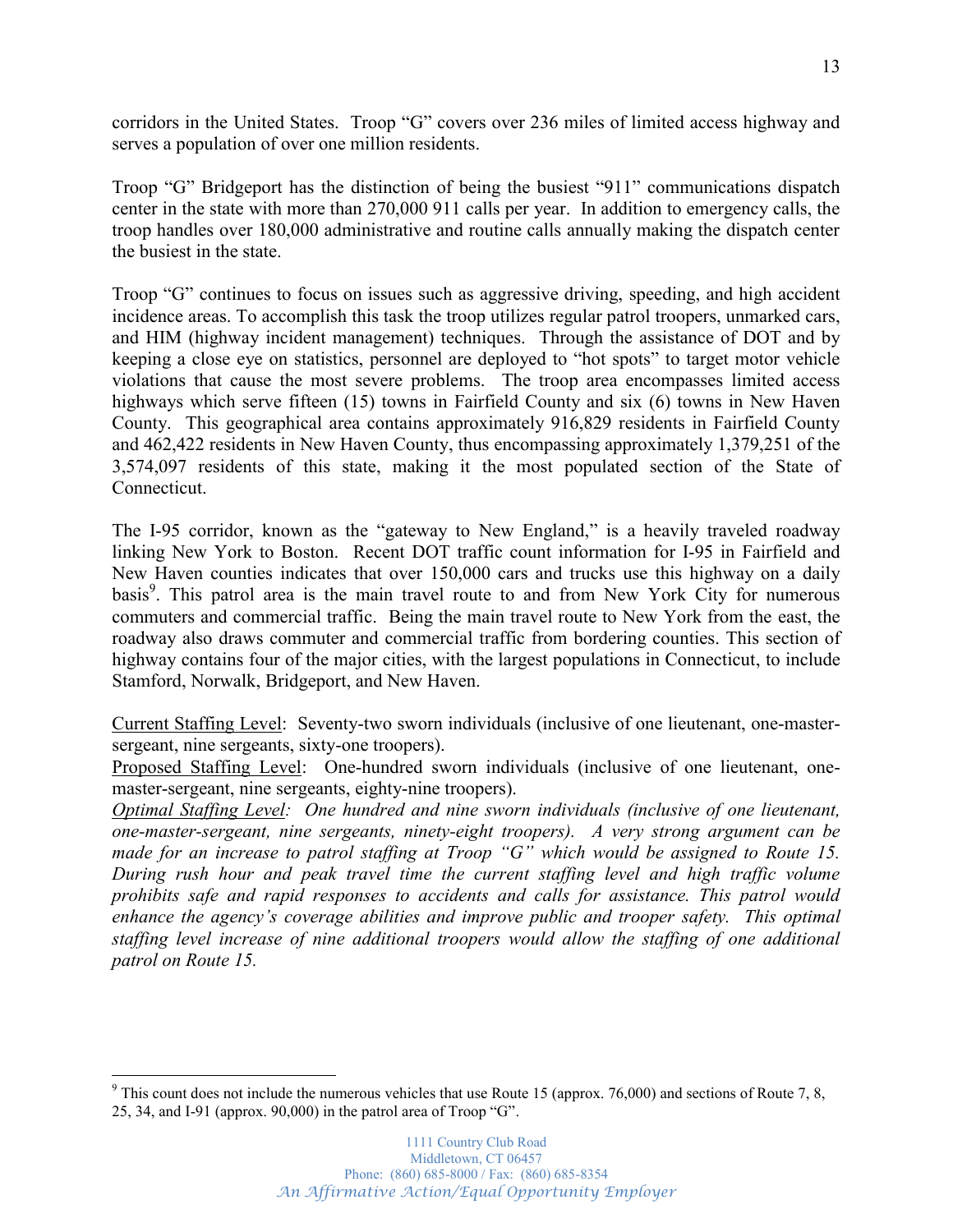Troop "H" Hartford: Troop "H" Hartford is responsible for the north central section of the state. The troop patrols approximately 290 miles of limited access highway with more than 300,000 motor vehicles traversing the Interstate 91 and Interstate 84 corridors every day. The majority of the troop area is covered by interstate highways, over 200 state buildings, and six correctional facilities and it is surrounded by cities and suburban areas. In general, this region of the state has kept up with development and prosperity as compared to other parts of the state. Property values and the average household income are generally at or above the state average, with the exception of some inner-city areas.

Included within the Troop "H" area of responsibility are all law enforcement functions within Bradley International Airport. Bradley International Airport is managed and operated by the Connecticut Airport Authority. Bradley International Airport has developed from a small Connecticut regional airport to the nationally ranked fifty-first  $(51<sup>st</sup>)$  busiest airport (in terms of enplaned passengers) and thirty-fourth (34<sup>th</sup>) busiest (in terms of cargo handled) in the United States. Today, with over one hundred and twenty-nine (129) firms on the airport and over 5,000 people directly employed, Bradley Airport has become a significant economic node in the north central region of the State of Connecticut. The Bradley International Airport serves over seven and one half million passengers each year. The Connecticut Airport Authority is required to meet the requirements of Transportation Security Administration, Regulation 49 CFR 1542 Airport Security, and the federally approved "Airport Security Program." This requirement mandates four patrol troopers and one supervisor to every shift assigned to airport grounds.

The towns of Avon, Berlin, Bloomfield, Cromwell, East Granby, East Hartford, East Windsor, Enfield, Farmington, Glastonbury, Granby, Hartford, Manchester, Newington, New Britain, Plainville, Rocky Hill, Simsbury, Southington, South Windsor, Suffield, West Hartford, Wethersfield, Windsor, and Windsor Locks make up the troop area. However, state police personnel are only responsible for the town of East Granby as the remainder of the troop area has their own organized municipal police departments. The troop provides a full range of police services to East Granby through the Resident State Trooper Program. East Granby is approximately 17.6 square miles in area and has an approximate population of 4,745. The Troop H area of responsibility is unique in that its troopers are assigned to traditional areas of policing in addition to being assigned to "counterterrorism" roles when patrolling the Bradley International Airport. Additionally, Troop "H" is the only troop in the state that has Airport Police Officers, TSA Bomb Detecting Canines and dispatches both fire and EMS service to the airport proper.

Current Staffing Level: Ninety-one sworn individuals (inclusive of one lieutenant, two-mastersergeants, twelve sergeants, seventy-four troopers, and two resident troopers).

Proposed Staffing Level: One-hundred and thirteen sworn individuals (inclusive of one lieutenant, two-master-sergeants, twelve sergeants, ninety-six troopers, and two resident troopers).

*Optimal Staffing Level: One-hundred and twenty-two sworn individuals. A very strong argument can be made for an increase to patrol staffing at Troop "H," by one patrol. During rush hour and peak travel time the current staffing level and high traffic volume prohibits safe and rapid responses to accidents and calls for assistance. This patrol would enhance the*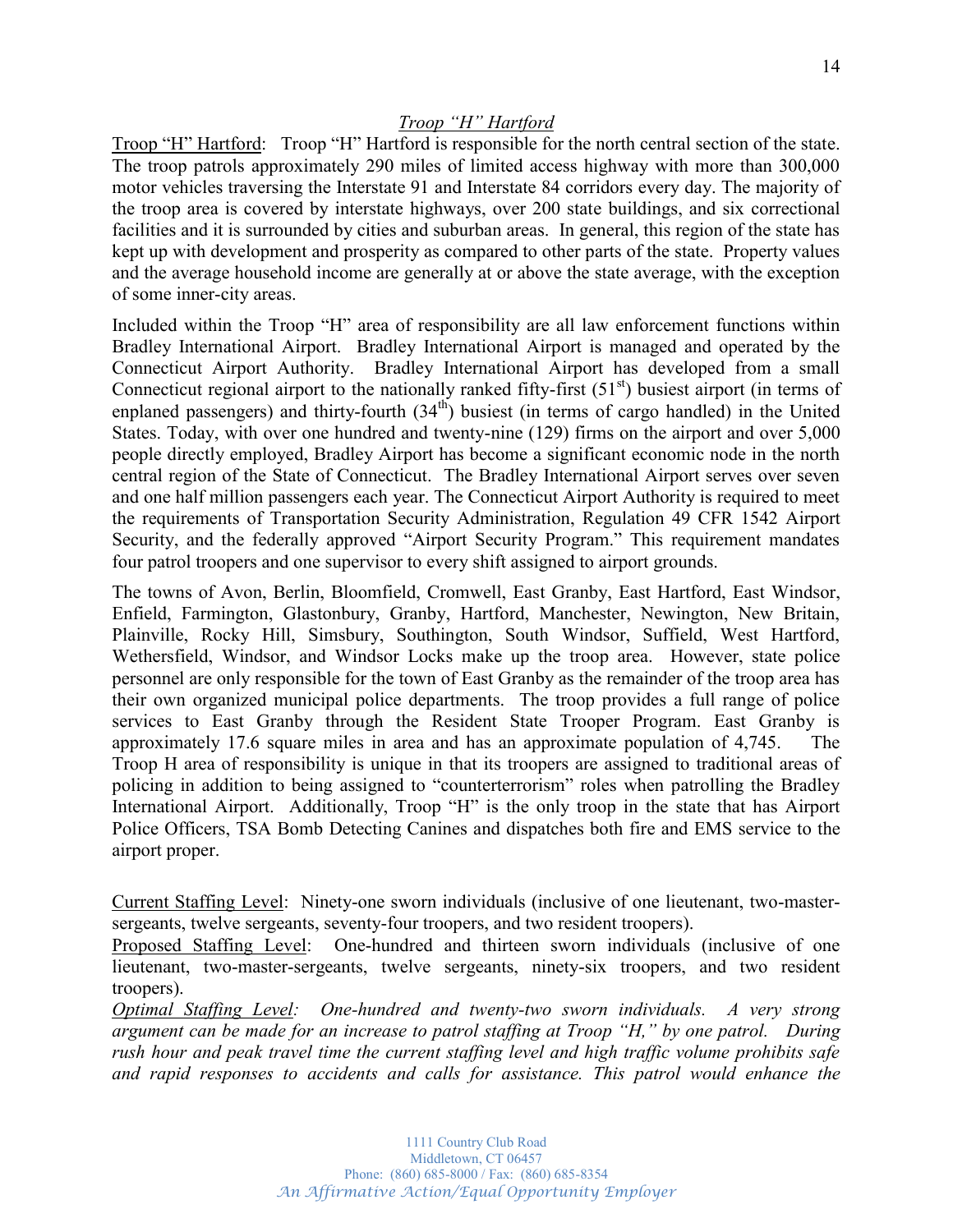*DJHQF\¶V coverage abilities and improve public and trooper safety. This optimal staffing level increase of nine additional troopers would allow the staffing of this one additional patrol.*

### *Troop* "I" Bethany

Troop "I" Bethany is responsible for the south-central portion of the state. The troop area consists of nineteen (19) municipalities. Troop "I" covers 169.6 miles, of heavily traveled limited access highways (LAH), to include; I-91, I-691, Route 15, the Wharton Brook connector, the Route 40 connector and Route 8. Major secondary roads that impact the troop include Route 63 (5.7 miles) and Route 69 (10 miles). The troop area as a whole is very diverse ranging from rural areas with horse farms and large properties to densely populated cities.

The troop area is made up of the towns of Ansonia, Beacon Falls, Bethany, Cheshire, Derby, East Haven, Hamden, Milford, Naugatuck, New Haven, North Haven, Orange, Prospect, Shelton, Wallingford, West Haven and Woodbridge. Troop "I" patrol personnel assist local law enforcement agencies with the detection, investigation and prosecution of criminal matters or other law violations. The patrol troopers respond to calls for services at state facilities within the City of New Haven and other towns within the troop's jurisdiction.

Troop "I" provides full police services for the towns of Beacon Falls, Bethany and Prospect through the Resident Trooper program. The towns are rural suburbs located north of New Haven and south of Waterbury. The Troop is responsible for all state facilities within the patrol area, including the New Haven Superior Court, Derby Superior Court, Milford Superior Court, Meriden Superior Court, New Haven JD (Part A), the Department of Children and Families (New Haven Office), Department of Children and Families (Meriden Office), Workers Compensation Commission (New Haven Office), Department of Developmental Service (Wallingford Office), and the Department of Developmental Services (New Haven Office). Troop "I" patrols respond to these facilities for complaints ranging from burglary alarms, to violence in the workplace incidents, to civil disorder issues. The Department of Correction facilities are a major client of Troop "I" patrol troopers who respond on a daily basis to their facilities. Due to the requirements necessary to enter the facilities and conduct a thorough investigation this routinely results in the assigned trooper out of service for hours. The facilities within Troop "I"'s area include the Cheshire Correctional Center. Maloney Correctional Center, New Haven Correctional Center, Union Avenue Detention Center, Manson Youth Institute, New Haven Juvenile Correctional Center, Boys Village (Milford), Crossroads Halfway House (New Haven), Roger Sherman and Project Moore Halfway House (New Haven), and the Sierra Halfway House. The Troop is also responsible for incidents at the following state schools: Platt Technical School (Milford), Emitt O'Brien Tech School (Ansonia), Eli Whitney Technical School (Hamden), and Wilcox Technical School (Meriden). Finally, the troop also has responsibility for other state properties in the troop area, including the Connecticut Police Academy (Meriden), the Connecticut State Police Meiden Complex; Auto Theft Facilities (Seymour and Cheshire); Altobello Complex (Meriden) Osbornedale State Park (Derby) Indian Well State Park (Shelton), Sleeping Giant State Park (Hamden), Naugatuck State Forest, Wharton Brook State Park, I-91 Wallingford Rest Area, and the Route 15 Rest Areas (North Haven and Orange).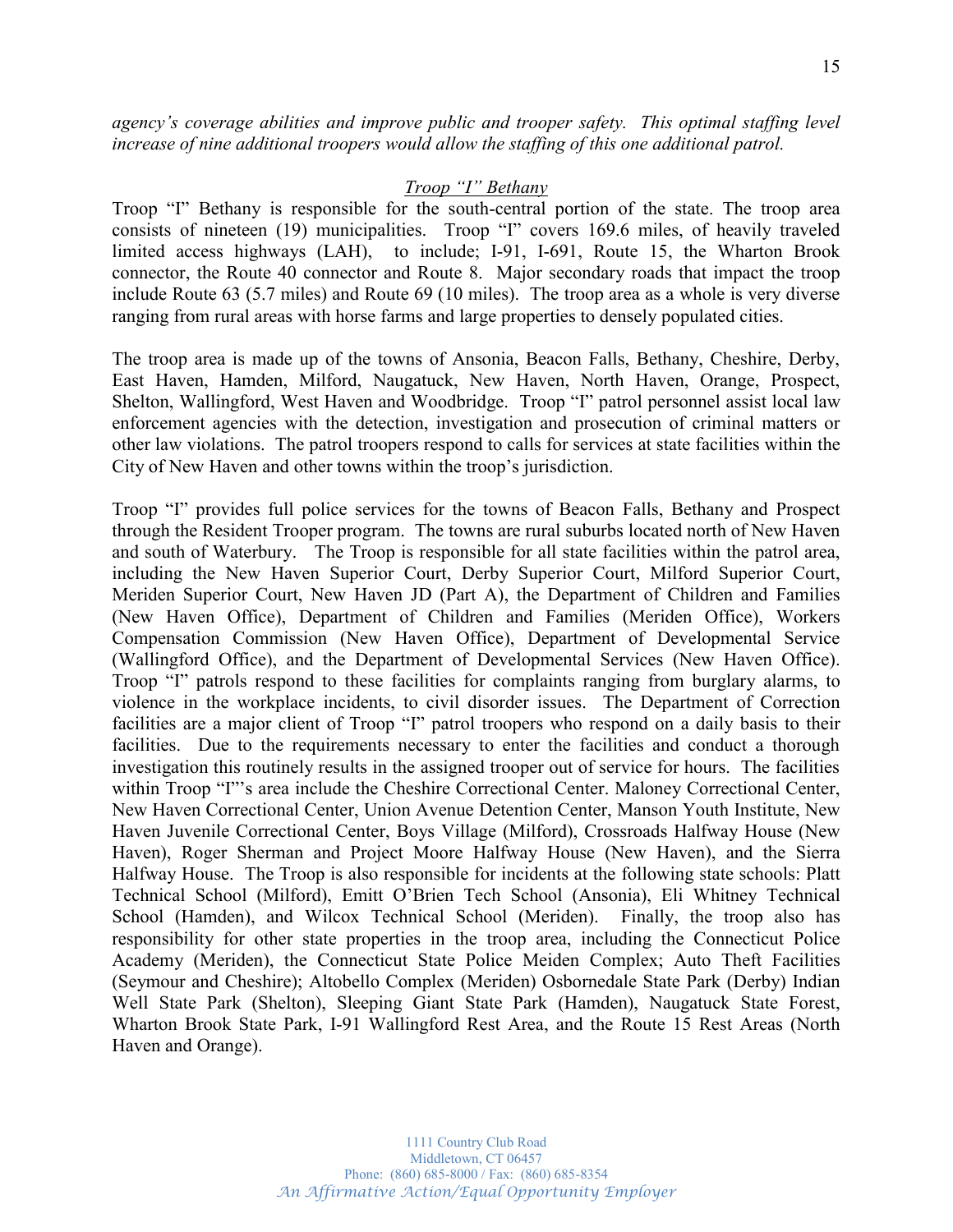Current Staffing Level: Fifty-two sworn individuals (inclusive of one lieutenant, seven sergeants, forty troopers, and four resident troopers).

Proposed Staffing Level: Seventy-seven sworn individuals (inclusive of one lieutenant, one master-sergeant, seven sergeants, sixty-four troopers, and four resident troopers).

*Optimal Staffing Level: Ninety-five sworn individuals (inclusive of one lieutenant, one mastersergeant, seven sergeants, eighty-two troopers, and four resident troopers). Troop "I" patrol staffing, as with many other troop locations, has not increased in approximately twenty-plus years. During this same time period both population within the state and law enforcement responsibilities have increased. Current Troop "I" patrol staffing is inadequate to address the area's policing needs and the addition of two patrols, on a 24/7/365 basis, represents an optimal staffing level increase for this command. Eighteen additional troopers would be necessary to staff these two additional patrols.*

### *Troop* "K" Colchester

Troop "K" Colchester is responsible for the mid-northeast section of the state, encompassing Windham County. The troop area consists of fifteen (15) municipalities. Route 2 traverses the troop area. Route 2 maintains a moderate traffic flow when compared to other interstate highways of Connecticut, primarily allowing traffic to operate in an east and west direction from Norwich to the Glastonbury town line and serving as the main highway between the southeastern portion of the state and the greater Hartford area. Troop "K" Colchester is responsible for 360 square mile, 98 miles of limited access highway, approximately 700 miles of secondary roadways and serve approximately 113,571 citizens. The majority of the troop area is rural in nature with the exception of some small town boroughs with high density populations. In general this region of the state has kept pace with other parts of Connecticut in development and prosperity. Property values and the average household income are within the median average compared to the rest of the state. Resident Trooper programs are currently operational in the towns of Andover, Bolton, Columbia, Colchester, East Haddam, Hebron, Lebanon, Marlborough and Salem.

The towns of Andover, Bolton, Bozrah, Columbia, Colchester, East Haddam, East Hampton, Franklin, Hebron, Lebanon, Marlborough, Portland, Salem, Windham and Willimantic make up the troop area. Connecticut State Police personnel are responsible for all police services within this area with the exception of the towns of East Hampton, Portland, and Willimantic. These towns are policed by their own police departments. These departments on occasion request the services of the state police personnel, including but not limited to Major Crime, ESU-Dive team, Bomb Squad, Canine Unit and other specialty services.

Current Staffing Level: Sixty-three sworn individuals (inclusive of one lieutenant, one-mastersergeant, five sergeants, forty-four troopers, one resident trooper sergeant and eleven resident troopers).

Proposed Staffing Level: Eighty sworn individuals (inclusive of one lieutenant, one-mastersergeant, six sergeants, sixty troopers, one resident trooper sergeant and eleven resident troopers).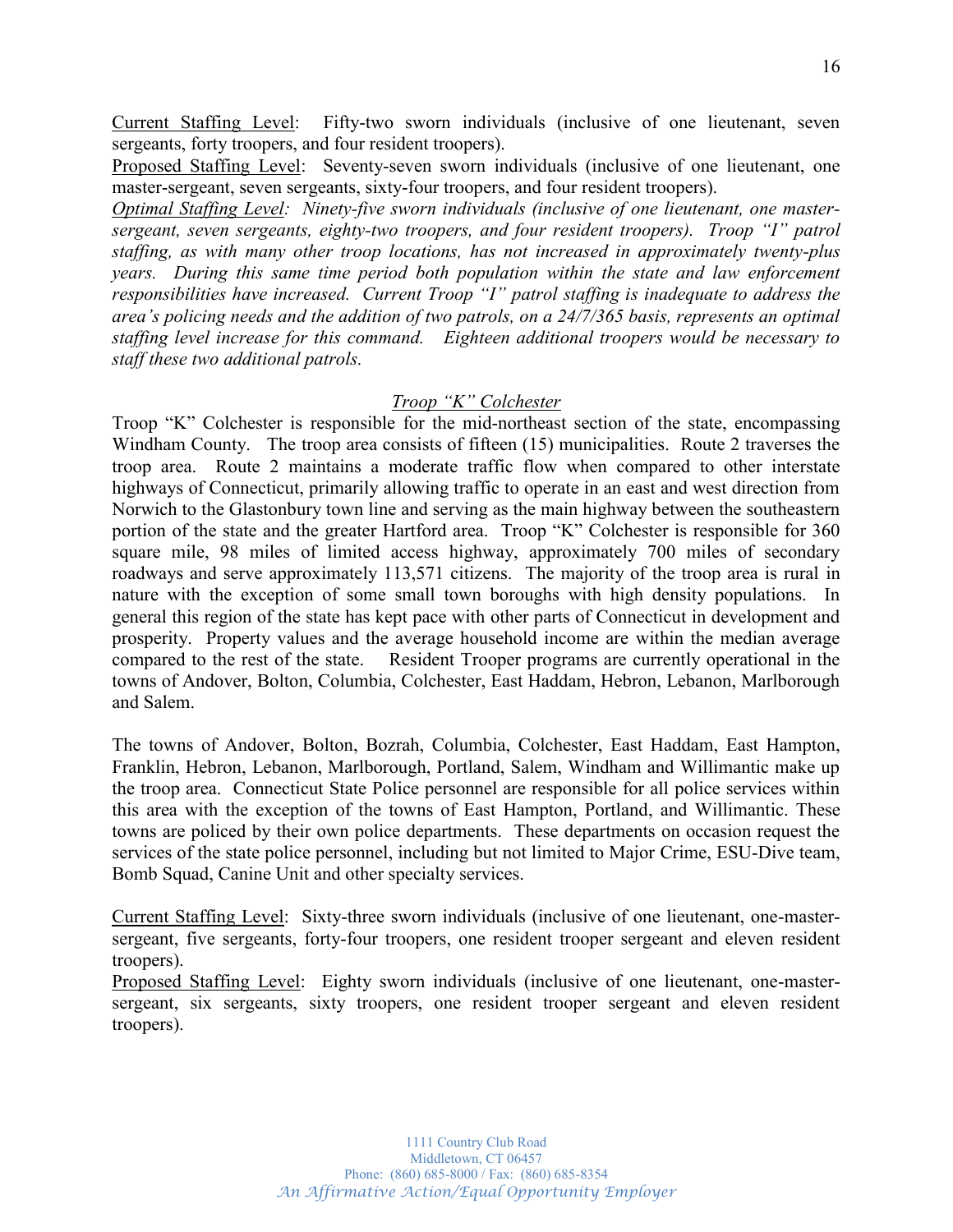Troop "L" Litchfield is responsible for the mid-northwest section of the state. The troop area consists of fourteen (14) towns. Route 8 traverses the troop area, having relatively low to moderate traffic when compared to other interstate highways within Connecticut. The majority of the troop area is rural in nature with the exception of towns with high density population. In general this region of the state has kept pace with other parts of Connecticut in development and prosperity. Property values and the average household income are above average compared to the rest of the state.

The following towns make up the troop area: Bethlehem, Kent, Warren, Washington, Woodbury, Litchfield, Morris, Harwinton, Burlington, Canton, Bristol, Plymouth, Thomaston and Watertown. Connecticut State Police personnel are responsible for all of the geographic troop area, with the exception of the towns of Canton, Plymouth, Bristol, Thomaston and Watertown, which are policed by municipal police departments.

Troop "L" covers approximately 421.9 square miles, 15.8 miles of limited access highway (one direction of Route 8 north and southbound) and over 1273.4 miles of secondary improved roadways. Resident Trooper programs are currently operational in the towns of Bethlehem, Washington, Woodbury, Litchfield, Harwinton and Burlington.

In May of 2012, the "Dispatch Consolidation" pilot project for Troops "A" Southbury, "B" North Canaan, and "L" Litchfield was put into effect. The dispatchers from Troop "A" and Troop "B" were transferred and assigned to Troop "L".

Current Staffing Level: Sixty-one sworn individuals (inclusive of one lieutenant, one-mastersergeant, ten sergeants, forty troopers, one resident trooper sergeant and eight resident troopers).

Proposed Staffing Level: Seventy-five sworn individuals (inclusive of one lieutenant, onemaster-sergeant, ten sergeants, fifty-four troopers, one resident trooper sergeant and eight resident troopers).

### *Deputy Commissioner's/Colonel's Office*

The colonel (commanding officer) of the Division of State Police also serves as the Deputy Commissioner of the Department of Emergency Services and Public Protection. The colonel is assisted by a Chief-of-Staff in the day-to-day management of the Division of State Police.

Current Staffing Level: Two sworn individuals (one colonel and one major). Proposed Staffing Level: Two sworn individuals (one colonel and one major) (no change).

## *Division of Scientific Services Functions (Computer Crime-Investigation; Computer Forensic Analysis; Firearms/Toolmarks)*

The Division of Scientific Services includes three functions that are staffed with sworn state police personnel. These include the Computer Crime-Investigation Unit, the Computer Forensic Analysis Unit, and the Firearms/Toolmarks Unit. The Computer Crimes Unit within the Division of Scientific Service supports all state police troops, specialized units, local municipalities and several federal agencies by conducting complex and in-depth computer related investigations that have a criminal nexus. The Connecticut State Police Computer Crime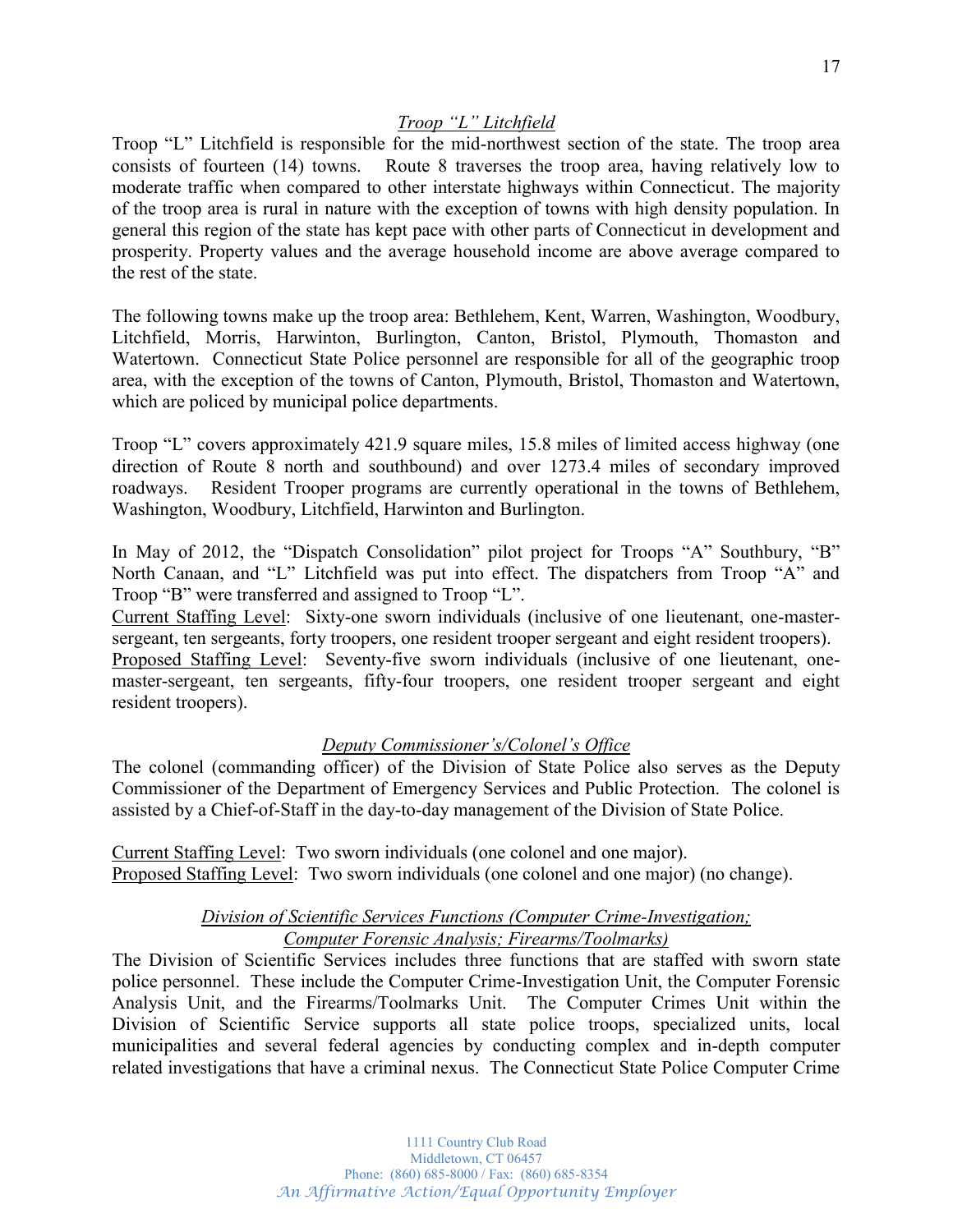Unit is the lead agency for the State of Connecticut regarding Internet Crimes Against Children Investigations, a.k.a., ICAC.

The unit receives federal funding through the Office of Juvenile Justice and Delinquency Prevention to sustain ICAC computer related investigations that involves the exploitation of persons under the age of eighteen (18). The unit works closely with the Federal Bureau of Investigation Cyber Crime Unit, Immigration and Customs Enforcement, the U.S. Attorney's Office, local state's attorneys, and the Department of Corrections (Parole) Office to ensure computer related investigations and offenders who utilize electronic devices as the instrument of a criminal act are appropriately prosecuted and measures are taken to avoid recidivism. As of August 2012, the Computer Crime Unit is managing three (3) grant awards which fund equipment upgrades, training opportunities, overtime stipends, and internet lines for the Computer Crime Unit and its affiliate members. The Computer Crimes unit has two components, Investigations and Forensics.

The Firearms/Toolmarks Unit examines evidence for the identification of markings made through tool or weapon operations, as part of criminal investigations from throughout the state

Current Staffing Level: Thirteen sworn individuals (two sergeants and eleven troopers). Proposed Staffing Level: Thirteen sworn individuals (two sergeants and eleven troopers) (no change).

## *Bureau of Professional Standards and Compliance/Internal Affairs Unit, Accreditation Unit, Inspections Unit*

The Bureau of Professional Standards and Compliance, is divided into three (currently operational) sub-components, as well as a fourth sub-component (that is not currently staffed or operational) as are set forth herein:

Internal Affairs Unit: The Internal Affairs Unit investigates and processes all complaints, inquiries and commendations from the public. The unit also maintains statistics and completes an annual report on the Use of Force statistics within the department, in addition to completing an annual Racial Profiling Report, which includes a review of any racial profiling complaints made against department personnel.

Accreditation Unit: The Accreditation Unit maintains the required standards of compliance for the Division of State Police, as dictated by the Commission on the Accreditation of Law Enforcement Agencies (CALEA), as a nationally accredited law enforcement agency. The Accreditation Unit also ensures compliance with Connecticut accreditation standards and serves as a liaison with other agencies throughout the state and across the country to influence and institute effective policies, rules, and regulations governing law enforcement agencies.

Inspections Unit: This unit conducts proactive announced and unannounced inspections of all commands within the Division of State Police in order to ensure compliance with agency policies and procedures as well as CALEA and Connecticut accreditation standards, all in an effort to enhance operational efficiency and effectiveness, correct deficiencies and mitigate risk. Currently the Inspections Unit consists (1) assigned Lieutenant, responsible to conduct (51)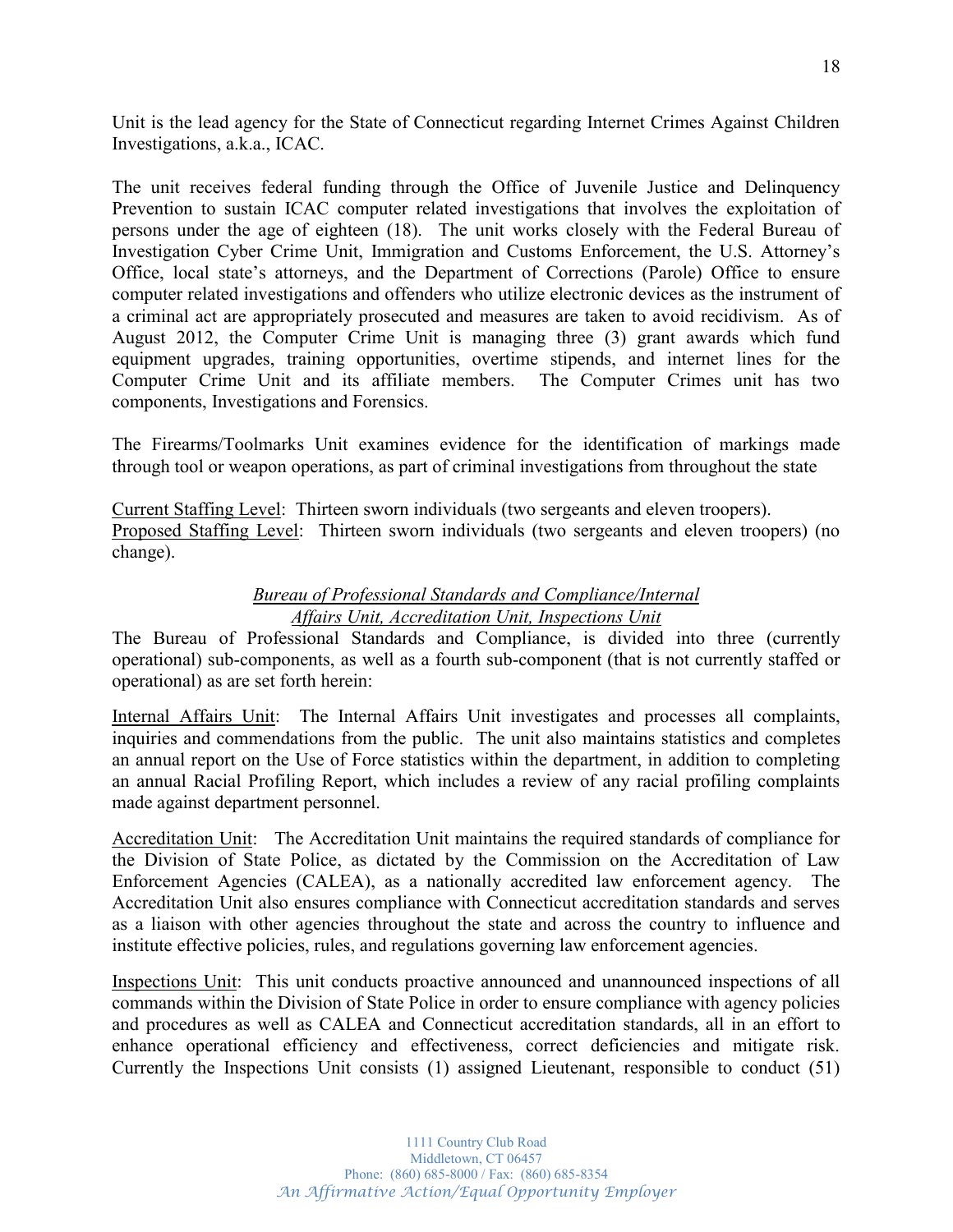Troop/Unit Staff Inspections, (55) Resident Trooper Staff Inspections, and all Annual Evidence Room Inspections and Annual Unannounced Evidence Audits department-wide.

Risk Management Unit: The Risk Management Unit is responsible for identifying and recommending action to the Commissioner to minimize risks or harm to agency employees, the physical infrastructure, fiscal impact and environmental resources of the agency. (This unit is not currently staffed.)

It is noted that until 2011 these functions, coupled with other functions that have since been absorbed within the Office of Administrative Services, possessed "office-level" status as the "Office of Professional Standards and Training" and were under the command of a state police lieutenant colonel. The responsibilities of the Internal Affairs Unit was also expanded, by definition, with the creation of the Department of Emergency Services and Public Protection which served to re-codify certain state agencies and thereby broadened the mission of the department's internal affairs function by broadening the size and scope of this department.

Current Staffing Level: Eleven sworn individuals (inclusive of one major, one captain, five lieutenants, and four sergeants)<sup>10</sup>.

Proposed Staffing Level: Fourteen sworn individuals (inclusive of one major, one captain, six lieutenants, and six sergeants $1^{11}$ .

*Optimal Staffing Level:* Fifteen sworn individuals (inclusive of one major, two captains, six lieutenants, and six sergeants)<sup>12</sup>

## *Office of Administrative Services ± Staff Function*

The Office of Administrative Services consists of a myriad of organizational functions that are other than "field" functions. For reporting purposes each office unit was instructed to report their function, and staffing needs, independently. The office is also staffed by a limited number of personnel who serve in an administrative capacity in the provision of oversight to this function.

Current Staffing Level: Four sworn individuals (inclusive of three sergeants and one trooper). Proposed Staffing Level: Four sworn individuals (inclusive of three sergeants and one trooper) (no change).

 $10$  Further breakdown by unit within the Bureau of Professional Standards and Compliance is as follows: One major as the bureau commanding officer and the following unit breakdowns: Internal Affairs: One captain, three lieutenants, three sergeants; Accreditation Unit: One lieutenant and one sergeant; Inspections Unit: One lieutenant.

<sup>&</sup>lt;sup>11</sup> This figure represents one additional lieutenant and sergeant to Internal Affairs, and one sergeant to Risk Management.

<sup>&</sup>lt;sup>12</sup> This figure representing one additional captain (beyond the proposed staffing level) in order to reconstitute the Risk Management Unit.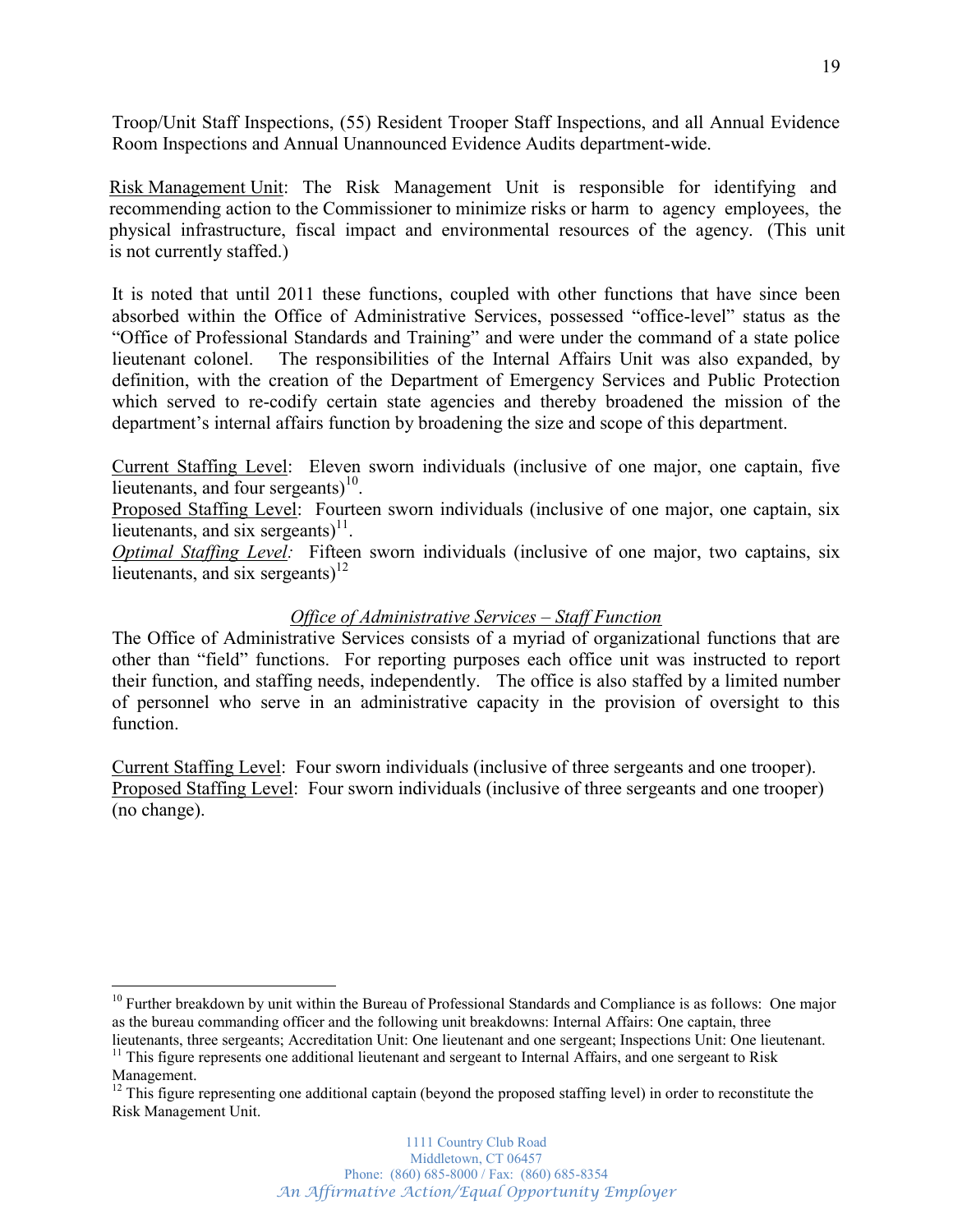## *OAS Bureau of Field Technology, Infrastructure & Transportation Administration / Bureau of Information Systems and Technology Administration* 13

The Bureau of Field Technology, Infrastructure and Transportation is responsible for all infrastructure and transportation components throughout the Department of Emergency Services and Public Protection as well as an abundance of support, planning, regulatory, and technological responsibilities for the Division of State Police. Each of these functions is accomplished by four primary sections within the bureau and a multitude of specialized units within each section. The four sections within the Bureau of Field Technology, Infrastructure and Transportation include, Field Technology, Regulatory and Support Services, Infrastructure, and Transportation. Additional bureau responsibilities include the direct oversight of the grants, contracts, and certain Memorandums of Understanding, the issuance and monitoring of special duty overtime projects to sworn personnel, and various projects and programs as designated by the commissioner or deputy commissioner of the department.

The commanding officer of the Bureau of Field Technology, Infrastructure and Transportation is tasked with planning, developing, coordinating, and managing all Capital Infrastructure projects. Currently there are fourteen  $(14)$  active projects initiated for FY  $'14$  through the Department of Administrative Services, Division of Construction Services. These projects carry an estimated total cost of over \$85 million with allowed bonding of just over \$51 million, and specific details regarding these Capital Improvement / Bond Management initiatives are further depicted within the Infrastructure Section.

The commanding officer of the Bureau of Field Technology, Infrastructure and Transportation also serves as the co-chairman of the Capital Equipment Fund Committee. As the co-chairman of the Capital Equipment Fund Committee, the commanding officer works in conjunction with the department's Chief Financial Officer to establish long term planning objectives in regard to the prioritization and acquisition of all agency capital purchases. The Capital Equipment Purchase Fund is administered by the Secretary of the Office of Policy and Management and capital equipment is inclusive of items that cost in excess of \$1,000.00 (except necessary data processing equipment which may be less than \$1,000.00) with an anticipated useful life of not less than five years from the date of purchase.

Additionally, the commanding officer of the Bureau of Field Technology, Infrastructure and Transportation serves as the commanding officer of the Emergency Operations Center. During statewide activations, this requires coordinated agency responses to natural or manmade disasters directly with the deputy commissioner of the Division of Emergency Management and Homeland Security.

Current Staffing Level: Four sworn individuals (inclusive of two captains, one lieutenant, and one sergeant).

Proposed Staffing Level: Four sworn individuals (inclusive of two captains, one lieutenant, and one sergeant) (no change).

 $13$  For ease of application, the subunits of "Field Technology, Infrastructure and Transportation Administration, along with "Information Systems and Technology Administration" were combined for these reporting purposes.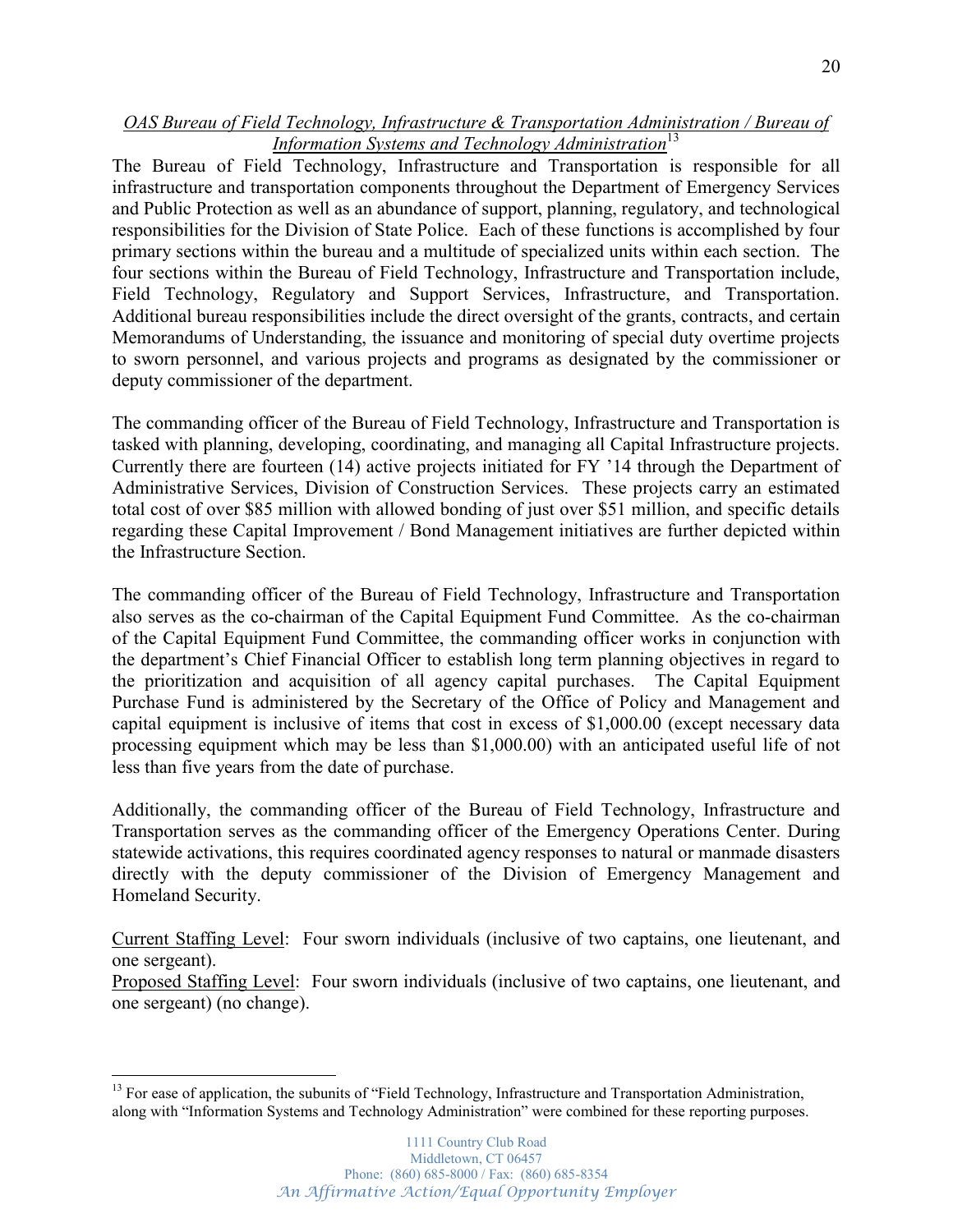### *AFIS/Livescan Unit*

The AFIS/Livescan Unit is responsible for the management of the Automated Fingerprint Identification System (AFIS), Livescan and Mug shot computer systems including system security and the integrity of all AFIS files in the State of Connecticut. The unit diagnoses and troubleshoots network or communications problems; coordinates with vendors who provide maintenance services under contract; provides help desk type problem resolutions assistance to all AFIS users with interface to the state system; and performs related work as required. The unit will be increasing the number and complexity of AFIS/Livescan machines that it will be responsible for including technical and administrative support for non-criminal justice agencies purchasing machines conducting computerized background checks.

Current Staffing Level: No sworn individuals (civilian staffed). Proposed Staffing Level: Not Applicable

### *Connecticut Telecommunications Section*

The Connecticut Telecommunication Section is tasked to maintain several communication subsystems that are integrated into providing a statewide telecommunications resource for the Department of Emergency Services and Public Protection (DESPP), as well as a number of other State agencies and other users. The sub-systems consist of the physical plant (sites and equipment), digital private microwave radio network, digital trunked simulcast radio network, 800 MHz mutual aid radio network, interoperability systems, statewide console network, emergency telephone system (ETS), and the network management system

Current Staffing Level: No sworn individuals (civilian staffed). Proposed Staffing Level: Not Applicable

### *Grants Administration Unit*

The Grants Administration Unit is responsible for the overall programmatic management of all federal and state grants within the Department of Emergency Services and Public Protection, Division of State Police. The unit serves as liaison between senior management, program managers and fiscal grant administration as well as the awarding state or federal agency. Consideration of the administrative consolidation of this function, with the Research and Planning Unit, is also offered by the incumbent commanding officer.

Current Staffing Level: No sworn individuals (civilian staffed). Proposed Staffing Level: Not Applicable

### *Facilities Management Unit*

The Facilities Management is tasked with the following responsibilities:

- Coordinate, maintain facilities and grounds in safe and usable condition at fifty-two (52) locations on a 24/7/365 basis. These locations house individual troop, office, training and mixed business use throughout the State of Connecticut encompassing in excess of 950,000 square feet.
- Daily Maintenance Requests: Utilizing in house trade staff, the Facilities Management Unit completes approximately 1,200 maintenance programs and trouble calls on an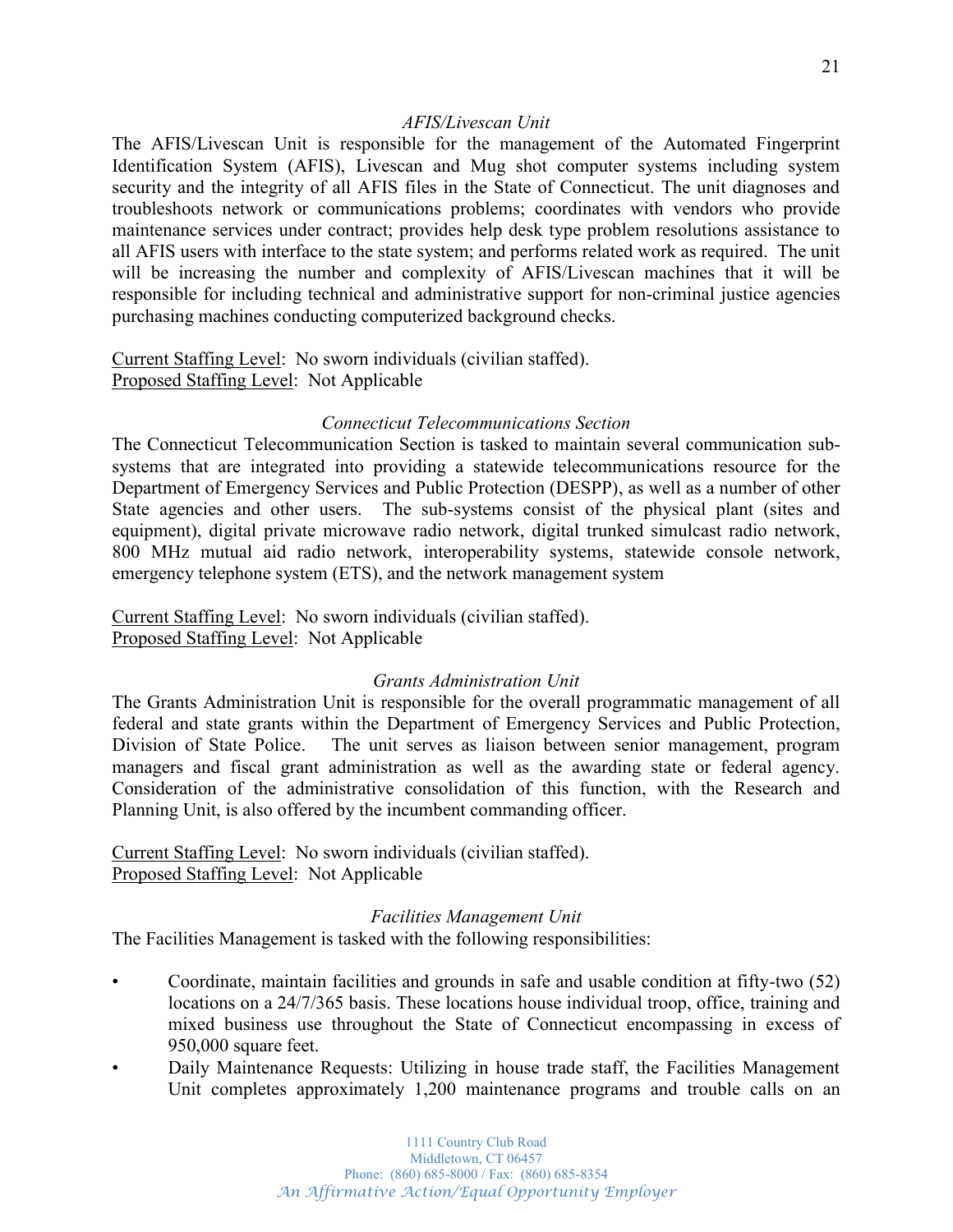annual basis. In addition the unit utilizes outside vendors for support of all trades for an additional 650 service requests. Using outside resources on such a regular basis significantly increases agency "bottom line costs."

- Exterior Building Maintenance: These tasks are completed using in house trade labor and contractors. Work includes window replacement, correcting building water infiltration, gutters, roofing repair, masonry repair and sealing, etc.
- Interior Building Maintenance: Contracted services for building repairs and maintenance i.e.: office build out and renovations, cabinetry, painting and staining, carpet and tile work.

Current Staffing Level: No sworn individuals (civilian staffed). Proposed Staffing Level: Not Applicable

## *Fleet Operations Unit*

The Fleet Operations Unit maintains approximately 2,000 vehicles and is comprised of a "Vehicle Maintenance Unit" and an "Electronics Maintenance Unit." The Vehicle Maintenance Unit is responsible for vehicle acquisitions, vehicle maintenance, vehicle repairs, and the disposal of all agency vehicles. The Electronics Maintenance Unit is responsible for and coordinates the installation, repair, and removal of all installed electronic equipment in state police vehicles.

It is noted that due to unit understaffing, certain tasks within this unit are performed by contract providers costing the state significant sums of money.

Current Staffing Level: No sworn individuals (civilian staffed). Proposed Staffing Level: Not Applicable

## *Research and Planning Unit*

The Research and Planning Unit is tasked with the following responsibilities:

- Coordinate, maintain, edit, and disseminate the Administrations and Operations Manual when necessary by either a complete distribution or on a case by case distribution.
- Research, draft, and edit materials for incorporation into the Administration and Operations Manual. Sources of changes include suggestions and requests from personnel in the field of all ranks, case law from training academy bulletins and other sources, public acts upon notification of publication, or self-initiated including ideas from trade publications, newsletters and journals.
- Revise and update the three (3) Administration and Operations manuals that the department issues (sworn, the full department manual (including chapter 20), the civilian manual, and the resident trooper program manual).
- Assist the department accreditation manager in maintaining compliance with C.A.L.E.A. and state accreditation standards. Additional assistance is provided to the Inspections and Risk Management Unit under the Bureau of Professional Standards and Compliance when required.
- Maintain a library with up-to-date samples of all DPS/DESPP forms electronically and update/revise those forms as needed. Liaison with Reports and Records to assign report form numbers and insure compliance with the State Library retention schedule.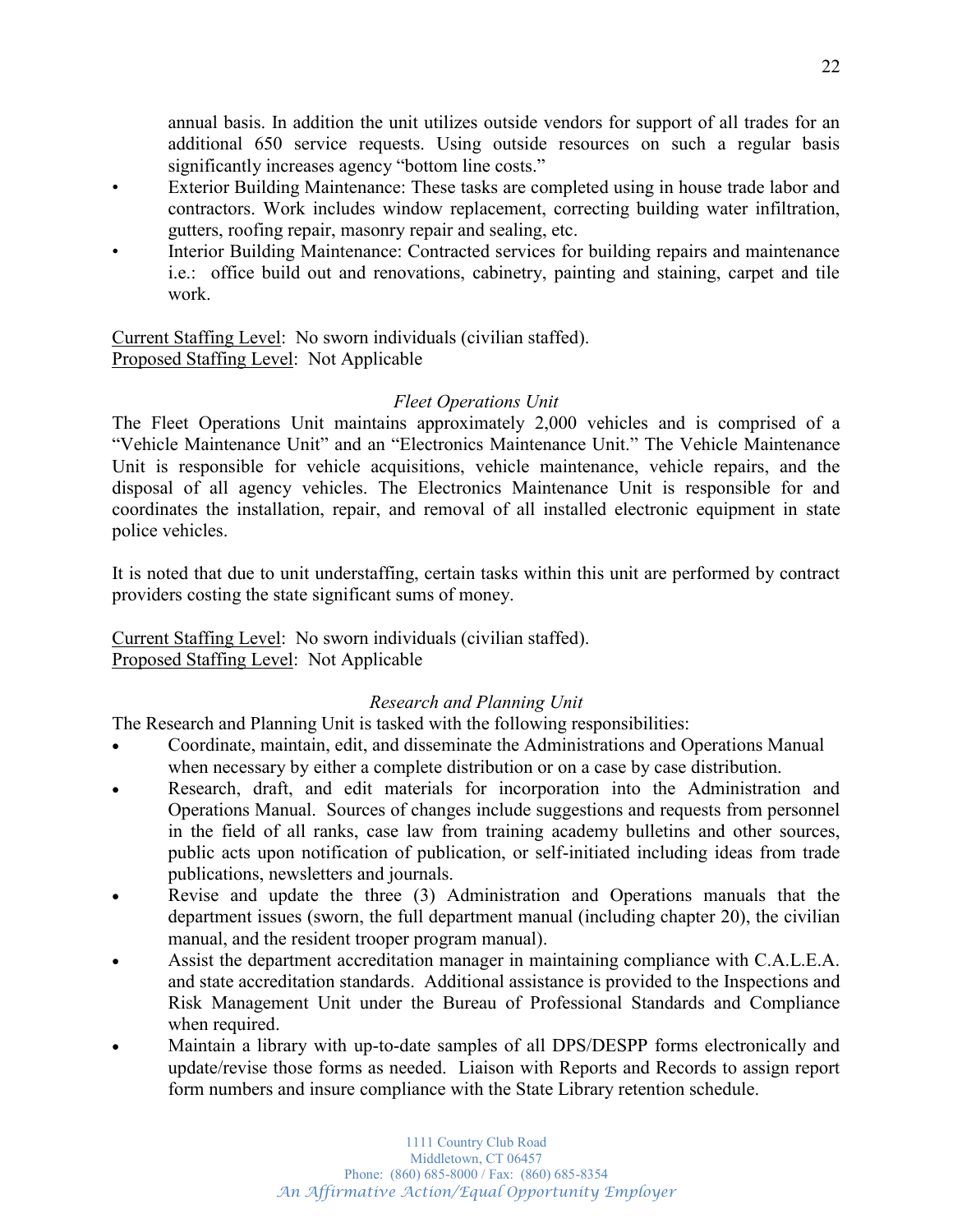- Create new forms for various units within the Department of Emergency Services and Public Protection (DESPP) as required by statute or as requested by personnel.
- Research and prepare Administration and Operations Manual Freedom of Information Act requests for the DESPP Legal Affairs for upcoming litigation or requests by the general public.
- Complete surveys as requested by the command staff and department members in the field or specialized units and assist sworn and civilian personnel and units with procedural questions.
- Liaison with personnel of police agencies, in-state and out-of-state, on policy writing, status of past and current policy and how to start or maintain procedure manuals.
- Organize data and duplicate CD-ROM/DVD disks for distribution throughout the agency for various units, such as Homeland Security, Crimes Analysis, and Traffic Units, using a CD-ROM duplicator. These also include training CDs containing various Power Point programs, civilian handbooks, as well as numerous training aids, materials and documentation for command staff personnel.
- Assemble data, compile and publish the annual pursuit report to the Commissioner at the beginning of each calendar year for the previous year as well as a trend analysis report which is submitted to the Office of Field Operations and the Accreditation Unit to meet compliance with C.A.L.E.A Standards.
- Maintain historical records related to procedural changes which date back to 1988 when the Administration and Operations Manual was first issued. Authenticate and certify documents required for court appearances as the department keeper of business records related to the Administration and Operations Manual or written policy changes.
- Participate in various committees as required. Participation may include immediate work on policy or to prepare for future policies as needed.
- Perform special assignments as assigned by the Commanding Officer of the Bureau of Infrastructure, Transportation and Communication. Current projects include a complete rewrite of the Administrative and Operations Manual to produce the sixth edition.
- Responsible for maintaining an up-to-date department-wide organizational chart in an electronic format and make it available to the entire department via the A&O Manual.
- Members of the unit attend meetings and training vital to the operational development of the department, perform other administrative support as requested and make necessary recommendations to the Colonel.

Current Staffing Level: One sworn individual (trooper).

Proposed Staffing Level: Two sworn individuals (one lieutenant and one trooper).

## *Background Investigation Unit*

The Background Investigative Unit conducts all background investigations on sworn and civilian department personnel, including potential state police recruits that have successfully proceeded through the various selection processes.

Additionally, the unit conducts Background Investigations for several state agencies, including the Department of Children and Families, the State Treasurer's Office, the Department of Special Revenue and the Governor's Office. The Background Unit has recently taken on the Licensing Backgrounds for both the Foxwoods and Mohegan Sun Casinos.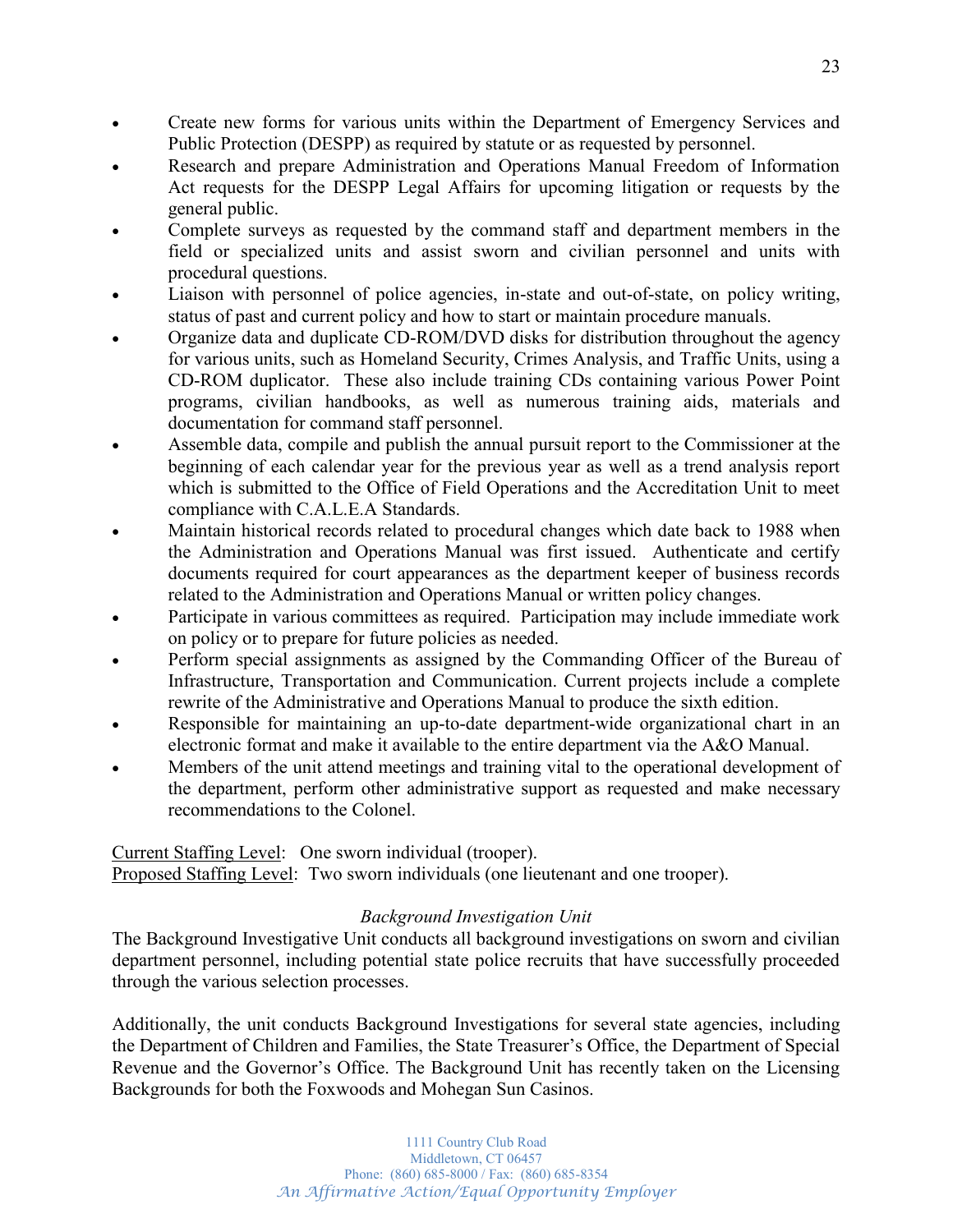The Background Investigation Unit is unable, because of current staffing levels, to complete requested investigations in an expeditious manner. The volume of work, along with the need for detail and accuracy (taking into account the potential "exposure" that would be associated with a deficient background investigation) has far exceeded the personnel assigned to this function.

Current Staffing Level: Four sworn individuals (inclusive of two sergeants and two troopers). Proposed Staffing Level: Eleven sworn individuals (inclusive of one lieutenant to serve as the commanding officer, two sergeants, and eight troopers).

### *COLLECT Unit*

COLLECT is a statewide law enforcement database system that runs twenty-four hours a day, seven days a week. The system is designed for the safety of law enforcement officers and provides the criminal justice community with timely information. The National Crime Information Center (COLLECT/NCIC/NLETS) is a national law enforcement system that is managed by the FBI. Both COLLECT and NCIC provide timely information regarding stolen property and a wide variety of "persons files" such as wanted, persons, missing persons, registered sex offenders, and supervised persons on release. COLLECT also provides its users with access to other state agency files, such as DOC, DMV, PRAWN, OBTS, POR and JEB.

COLLECT continues the process of upgrading the currently forty  $(40)$  year-old "legacy system" to COLLECT V2. COLLECT V2 meets NCIC 2000 standards and provides our users with full NCIC 2000 functionality. The COLLECT V2 system has become an important conduit for several other state agency systems as its new architecture allows other agencies to easily tap into the V2 for data. COLLECT is also responsible for the programming of MNI/CCH. MNI/CCH has also not been upgraded in forty  $(40)$  years. Due to the FBI's requirement for XML "rapsheets," MNI/CCH itself must be modernized.

Current Staffing Level: No sworn individuals (civilian staffed). Proposed Staffing Level: Not Applicable

### *Computer Services Unit*

The Computer Services Unit (CSU) is tasked to provide effective and efficient solutions and services for the information technology needs of the agency and relevant information needs of Connecticut law enforcement agencies, the criminal justice community, and the public at large. "CSU" is the IT research, development, delivery, and support function across all agency functions. The unit currently consists of one manager and one supervisor with thirteen IT Analysts (ten hardware support and three programmers) supporting 1,600+ agency employees, approximately 4,800 IT devices, 90+ agency facilities statewide including but not limited to all troop locations, districts, headquarters, resident trooper locations, specialty units, Brainard facility, and Rentschler Field, all agency cruisers and specialty vehicles and mobile communications vehicles, and support and service for all planned and impromptu events (i.e. UCONN Spring Weekend, electronic surveillance support, etc.)

Current Staffing Level: No sworn individuals (civilian staffed). Proposed Staffing Level: Not Applicable

> 1111 Country Club Road Middletown, CT 06457 Phone: (860) 685-8000 / Fax: (860) 685-8354 *An Affirmative Action/Equal Opportunity Employer*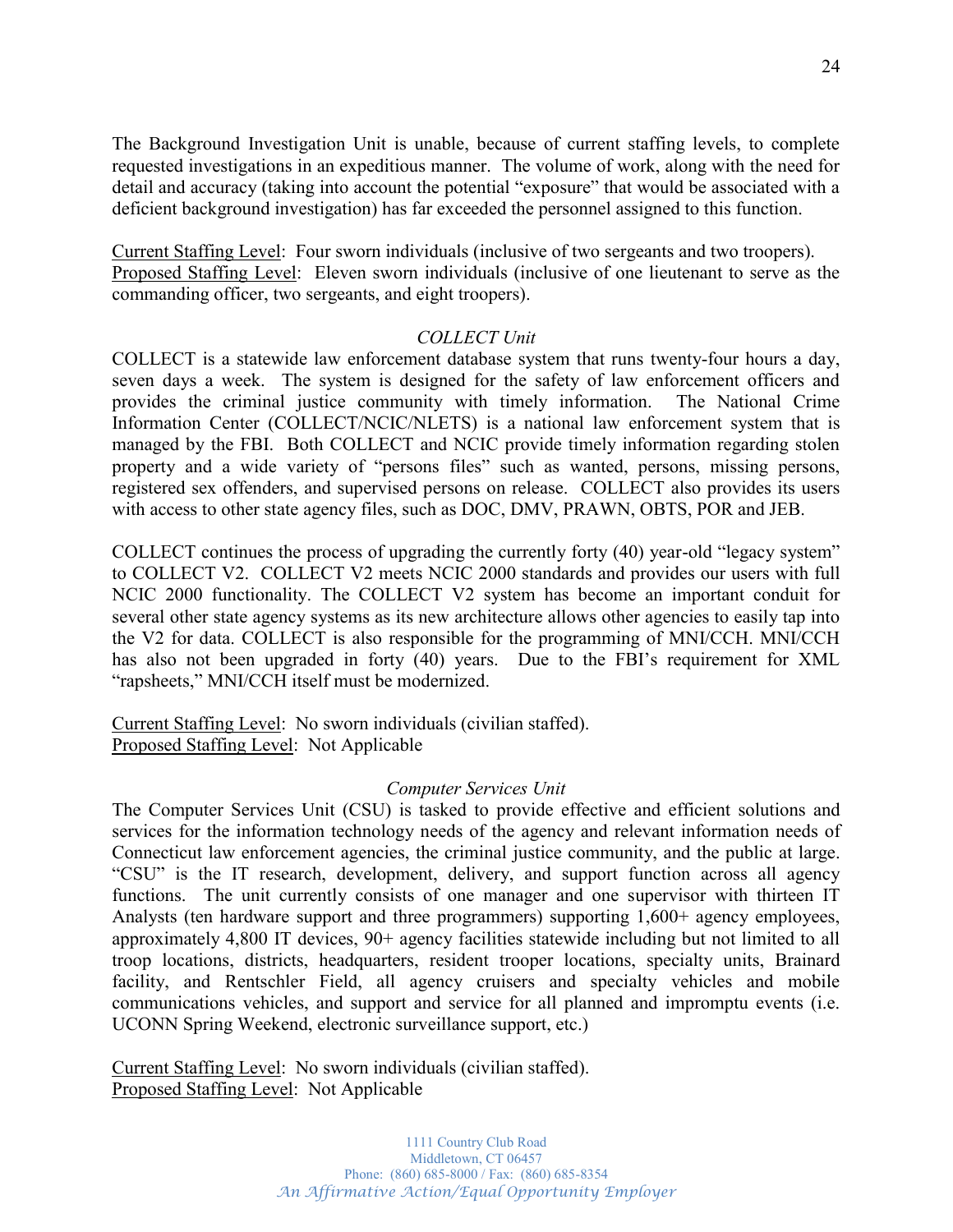### *Crimes Analysis Unit*

The Crimes Analysis Unit (CAU) is mandated by state law to provide Connecticut crime statistics from one hundred and two (102) police departments throughout Connecticut to the FBI. Twenty (20) of these one hundred and two (102) agencies report index crime data via the Uniform Crime Reporting (UCR) Summary Program. In 1993, CAU became involved in the National Incident-Based Reporting System (NIBRS); eighty-two (82) agencies report their index crime data via NIBRS electronically by email. This unit also receives from these one hundred and two (102) agencies reports of all family violence (FV) incidents resulting in an arrest and all "Hate Crime" incidents. This unit also provides data to other state police agencies that are under executive order to produce certain documents, including but not limited to, racial profiling information. These programs are the only programs in the state capturing this type of information.

Current Staffing Level: No sworn individuals (civilian staffed). Proposed Staffing Level: Not Applicable

#### *Fire and Explosion Investigation Unit*

The Fire and Explosion Investigation Unit's primary responsibilities are to assist the local fire marshals, local police, and state police troops and units with the investigation of fires and explosions. As of October 1, 2013, SB 929 returned statutory responsibility for the regulation, inspection, and enforcement of regulations pertaining to Explosives and Blasting, Pyrotechnics, and Model Rocketry to DESPP and falls within the FEIU's area of responsibility. The unit is also tasked under a Memorandum of Understanding with the Department of Consumer Protection with the investigation of all serious injury and/or fatal carnival ride accident investigations, the inspection of circus tents, as well as the set up inspections of all carnival and fixed amusement rides set up in the state. The unit is also responsible under an additional Memorandum of Understanding to assist the Department of Construction Services with assisting the State Fire Marshal, State Building Inspector, and the Codes and Standards Committee with investigations of local fire marshals and building officials, to assist the Office of Education and Data Management with training, and to assist the state crane inspector with investigations as required under the State of Connecticut Crane regulations, Demolition Regulations, and Hoisting Regulations.

The FEIU is the only investigative unit assigned to ESU. The calls for the unit are generated by requests from local fire marshals through the state police message center. All of the troopers and sergeants are required to maintain ninety (90) hours of in-service training in a three-year period to maintain their fire marshal certification. Additional certification and training is required for the inspection of amusement rides.

Due to the type of investigations conducted, troopers are assigned to investigate the initial cause and origin of a fire and then work with a local detective division or state police major crime unit to complete a criminal investigation. This concept has worked well in major investigations where investigative resources were needed to complete interview or other criminal investigative functions while FEIU troopers processed the fire scene to provide valuable scene information for arrest and prosecution of offenders. In the case of other investigations involving amusement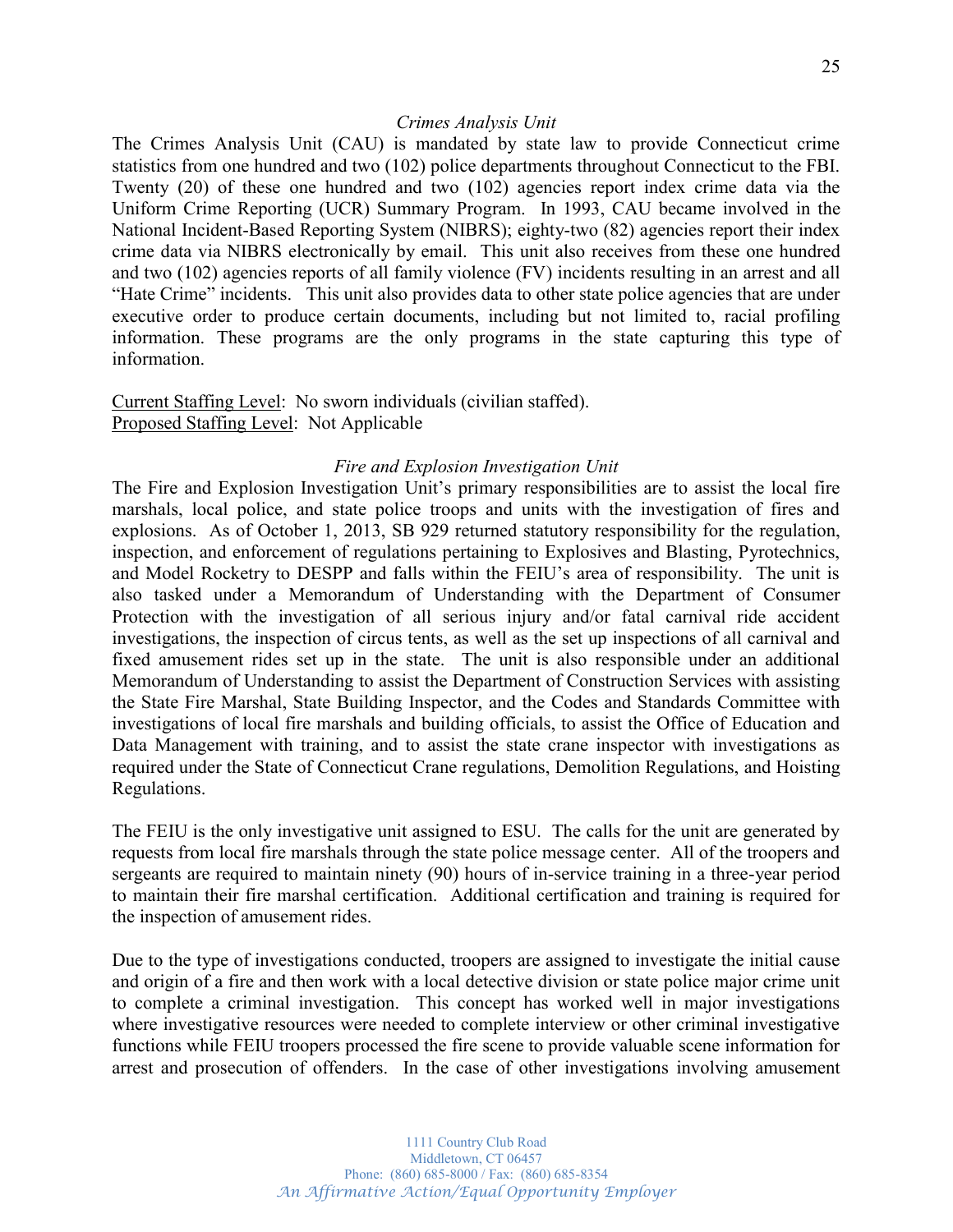rides, cranes and demolition, the FEIU troopers complete cases on their own due to the specific nature of the offense and the familiarity with the codes and regulations to be enforced.

Staffing within the unit is below the level that it was in 2009. The workload increases each year as does the increase in fires and reduction of staff. Each trooper assigned to the unit is past due on reports. Report submission is on average three (3) to eight (8) months after the investigation based on the severity of the case, injuries, or fatalities and the need for case reports to support prosecution.

Current Staffing Level: Fifteen sworn individuals (inclusive of two sergeants and thirteen troopers (detectives).

Proposed Staffing Level: Twenty-one sworn individuals (inclusive of one lieutenant, three sergeants and seventeen troopers (detectives).

### *Fingerprint Unit*

The Fingerprint Unit is responsible for the processing of seventy-one (71) different categories of fingerprint supported background checks. Their responsibilities include fingerprinting the general public, provision of fingerprint information assistance, fingerprint identifications for state, local and federal agencies, and the processing, categorization, and response related to, fingerprint cards.

Current Staffing Level: No sworn individuals (civilian staffed). Proposed Staffing Level: Not Applicable

### *Polygraph Unit*

The Polygraph Unit is responsible for conducting polygraph examinations in support of law enforcement pre-employment selection processes. These examinations are conducted for both local police agencies as well as for our own agency. In addition to pre-employment examinations, unit members conduct polygraph examinations in support of criminal investigations being conducted by department personnel, as well as local police agencies and courts.

Current Staffing Level: Four sworn individuals (inclusive of two sergeants and two troopers)<sup>14</sup>. Proposed Staffing Level: Five sworn individuals (inclusive of two sergeants and three troopers) $^{15}$ .

## *Reports and Records Unit*

The Reports and Records Unit is the central repository for all state police investigative reports. Each troop and specialized unit sends the original copy of all reports to this office. Reports and Records works in concert with the Connecticut Public Record Administrator to administer the agency records retention program. This involves tracking and setting retention periods for all agency record series according to state statutes and regulations. Other areas of responsibility include the agency mail handling center and the duplication center. The mail handling area

<sup>&</sup>lt;sup>14</sup> Note that all of these individuals are operational polygraph examiners.

<sup>&</sup>lt;sup>15</sup> Note that all of these individuals are operational polygraph examiners.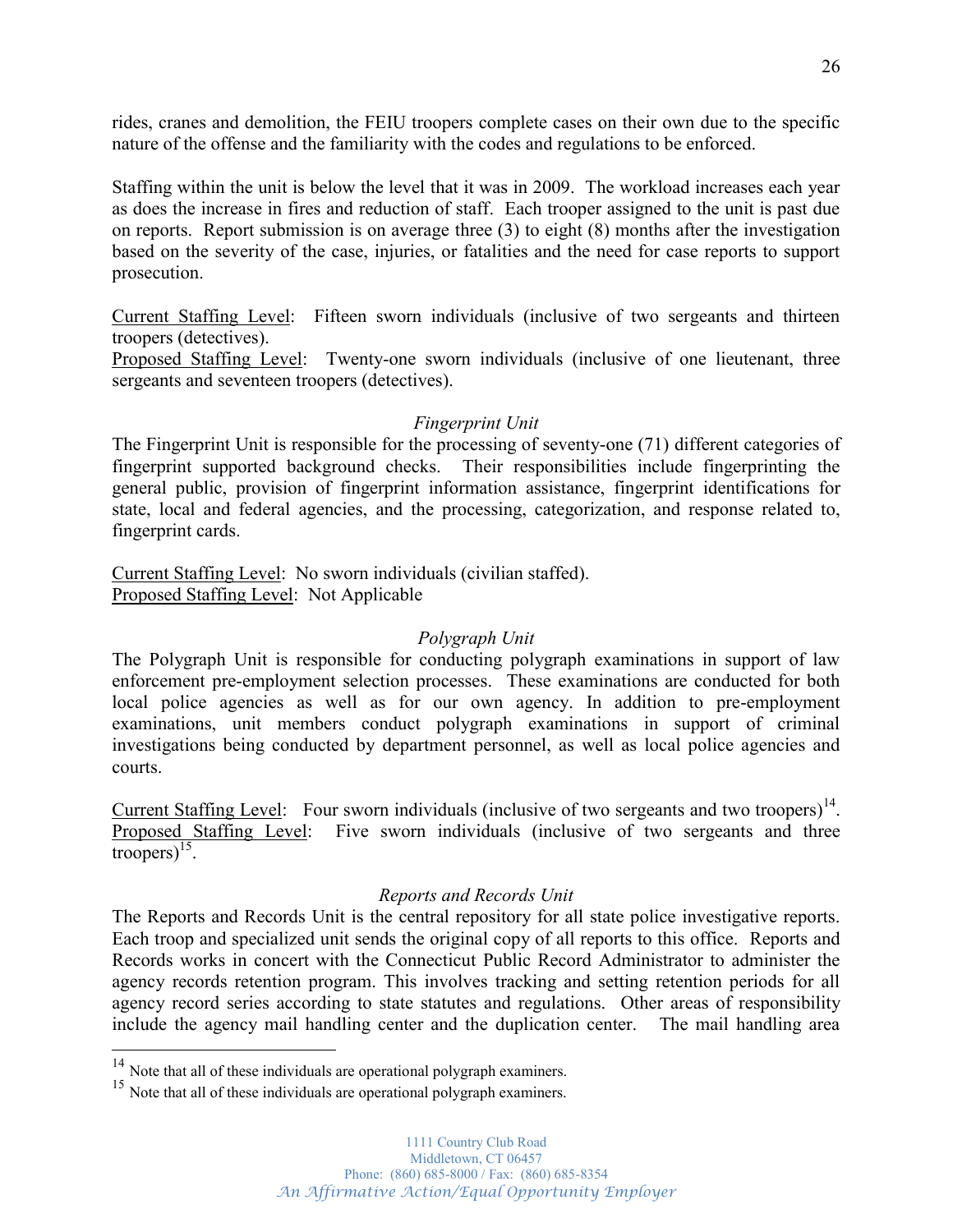ensures timely delivery of interdepartmental and postal mail throughout the department. The duplication center is where most agency forms, training booklets, and other materials are printed for use by our agency.

Current Staffing Level: No sworn individuals (civilian staffed). Proposed Staffing Level: Not Applicable

## *Selection and Investigative Support Section*

The Selection Unit is responsible for the overall administration and day to day operation of all division recruit and selection functions. The unit actively recruits State Police Trooper Trainee applicants throughout all of the New England states, Pennsylvania, New York, New Jersey and other states as permitted. This unit also coordinates selection and testing needs with the Department of Administrative Services for the initial applicant testing phases of the selection process. The unit thereafter administers the majority of the recruit selection process.

The unit works in conjunction with the Polygraph Unit which administers pre-employment polygraph examinations, and the Background Investigation Unit, which administers preemployment background checks. The unit is responsible to oversee all state police recruitment activities, administer and monitor the state police selection process that selects candidates for recruit training, administers the Selection Management Committee, liaisons with the Department of Administrative Services with respect to applicant testing, and monitors PSA's with specific vendors to include psychologists, medical doctors and laboratory services for drug screening.

The current absence of personnel within this unit minimizes the outreach of this unit to potential employment applicants, which in turn minimizes the potential diversity of recruit personnel. Additionally, the processing period for trooper trainee applicants is approximately one year from written examination to academy entry, caused in large part by the minimal number of personnel available within this unit to process applicants through the assorted testing/application phases.

Current Staffing Level: Three sworn individuals (inclusive of one major, one master-sergeant and one trooper).

Proposed Staffing Level: Seven sworn individuals (inclusive of one major, one master-sergeant and five troopers).

### *OAS Regulatory & Support Services Staff*

The OAS Regulatory Services Section operates under the umbrella of the Bureau of Field Technology, Infrastructure and Transportation, within the Office of Administrative Services. Regulatory Services is divided into three sub-components, the Special Licensing and Firearms Unit, the Sex Offender Registry Unit, and the Deadly Weapon Offender Registry Unit.

Current Staffing Level: One sworn individual (captain). Proposed Staffing Level: One sworn individual (captain) (no change).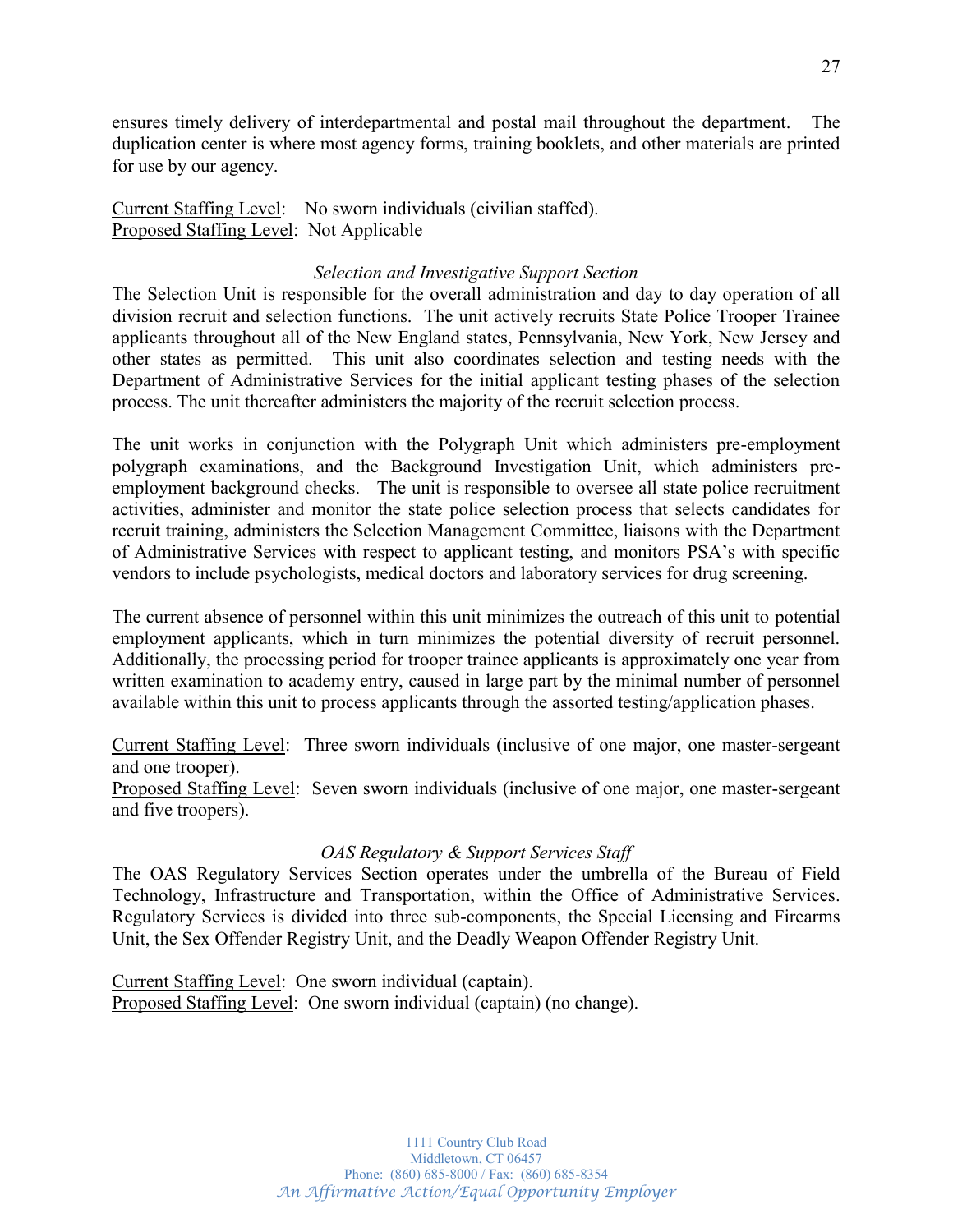### *Special Licensing and Firearms Unit*

The Special Licensing and Firearms Unit (SLFU) is responsible to insure that all statutory and regulatory mandates are complied with, in regard to pistol permitting and revocation, all handgun sales and transfers and all dealer firearms sales, the licensing and regulation of private detective agencies, private detectives, security service companies and security guards (including mandated training for armed and unarmed guards, and corporate and jobsite inspections), professional bondsmen, bail enforcement agents, and the issuance of special police powers. SLFU is responsible for the regulation and oversight of firearms and firearms laws, as provided for by state and federal statutes, the licensing, regulation and oversight of professional boxing, amateur boxing, MMA and sparring within the state, and the licensing and regulation of Pawn Dealer, Second Hand Dealer and Precious Metal and Stones Dealers. With the recent consolidation of agencies and retirements this unit also became responsible for the licensing of fireworks and explosives applicants. Several MOUs are in place for various procedures mandated by Connecticut General Statutes.

Special Licensing and Firearms was inundated with numerous requirements upon passage of Public Act 13-3, as amended by Public Act 13-220. As there were several portions of the Acts which were effective immediately upon passage, there was no lead in time for development of procedure. Eight (8) of the thirty-four (34) staff requested in conjunction with this legislation were received in July of 2013, one of which has since transferred to another state agency.

The newly created Large Capacity Magazine Declaration process yielded 36,932 individual applications. Each declaration requires a receipt and may contain multiple entries for individual magazines all requiring entry into the Special Licensing Weapon Registration System (SLWRS).

The extension of the Assault Weapon Ban yielded 50,242 certificate applications. Each certificate requires a background check, issuance of a certificate number and weapon information entered into SLWRS.

The process for Long Gun Eligibility Certificates is established and has been since July 2013. The demand has increased as the Certificates are required for purchase or transfer on April  $1<sup>st</sup>$ , 2014.

The addition of Mixed Martial Arts as a full regulatory function for both professional and amateur events requires additional staff upon approval of the regulations currently with the regulatory review board. Public Act 13-259.

Current Staffing Level: Ten sworn individuals (inclusive of one lieutenant, two sergeants, and seven troopers).

Proposed Staffing Levels: Sixteen sworn individuals (inclusive of one lieutenant, two sergeants, and thirteen troopers).

### *Sex Offender Registry Unit*

The agency's Sex Offender Registry Unit (SORU) and the DNA Collection Unit (DNA-CU) ensure the tracking of the current 5,315 registered sex offenders in the state. The unit is responsible to send address verification letters every ninety (90) days, provides certain statutory notification to local law enforcement agencies, town managers, local school officials, prepare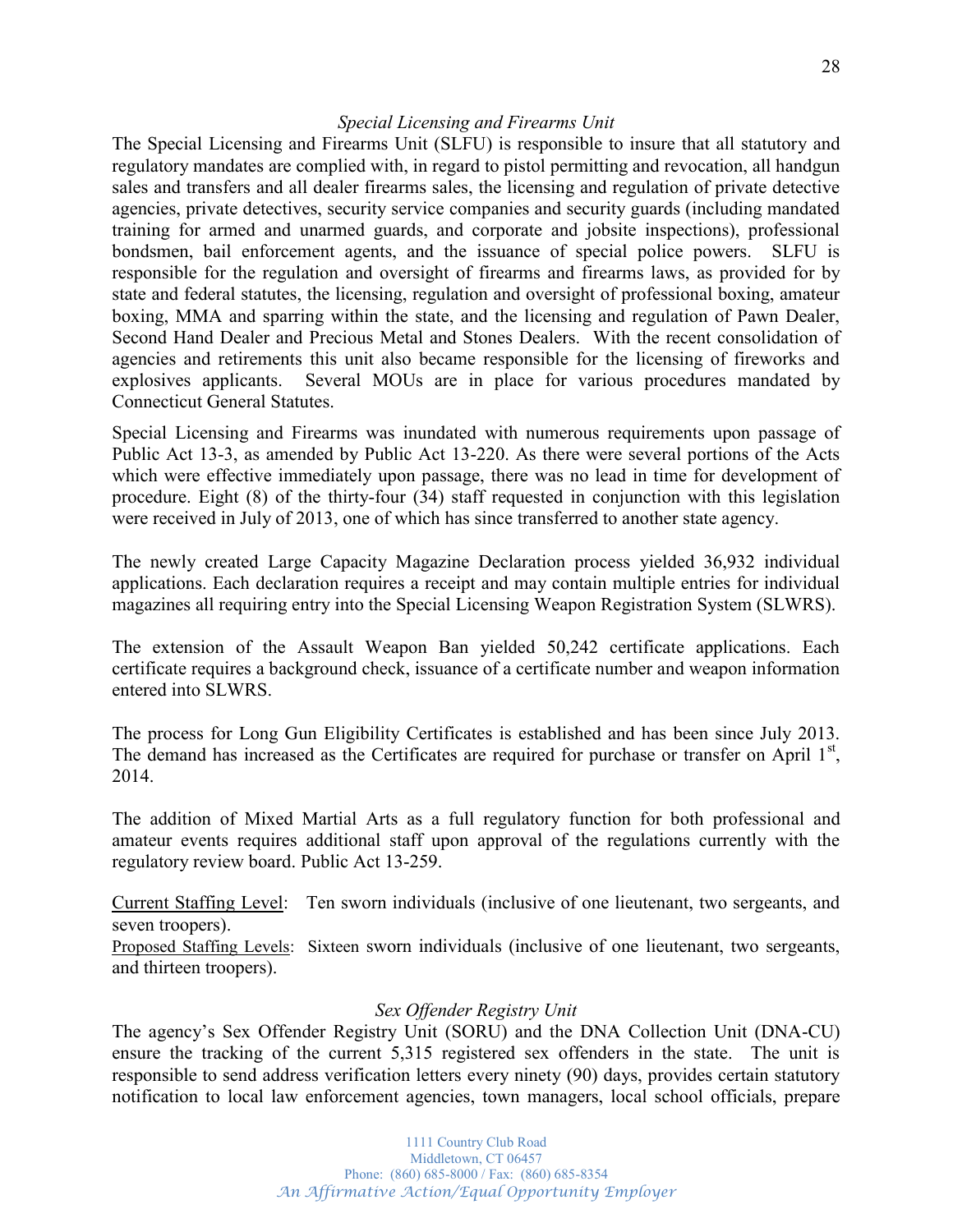and review investigative reports for registrants who commit registry violations, prepare and review arrest warrant applications for registry violations that occur in state police jurisdictions, collect certain biological samples for DNA analysis from convicted felons not placed into confinement or probation, and to handle and store these biological samples.

Approximately twelve (12) to twenty (20) new DNA violations are sent to the Registry each month. At the current time the Registry does not have a dedicated DNA investigator. This responsibility rests with SORU investigators. The Registry acquires approximately 400 new sex offense violations each month and twelve to twenty (12-20) violations regarding the submission of DNA by convicted felons. On September 1, 2013, the unit consisted of three (3) sworn personnel. The sex offense backlog consisted of approximately 9,613 violations committed amongst 3,506 Offenders. The Sex Offender Registry was allocated three (3) retired troopers in September 2013 through the 2012 federal sex offender grant SORNA 2012-AW-BX-0053. Their primary task was to complete investigative reports for open/backlog violations. As a result of their efforts the backlog on June 30, 2014, had decreased by 51.43%.

Current Staffing Level: Six sworn individuals (inclusive of one lieutenant, one sergeant and four troopers).

Proposed Staffing Levels: Eight sworn individuals (inclusive of one lieutenant, one sergeant and six troopers).

## *Deadly Weapon Offender Registry Unit*

The Deadly Weapon Offender Registry was established and has been maintained within the Department of Emergency Services and Public Protection as of this year. The registry was brought to fruition as a direct result of 54-280 CGS (\*Formerly Public Act 13-3 as amended by Public Act 13-220). Effective January 1, 2014, the Department of Emergency Services and Public Protection was required to create, maintain, and update this registry. This legislation requires that those subjects convicted of deadly weapon related offenses be registered with the Department of Emergency Services and Public Protection. There are a wide array of tasks, all of which are associated with facilitating the registration of this population of registrants, necessary for this process. The DWOR unit has received a significant amount of correspondence from judicial officials, correction officials, and law enforcement personnel in working to fulfill the obligations outlined within the legislation.

Parallels can be drawn between the DWOR and the Sex Offender Registry (SOR) that are worthy of consideration with respect to staffing needs.

Through the first eight months of 2014 the DWOR registry has received over 1100 advisements of person(s) who may require registration from the Department of Corrections and the Judicial Branch. Of these 1100 advisements, 485 individuals have completed their registration. 352 investigations have been completed into non-compliance with registry requirements. There is a backlog of nearly 100 investigative reports. Over 250 violation letters have been mailed to persons found to be in violation of various aspects of the statutory requirements of the legislation. It is anticipated that through the remainder of this year that the registry will continue to grow and over the next five years the registry will grow exponentially as individuals will be added and no persons will be removed due to the five-year registration term.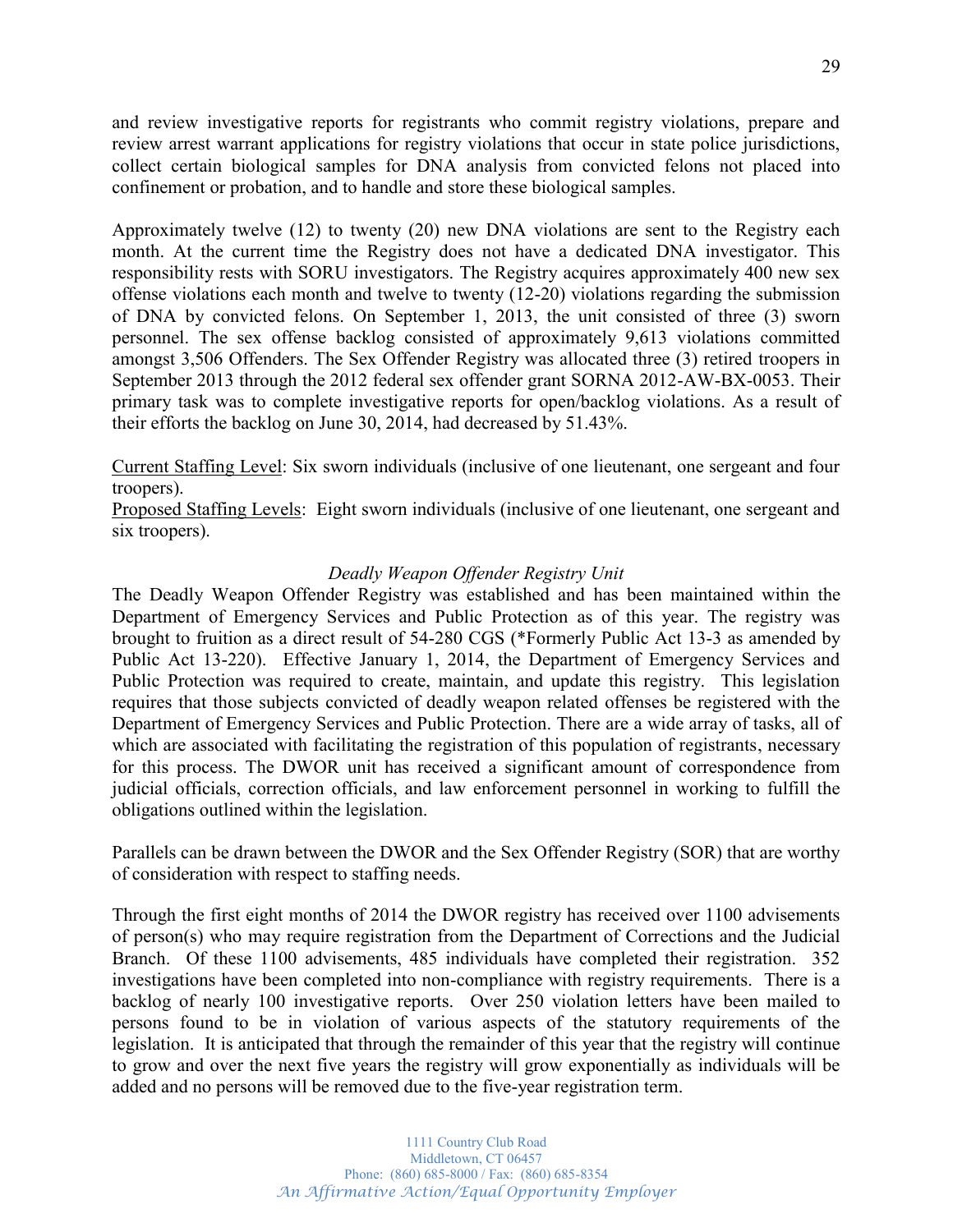Current Staffing Level: Three sworn individuals (three troopers). Proposed Staffing Levels: Six sworn individuals (six troopers).

### *State Police Bureau of Identification (SPBI)*

The State Police Bureau of Identification (SPBI) is responsible for the retention and dissemination of all criminal history records for the State of Connecticut, and to process requests for background checks that are both "fingerprint supported" and "name and date of birth only." Requests can be for various reasons including but not limited to, challenged positive identification, criminal (from the courts and police departments), personal record search, guard applications, job applicants, letters of good conduct, pardons, pistol permits, vendors, and individuals working with children (in accordance with the "Adam Walsh Act (AWA)). Schools and child welfare agencies must also complete state and federal background checks on their prospective employees.

Current Staffing Level: Two sworn individuals (troopers)<sup>16</sup>. Proposed Staffing Level: Two sworn individual (troopers) (no change).

#### *State Police Training Academy and Firearms Training Unit*

The State Police Training Academy is responsible for the provision of Recruit, In-Service, Remedial, and Advanced Training Programs for both sworn and civilian members of the Connecticut State Police, as well as other designated law enforcement and non-law enforcement personnel. Additionally, the Connecticut State Police Training Academy encompasses the State Police Firearms Training Unit and the DARE program. While cross-over of instructor skill-set is frequent, all four of these functions must maintain adequate staffing for the Training Academy to fulfill its agency mission.

It should also be noted that the Training Academy report broke down staffing needs based on those periods when a Training Troop is in session, as opposed to those instances where a Training Troop is not in session. (Therefore, for purposes of this study, calculations were made assuming that a Training Troop was in session.)

It is additionally noted that the Connecticut State Police  $124<sup>th</sup>$  Training Troop, consisting of seventy<sup>17</sup> recruits, is currently in training at the State Police Training Academy. For purposes of this report, however, these seventy individuals were added to agency totals at the conclusion of the report, rather than account for them within this section.

Current Staffing Level: Twenty-six sworn individuals (inclusive of one captain, three sergeants and twenty-two troopers.

Proposed Staffing Levels: Forty-one sworn individuals (inclusive of one captain, two mastersergeants, four sergeants and thirty-four troopers).

<sup>&</sup>lt;sup>16</sup> This unit is staffed primarily with civilian department personnel.<br><sup>17</sup> Up-to-date figure as of August 21, 2014.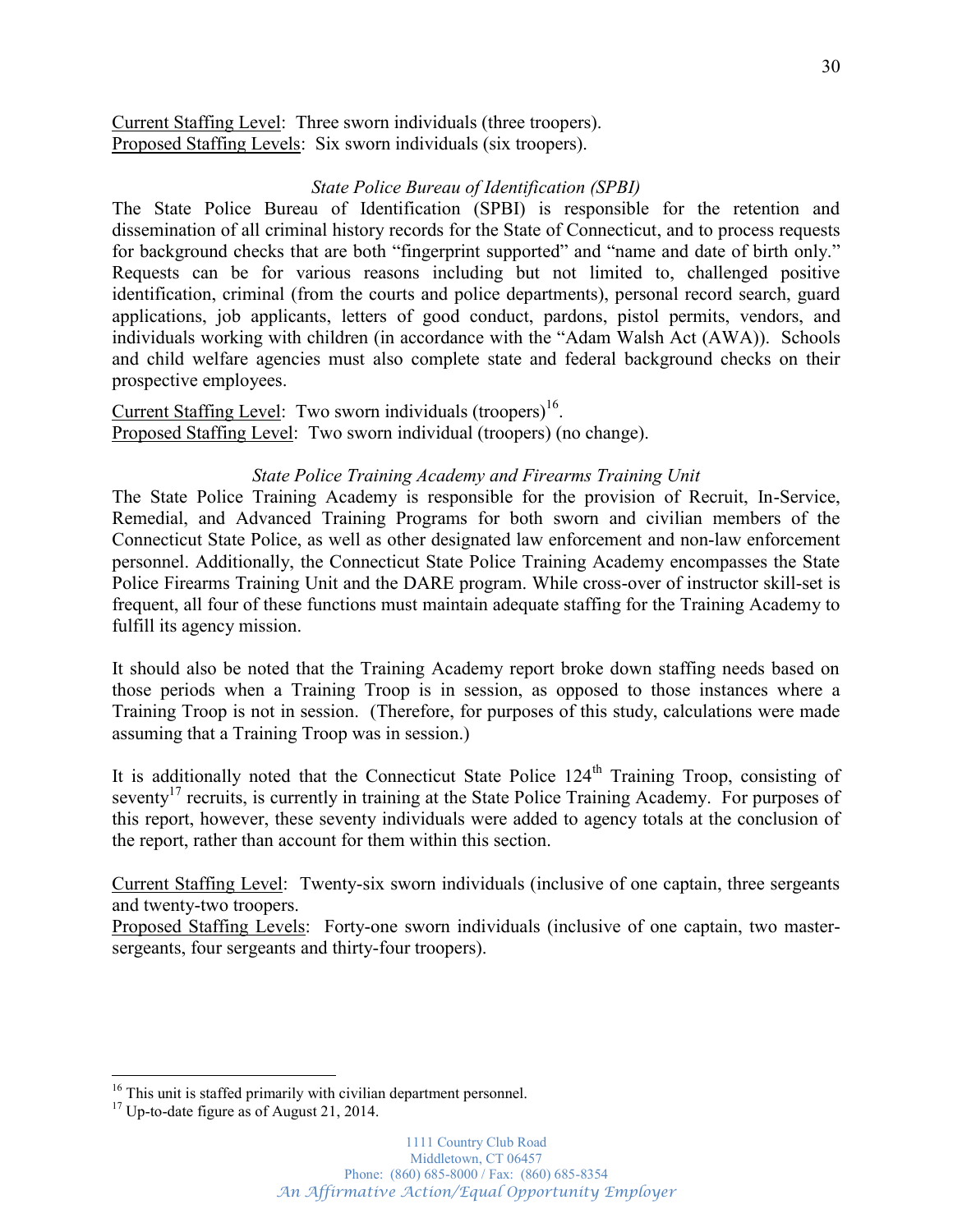The CAD/RMS Training and Implementation Unit is responsible for the management of the Computer Aided Dispatch (CAD) and Report Management System (RMS) utilized by all sworn Department of Emergency Services and Public Protection (DESPP) and Division of State Police personnel. The unit is also responsible for researching and purchasing mobile technologies, diagnosing and troubleshooting existing equipment, performing repairs, and providing help desk type support for over nine hundred and seventy (970) troopers in the field. The unit works closely with private vendors and other state and federal agencies to ensure seamless integration of various systems and technologies. In addition, the unit works directly with a current onsite vendor (NexGen) to ensure constant compliance with new software designs and technology to meet the agency needs in these areas of responsibility. There is currently only one (civilian) employee that is responsible for all after hours and emergency support. This is an area that has been identified as a single point of failure should this employee is unavailable for service. Overall, there are only three individuals in this unit that are responsible for providing support to over 1100 personnel. This unit is responsible for the most widely used software application amongst sworn personnel. The support provided ranges from hardware, software, and user issues. The CAD/RMS Field Technology Unit has taken on more and more responsibility/projects even though staffing levels have not been replenished or increased. Many of these projects require research, development, testing, procurement, inventory, installation, deployment, training, support, maintenance, re-assessment, and refresh cycles. This unit has justifiably found itself at the forefront of numerous technological advances and projects a few of which are outlined below:

- Consolidated Dispatch Tasks/ State Wide Map Development.
- New Vehicle Development/Deployment
- Electronic Citation Program.
- License Plate Reader Program.
- Mobile Data Terminal Deployments.
- System Access Validations for all DESPP employees.
- Data Driven Approach to Crimes and Traffic Safety (DDACTS).
- National Incident Based Reporting System process development.
- Connecticut Impaired Drivers Record Information System.
- Model Minimum Uniform Crash Criteria reporting development for all Connecticut collisions.

With these increased responsibilities and very worthwhile programs comes the need to adequately and efficiently manage these projects from all the standpoints listed above. Current staffing is inadequate to achieve this end.

Current Staffing Level: One sworn individual (trooper). Proposed Staffing Level: One sworn individual (trooper) (no change).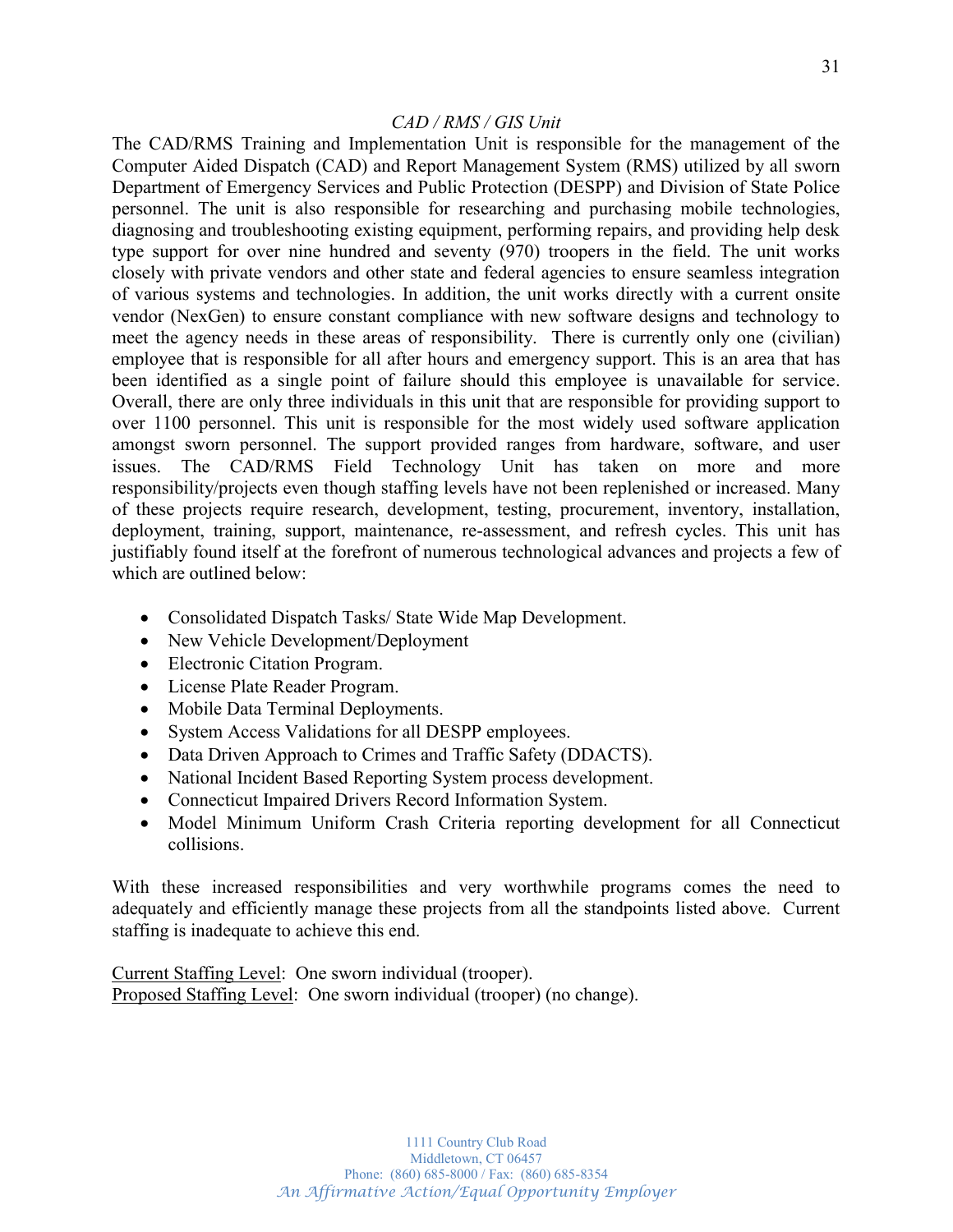### *Bureau of Criminal Investigation*

The Bureau of Criminal Investigations (BCI) consists of ten (10) specialized investigative units within the Department of Emergency Services and Public Protection. These units include: The Statewide Narcotics Task Force (SNTF); The Statewide Organized Crime Investigative Task Force (SOCITF), The Statewide Urban Violence Cooperative Crime Control Task Force (SUVCCCTF), The Connecticut Regional Auto Theft Task Force (CRATTF), The Statewide Firearms Trafficking Task Force (SFTTF), The Central Criminal Intelligence Unit (CCIU), the Extradition Unit, the Casino Investigative Unit, The Electronic Surveillance Lab (ESL), as well as the Evidence Control Unit.

Each of these units conducts a myriad of both long-term and short-term criminal investigations that are focused on the detection and suppression of various criminal enterprises whose activities negatively impact the quality of life of the citizens of Connecticut. While primarily staffed with State Police personnel, some of the Bureau's units and task forces are augmented with personnel from several local police departments, federal law enforcement agencies, the Connecticut Motor Vehicle Department, and the Connecticut National Guard. Many investigations rely upon established partnerships, coordination and collaboration with the FBI, DEA, ATF, Coast Guard, United States Immigrations & Customs and other local, state, and federal law enforcement agencies.

The various investigative units under the authority of the Bureau of Criminal Investigations (BCI) are specialized and designed to perform long term, intensive investigations. These units require unique training and the investigations they conduct are typically long term and time consuming endeavors. The units within BCI are also available to work cooperatively with any local, state, and federal law enforcement agency as well as provide technical and investigative support for state police troops and units upon request.

### 1. Evidence Control Unit:

The BCI Evidence Control Unit is responsible for the intake, storage and disposal of all the drug/narcotic evidence seized by all State Police Troops/Units. BCI Evidence also conducts the intake, storage and disposal of all evidence, firearms, currency and vehicles seized by units within BCI. The intake, storage and disposal of seized vehicles at the Seymour impound lot is part of the unit's duties. BCI Evidence is responsible for scanning, count verification and the deposit of all seized currency for BCI Units, as well as the distribution of all seized currency, to the courts, Drug Asset Forfeiture or return to the owner. BCI Evidence complies with court ordered requests for drug testing by transporting/retrieving drug/narcotics to the Forensic Lab for examination. BCI Evidence complies with court orders from all GAs and JDs within the State of Connecticut, orders must be completed within 90 days, which include the destruction of evidence, for appropriate police use or the return of property to the owner. BCI Evidence conducts a monthly burn at an incinerator in Bridgeport; to dispose of old files, evidence and Drug/narcotic items. It coordinates with DESPP Fleet to have vehicles issued to State Police, put into service as a BCI vehicle. BCI Evidence ensures audits from Examiner of Seized Property, Drug Asset Forfeiture and Fiscal Services are correct and current.

The BCI Evidence Control Unit also is responsible for ordering, storage and disbursement of all Drug test kits, printer ribbon and labels for the evidence printers for all of the State Police Units.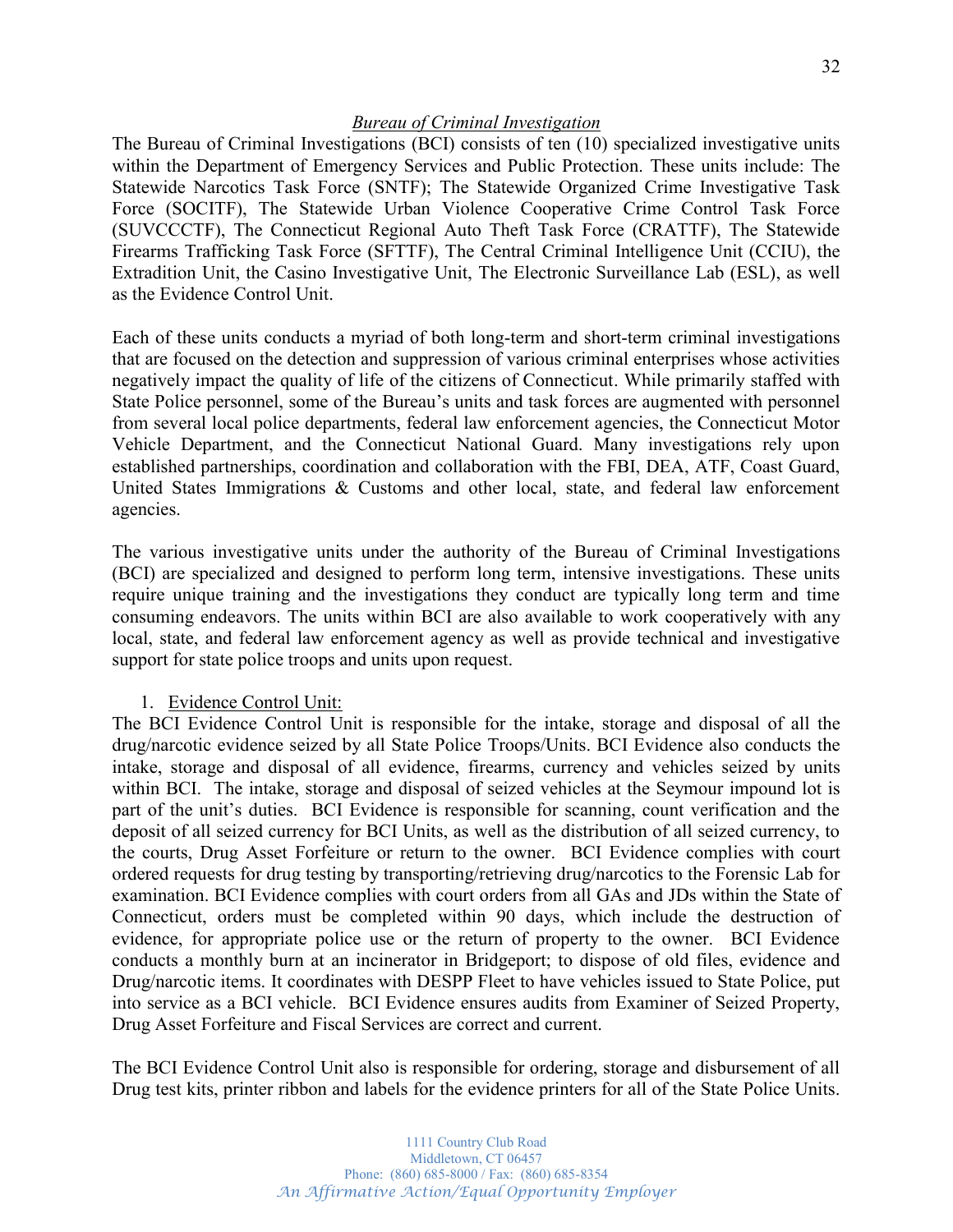BCI Evidence Control Unit issues web gear, raid shirts and raid jackets to all new BCI Troopers, new members to BCI that are local officers also issued a State Police radio.

## 2. Extradition Unit:

The Extradition Unit consists of Connecticut State Police personnel that facilitate the coordination of documents between the judicial system (courts), the Governor's Office, and the Secretary of State's Office, for extraditions and renditions of prisoners for both state and local police agencies, and also facilitates the transfer of prisoners to out of state law enforcement entities. The unit also coordinates efforts to locate fugitives wanted in other states that may be residing in Connecticut for any state or local law enforcement agency.

### 3. Statewide Narcotics Task Force:

The Statewide Narcotics Task Force (SNTF) was established in July 1977 by the Connecticut legislature. SNTF is legislatively mandated, CGS 29-176 for the cooperative enforcement of Connecticut laws concerning the manufacture, distribution, sale, and possession of narcotics and controlled substances.

To enhance administrative coordination, the legislature established the SNTF within the Department of Emergency Services and Public Protection, Division of State Police. This legislation further provided for interagency control by creating an SNTF policy board. The policy board formulates, directs, and supervises SNTF policies and operating procedures. The policy board consists of the Commissioner of Public Safety, Chief State's Attorney, Connecticut Agent-in-Charge of the Drug Enforcement Administration (DEA), President of the Connecticut Chiefs of Police Association and five chiefs of police designated by the Association. Each policy board member has an equal vote in the conduct of SNTF business.

Operationally, SNTF is divided into an administration section and five field offices covering all areas of Connecticut. Field office functions are directed by State Police supervisors. State and local police department officers entering SNTF as investigators or undercover officers are screened by SNTF supervisors and their appointments are confirmed by the policy board.

The unit conducted 1417 investigations, executing 356 search warrants and effecting 600 arrests. In addition, the unit seized 215 firearms and 50 vehicles. Total Narcotics Seizures for FY 2013/14 yielded a street value for drugs seized at \$23,871,098; and cash seizures for FY 2012/13 (last available year) at \$436,137.

In addition to day to day investigations, both self-initiated and in response to requests to support local, state and federal agencies, SNTF is involved in several specialized programs. These include the Drug Endangered Children program, Domestic Cannabis Eradication and Suppression program, Domestic Highway Enforcement program, Clandestine Laboratory Response Team, New England High Intensity Drug Trafficking Area, and various local, state and federal task forces.

Over the past several years the unit has become more specialized and, unfortunately, reactive rather than pro-active due to our staffing. SNTF personnel are also frequently called upon to address manpower issues associated with BCI shortages as well as being utilized to participate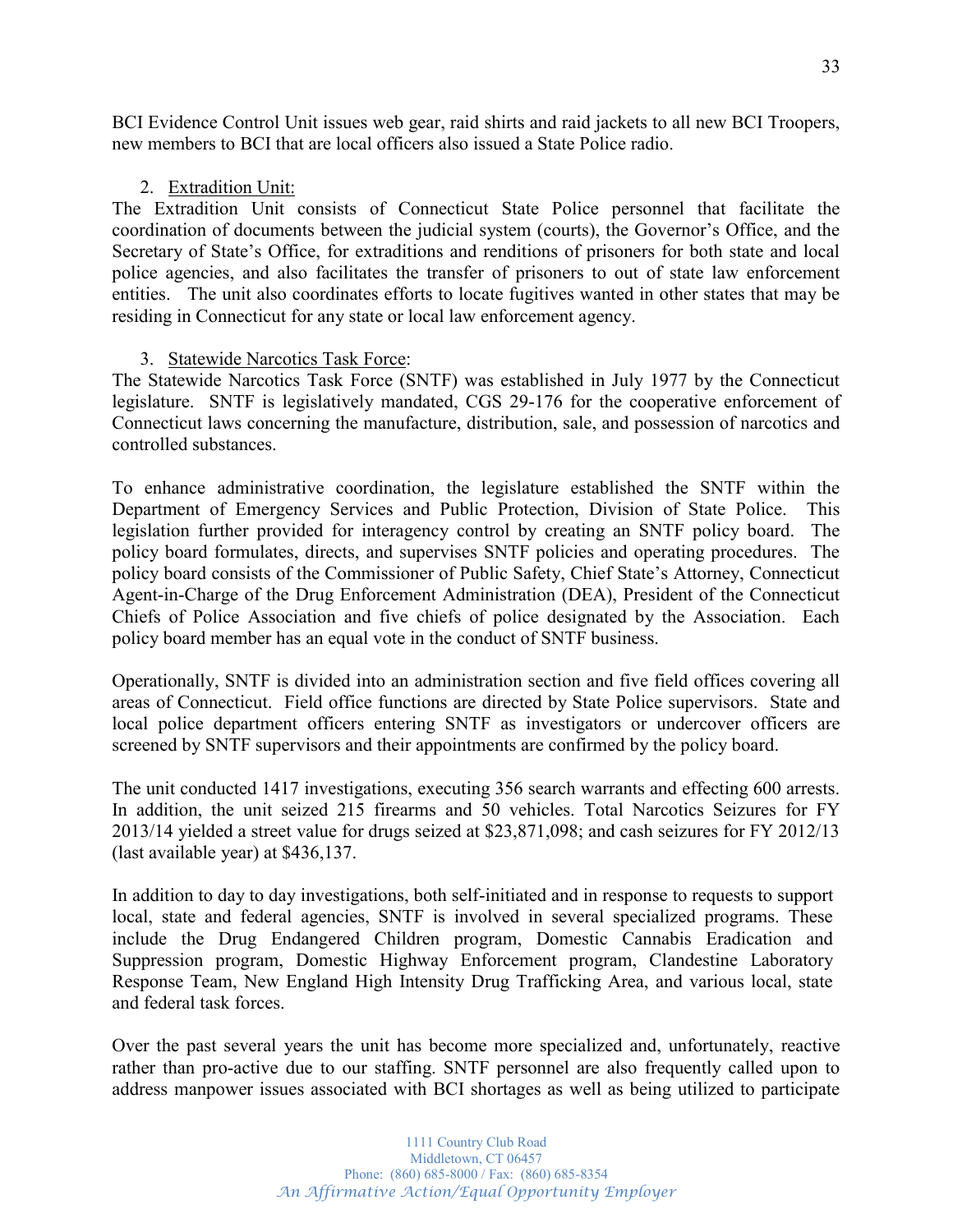with federal task forces. At present, SNTF has committed one detective to an FBI Organized Crime Taskforce (via a TDY transfer to SOCITF), one detective to the HSI Task Force (Via a TDY transfer from Troop H), one sergeant and two detectives to States Attorney's Shooting Taskforce (Hartford), one sergeant to the ATF task force (New Haven) and one detective to the DEA Taskforce, for a total of six  $(6)$  "taskforce" detectives. It is also noted that presently two TDY sergeants to BCI are assigned to ATF task force endeavors (TDY via BCI) in Waterbury and Norwalk. It is also noted that if assigned permanently to SNTF these two sergeants would fully staff each of the five field offices with two supervisors each.

It is documented that our Local Officer Incentive JAG grant under a violent crimes reduction grant allows for a maximum of 25 task force officers (TFOs) to be covered under this program. Staffing continuously fluctuates regarding TFO's, depending on the participation from local communities police chiefs. Additionally, the Local Officer Incentive JAG grant funds stipends for two (2) Bridgeport police officers assigned to the Statewide Urban Violence Cooperative Crime Control Task Force (SUVCCCTF) in Bridgeport. Furthermore two DEA agents, two HSI agents (one full time, one part time) are assigned among the field offices.

The five field offices under the control of the SNTF are specialized and designed to perform long term, intensive narcotic investigations. These units require unique training, certifications and additional funding to function proficiently.

Each office contributes personnel and / or resources to specialized endeavors including the Drug Endangered Children program, Domestic Cannabis Eradication and Suppression program, Domestic Highway Enforcement program, Clandestine Laboratory Response Team, New England High Intensity Drug Trafficking Area (NE HIDTA), and various local, state and federal task forces. Certain additional office initiatives are as follows:

- Hartford Shooting Task Force: Due to the nexus between the firearm violence associated with the illegal narcotics trade, two members of Statewide Narcotics Task Force (SNTF) are presently assigned to this squad. The detectives expertise as streetlevel narcotics investigators, proficiency in the area of informant cultivation / management and effectiveness while working alongside local law enforcement is critical to the success of this initiative. The Hartford Shooting Task Force began in August of 2008 and was dismantled in 2010. Due to the increase in narcotic related gun violence, the initiative was reassembled in July 2011, with two prior members of the task force assigned from SNTF, one sergeant and one detective. Between July 2013 and June 2014, members of the Hartford Shooting Task Force have arrested approximately 113 subjects in connection with previously unsolved, fatal and / or non-fatal shootings in the capital city. From July 2013 – June 2014 the Shooting Task Force has seized approximately 53 guns, served 36 felony arrest warrants, served 8 search warrants, made 108 Felony Arrests and made 5 misdemeanor arrests.
- Domestic Cannabis Eradication Program: This program produced outdoor cultivation statistics during calendar year 2013 as follows: 15 plots eradicated; 554 cultivated plants eradicated; bulk/processed marijuana seized: 202 pounds. 17 people were arrested on 44 state charges; \$110,720 -value of cash and other assets seized; 18 firearms seized. The

34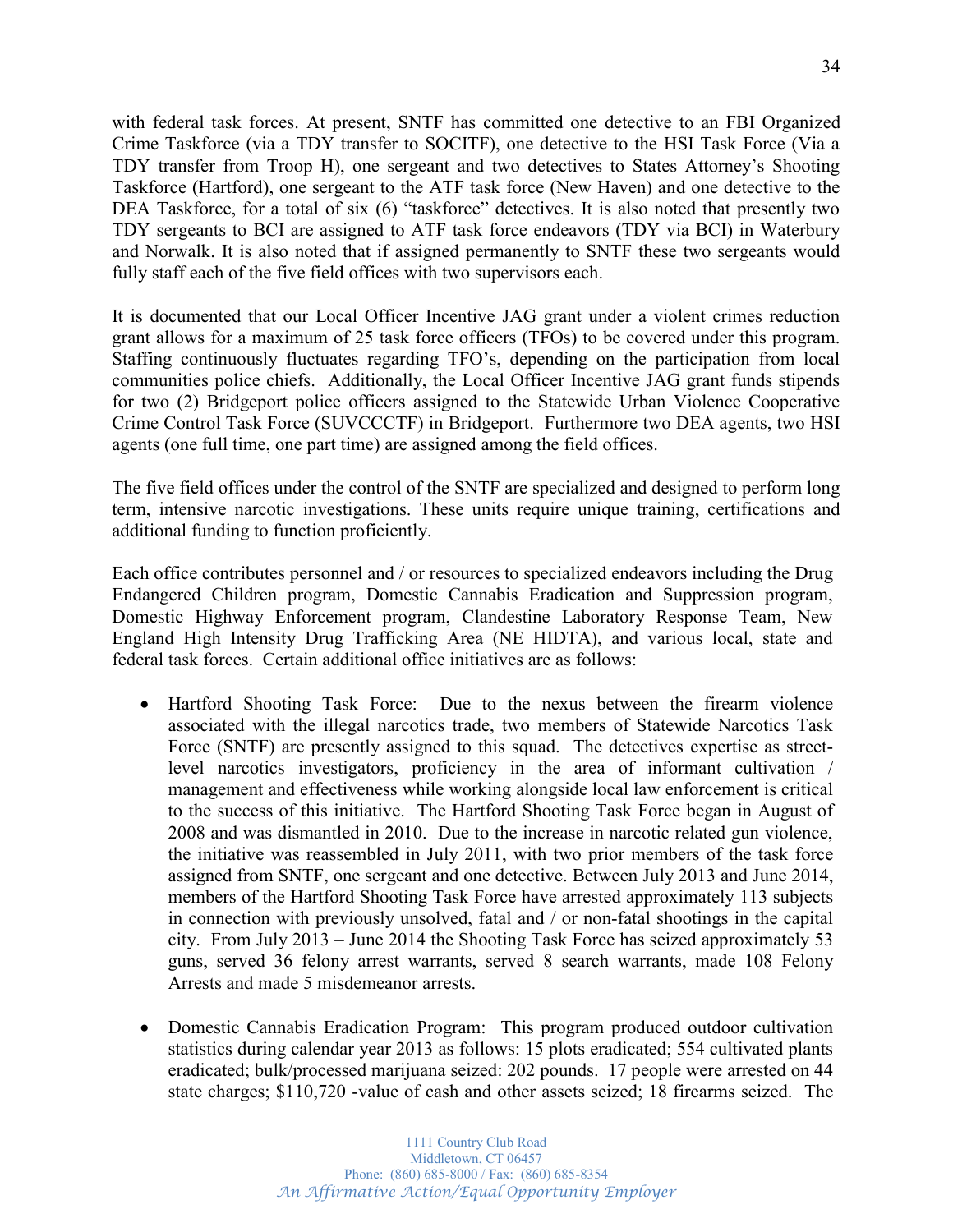indoor cultivation statistics during calendar year 2013 were as follows: 21 grow locations identified; 566 cultivated plants eradicated; bulk/processed marijuana seized: 88 pounds. 33 people were arrested on  $130$  state charges;  $$211,265 -$  value of cash and other assets seized; 21 weapons seized.

- x Drug Endangered Children Program: A two pronged focus, including narcotics enforcement efforts and reporting and training / education.
- Domestic Highway Enforcement (DHE) Program: This program concentrates on narcotics trafficking on major state roadways. Numerous intelligence reports indicate that narcotics frequently are being transported by commercial vehicles (tractor-trailers), passenger vehicles, buses, trains and commercial parcel services as well as the United States Post Office into and within the State of Connecticut. The program is administered by SNTF, all eleven state police troops participate, involving operational planning, implementation, statistical reporting, time tracking, analysis and referrals to other law enforcement agencies.
- Clandestine Laboratory Response Team: This team is responsible for response to (and is presently experiencing an increase in) laboratories other than methamphetamine, to include designer drugs, butane honey oil and indoor marijuana grows where the use of personal protective equipment is now the professional norm. Annual training and recertification of personnel serving within this function is required.
- New England High Intensity Drug Trafficking Area (NE HIDTA): The New England High Intensity Drug Trafficking Area funds a majority of SNTF's budget for equipment, training, investigative overtime and incidentals. Program tracking is cumbersome and time consuming, nevertheless critical to secure and ensure funding that is necessary to operate. Without NE HIDTA funding, SNTF would be minimally functional, in no way proactive and virtually ineffective as DESPP funding for SNTF endeavors is minimal.

In conclusion, with current agency staffing levels many proactive activities must be abandoned to prioritize emergent or nuisance issues. As such, SNTF's ability to take on significant investigations enabling the dismantling of drug trafficking organizations (DTO's) utilizing tools such as court authorized wiretaps and its ability to conduct long term racketeering and money laundering investigations are limited or compromised. Low staffing levels prevent the pursuit of complex investigations as they require a significant commitment of personnel. Seizures of assets to include real property, vehicles and currency are negatively impacted. Another consequence of low staffing is the frequent occurrence of overtime to complete assignments and insure daily coverage of both supervisors and detectives. Narcotic investigations are not only a specialized skill but are extremely dangerous. The risk of personnel encountering armed criminals prepared to attack sworn personnel with firearms is ever present and the safety of assigned personnel should never be compromised by low staffing levels.

## 4. Statewide Organized Crime Investigative Task Force:

The Statewide Organized Crime Investigative Task Force, (SOCITF) was established by statute (CGS Sec. 29-179f) in 1973, the oldest specialized unit within BCI. SOCITF has a great deal of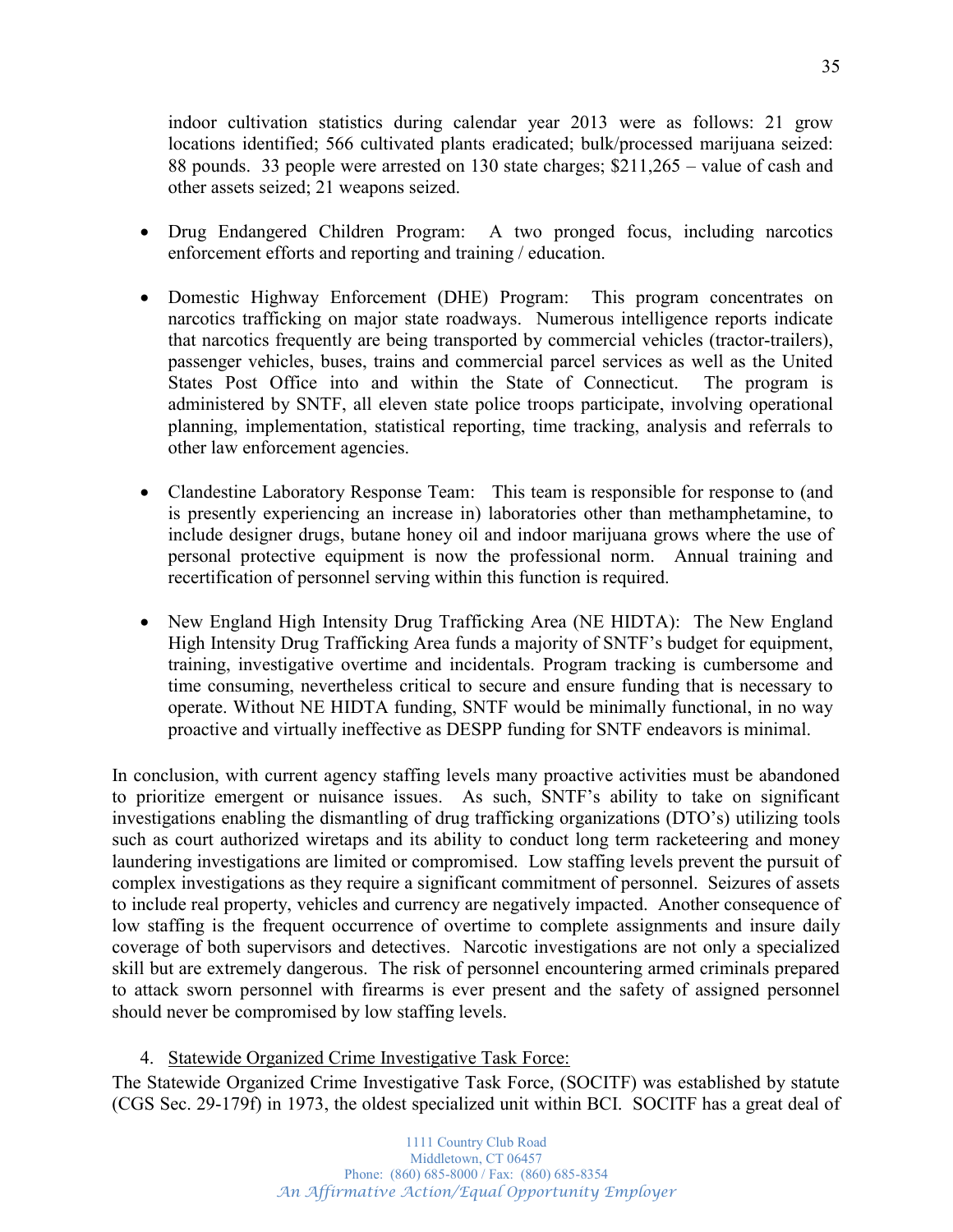flexibility in meeting the Bureau's core mission. SOCITF specializes in gambling, prostitution, political corruption, and other long and strategic investigations of corruption. The task force compliments federal investigative efforts and works cooperatively with many federal agencies. Over the past few years, SOCITF has assumed the lead role of human trafficking activities in the State of Connecticut with the passage of recent legislation.

## 5. Connecticut Regional Auto Theft Task Force:

The Connecticut Regional Auto Theft Task Force was established by statute in 1994. (CRATTF) is responsible for criminal investigations as related to automobile theft that occurs within the confines of the State of Connecticut. The task force also participates in joint investigations with federal, state and local law enforcement agencies as well as the various insurance investigators on complex investigations. In 2009 CRATTF staffed three regional offices (Hartford, New Haven, and Bridgeport). The unit is currently housed in Meriden.

## 6. Statewide Firearms Trafficking Task Force:

The Statewide Firearms Trafficking Task Force (SFTTF) was founded by statute (CGS 29-38f) in 2000 after a spike in gun trafficking and firearm related violence associated with street gang activities. At its inception, SFTTF was staffed with personnel from multiple federal, state, and local law enforcement agencies. There is a policy board for oversight with limited to no outside funding sources for this task force. It is noted that (current) TDY sergeants are assigned to firearms violence reduction projects in Norwalk and Waterbury. These assignments have a defined start and end date.

## 7. State Urban Violence Cooperative Crime Control Task Force:

The State Urban Violence Cooperative Crime Control Task Force, (SUVCCCTF) was formed in 1993, under the authority of CGS Sec. 29-179f, as the result of serious and increasing gang problems/activities in the state's urban environments. The statute provided for a commanding officer and other personnel, "as the Commissioner of Public Safety may deem necessary to address current trends." At its inception the task force was staffed with personnel from local, state and federal agencies, and local officer incentive stipends were paid to participating municipalities. In July 2006 state legislation changed the name of SCCCTF to the State Urban Violence and Cooperative Crime Control Task Force (SUVCCCTF). This legislation provided that the Task Force "shall conduct and coordinate investigations in connection with crimes of violence and other criminal activity deemed beyond the ability of local authorities to contain.<sup>"</sup> The mission of the unit is to properly identify crimes associated with organized group/gangs, illegal firearms activity, crimes of violence and law enforcement problems of mutual concern which is operating in a specific target area. Once the existence of these crimes has been established, the assigned personnel, utilizing specialized enforcement techniques, initiate an investigation directed toward the criminal activity. Specific enforcement concentration is given to crimes involving firearms, high impact crimes and violent crimes against persons which threaten the day to day living routines of the citizens that reside in the established target areas.

## 8. Central Criminal Intelligence Unit:

Central Criminal Intelligence Unit, (CCIU) was formed in 1967 and reorganized by CGS 29-4 in 1973. It does not have a policy board and it receives no special funding for its operations. This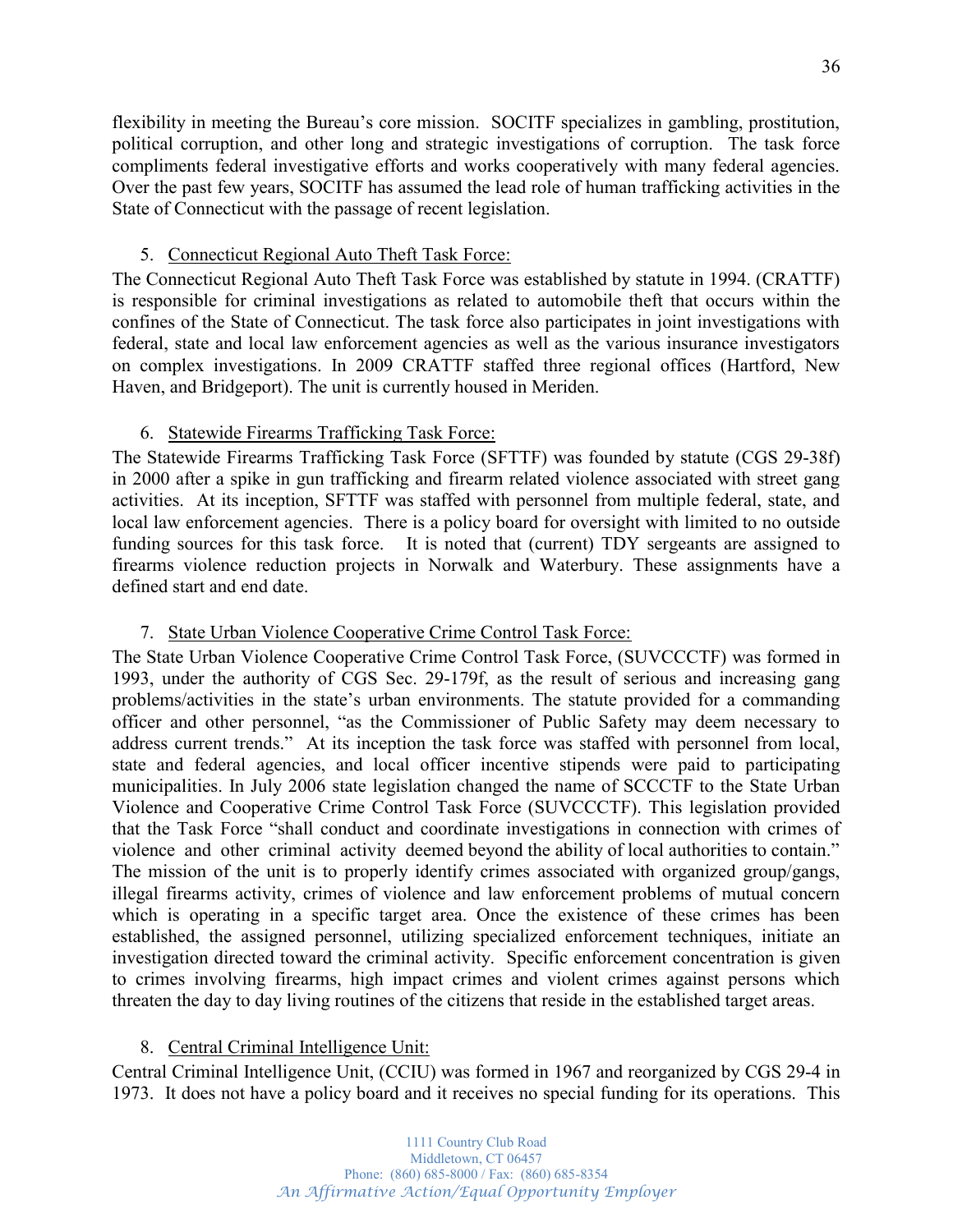unit has taken on certain additional responsibilities over the years, some of which are outside its traditional scope. The primary responsibility of CCIU is to lend background support to complex investigations through numerous electronic checks. CCIU, is the department's liaison to the intelligence community.

## 9. The Electronic Surveillance Lab:

The Electronic Surveillance Lab (ESL): The Electronic Surveillance Lab is a sub-unit of CCIU, operates the wiretap plant and its associated technology and equipment. It also maintains the technology for electronic eavesdropping and surveillance under the appropriate and lawful circumstances.

BCI Summary: Bureau of Criminal Investigations specialized units are undeniably unique. The benefit they provide the State of Connecticut is unmatched by any other state or municipal agency. The men and women who are assigned to these specialized units receive innovative training and develop expertise in their area of responsibility. The experience that they develop cannot be matched by other law enforcement personnel assigned to the field.

Additionally, it also stands to reason that personnel assigned to the BCI special investigations units should remain constant, wherever possible. The ability to investigate complex, long-term cases that require specific training will still be necessary, and technological advancements, particularly in the area of telecommunication, have also added to the complexities of these investigations.

The availability to have specialized unit(s) take over intricate cases from field officers not only puts those officers back in the field but also guarantees that investigations are given the appropriate resources to bring them to successful conclusions.

BCI Workload Analysis:The following charts represent the number of investigative cases generated in direct relationship to manpower assigned to the above referenced BCI units.

|                    | Personnel<br>2009 | Cases<br>2009 | Personnel<br>2010 | <b>Cases</b><br>2010 | Personnel<br>2011 | <b>Cases</b><br>2011 | Personnel<br>2012 | Cases<br>2012 |
|--------------------|-------------------|---------------|-------------------|----------------------|-------------------|----------------------|-------------------|---------------|
| C.R.A.T.T.F.       |                   | 268           | 5                 | 88                   | 5                 | 58                   |                   | 42            |
| <b>S.F.T.T.F</b>   |                   | 59            |                   | 59                   |                   | 38                   |                   | 36            |
| <b>S.OC.I.T.F.</b> | 8                 |               |                   |                      |                   | q                    | o                 | 18            |
| E.S.L.             |                   | 62            |                   | 97                   |                   | 91                   |                   | 625           |
|                    |                   |               |                   |                      |                   |                      |                   | services      |
| <b>SUVCCCTF</b>    |                   | 22            | J                 | 29                   | 4                 | 55                   | 2                 | 72            |
| <b>C.C.I.U.</b>    |                   | 1315          |                   | 981                  |                   | 820                  |                   | 1100          |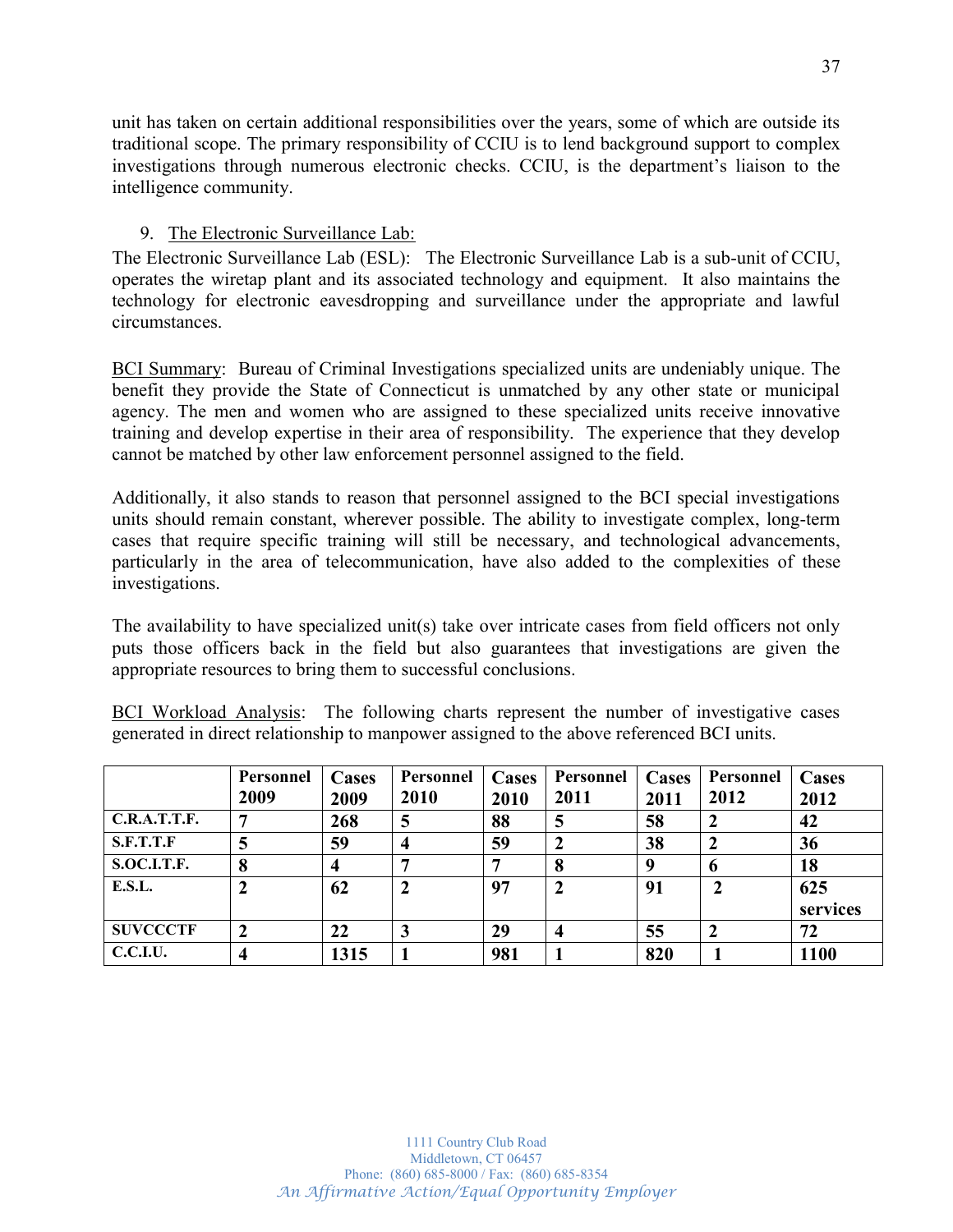|                      | 2013<br><b>Personnel</b><br><b>Assigned</b> | <b>2013 Cases Investigated</b>                                                                    |
|----------------------|---------------------------------------------|---------------------------------------------------------------------------------------------------|
| C.R.A.T.T.F.         | 1 Sgt<br>(shared) 2<br>Dets.                | 34 arrests, 50 recovered vehicles, assists CSP-33 $\&$<br>assists other agencies-60               |
| S.F.T.T.F            | 1 Sgt<br>(shared) 1<br>Det.                 | 19 cases, 1055 firearm traces, 31 firearms seized                                                 |
| <b>S.O.C.I.T.F.</b>  | 1 Sgt<br>(shared) 3<br>Dets.                | 83 cases, 6 search warrants, 22 search warrants (assists)                                         |
| E.S.L.               | 1 Sgt<br>(shared) 2<br><b>Dets</b>          | 588 services provided -GPS, Covert cameras, wiretaps & etc                                        |
| S.U.V.C.C.C.<br>T.F. | 1 Sgt<br>(shared) I<br>Det.                 | 162 cases, 40 search warrants, 126 arrests, 57 firearms seized                                    |
| C.C.I.U.             | 1 Analyst                                   | 973 services provided-Background check, postal check,<br>FINCEN, Labor check, Tax check, Accurint |
|                      |                                             |                                                                                                   |

## 10.  $Casino$  Unit<sup>18</sup>:

The Casino Unit was originally founded in 1994 as a result of a compact between Governor Lowell P. Weicker and the Mashantucket Pequot and Mohegan tribes respectively. At the time of its inception, Casino Unit personnel were the sole law enforcement provider on and within all casino properties, responsible for providing all police services as well as conducting background investigations on all individuals and entities seeking a gaming license. In July of 2013, Governors Bill 6373 was passed granting the Mohegan Sun Police and Mashantucket Tribal Nation Police law enforcement authority and jurisdiction within each casino pending the acceptance of a memorandum of understanding between the State and each casino. The Mohegan Sun Police and Mashantucket Tribal Nation Police entered into such memoranda of understanding with the State of Connecticut in May and August of 2014, respectively, thus modifying the role of the Casino Unit. The Casino Unit is currently responsible for detecting and investigating all criminal behavior occurring on the gaming floors within each Connecticut Casino. There are approximately five million square feet of gaming areas that the Casino Unit is responsible for within the Mohegan Sun and Foxwoods Casinos. It is estimated that there is a transient population ranging from 55,000 to 150,000 visiting the Connecticut's casinos each day.

During the past twelve months, Casino Unit personnel answered 2191 calls for service, investigated 610 cases, conducted 614 background investigations, made 287 criminal arrests and

<sup>&</sup>lt;sup>18</sup> Note that Casino Unit statistics are not included within the above, broader BCI Activity Table as a result o a recent alteration in their function and their recent assignment within the Bureau of Criminal Investigation.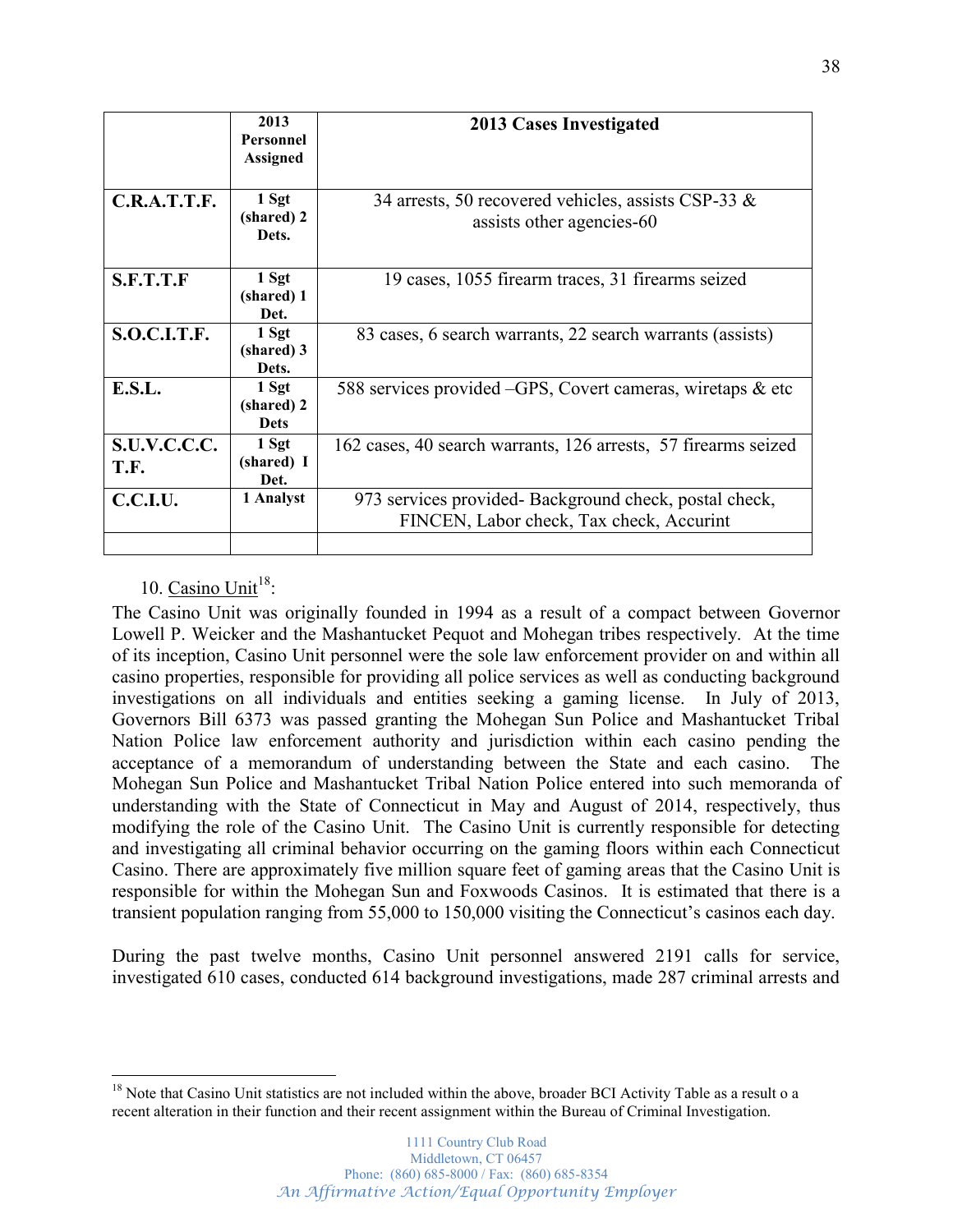issued 163 infractions for simple trespass, creating a public disturbance and/or possession of marijuana.<sup>19</sup>

Current Staffing Level: Sixty-six sworn individuals (including two captains, four lieutenants, seventeen sergeants, and forty-three troopers (detectives).

Proposed Staffing Level:<sup>20</sup> One hundred and seven sworn individuals (including one major, two captains, nine lieutenants, twenty-eight sergeants, and sixty-seven troopers $)^{21}$ .

## *Office of Field Operations and Related Functions: Legal Affairs Unit/Labor Relations Unit/Governor's Security Unit/Public Information Office/STOPS Unit/Special Services Unit/Traffic Services Unit*

Several department functions, the majority of which fell under the Office of Field Operations, were codified under this heading for reporting purposes only. For reporting purposes each office/unit was instructed to report their function, and staffing needs, independently.

## *Office of Field Operations / Command Function*

The administrative function of the Office of Field Operations falls under the command of a lieutenant colonel. He is assisted in day-to-day operations by a state police master-sergeant. It is also noted that this office currently has no chief of staff assigned to it. The volume and complexity of work within this function necessitate the assignment of a chief of staff within this function.

Current Staffing Level: Two sworn individuals (one lieutenant colonel and one mastersergeant).

Proposed Staffing Level: Three sworn individuals (one lieutenant colonel, one chief-of-staff (captain or lieutenant) and one master-sergeant/sergeant).

## *Legal Affairs Unit*

The Legal Affairs Unit liaisons with the Office of the Attorney General and the Office of the Chief State's Attorney and provides legal advice for the department that is concerned with claims filed against the department or department personnel; freedom of information (FOI) requests for department public records other than for completed criminal investigation or traffic accident

 $19$  It is noted that these functions occurred within the prior "routine police services function" of Casino Unit personnel and that this unit has now morphed into its originally intended, investigative role.

 $20$  Calculation of an optimal staffing level within a proactive function, such as the Bureau of Criminal Investigation, is extremely challenging. Investigators will detect and investigate as much criminal behavior as personnel staffing and financial resources permit.

<sup>&</sup>lt;sup>21</sup> These personnel would be further assigned as follows: **BCI Administrative Personnel**: One major, one captain, and one lieutenant (to oversee the Evidence Control Unit, Extradition Unit, and conduct inspections and inventory); Evidence Control Unit: One sergeant and four troopers; Extradition Unit: One sergeant and two troopers; Statewide Narcotics Task Force: One captain (unit commanding officer), three lieutenants (area commanders), thirteen sergeants (two supervisors per field office), thirty-two troopers (which serves to allow the creation of a Domestic Highway Enforcement Team of one sergeant and three troopers per district); Statewide Organized Crime Investigative Task Force: One lieutenant, one sergeant, and three troopers; Connecticut Regional Auto Theft Task Force: One lieutenant, one sergeant, three troopers; Statewide Firearms Trafficking Task Force: One lieutenant, three sergeants, six troopers; Statewide Urban Cooperative Crime Control Task Force: One lieutenant, three sergeants, six troopers; Central Criminal Intelligence Unit: No sworn personnel; Electronic Surveillance Lab: One sergeant, three troopers; Casino Unit: One lieutenant, four sergeants, eight troopers.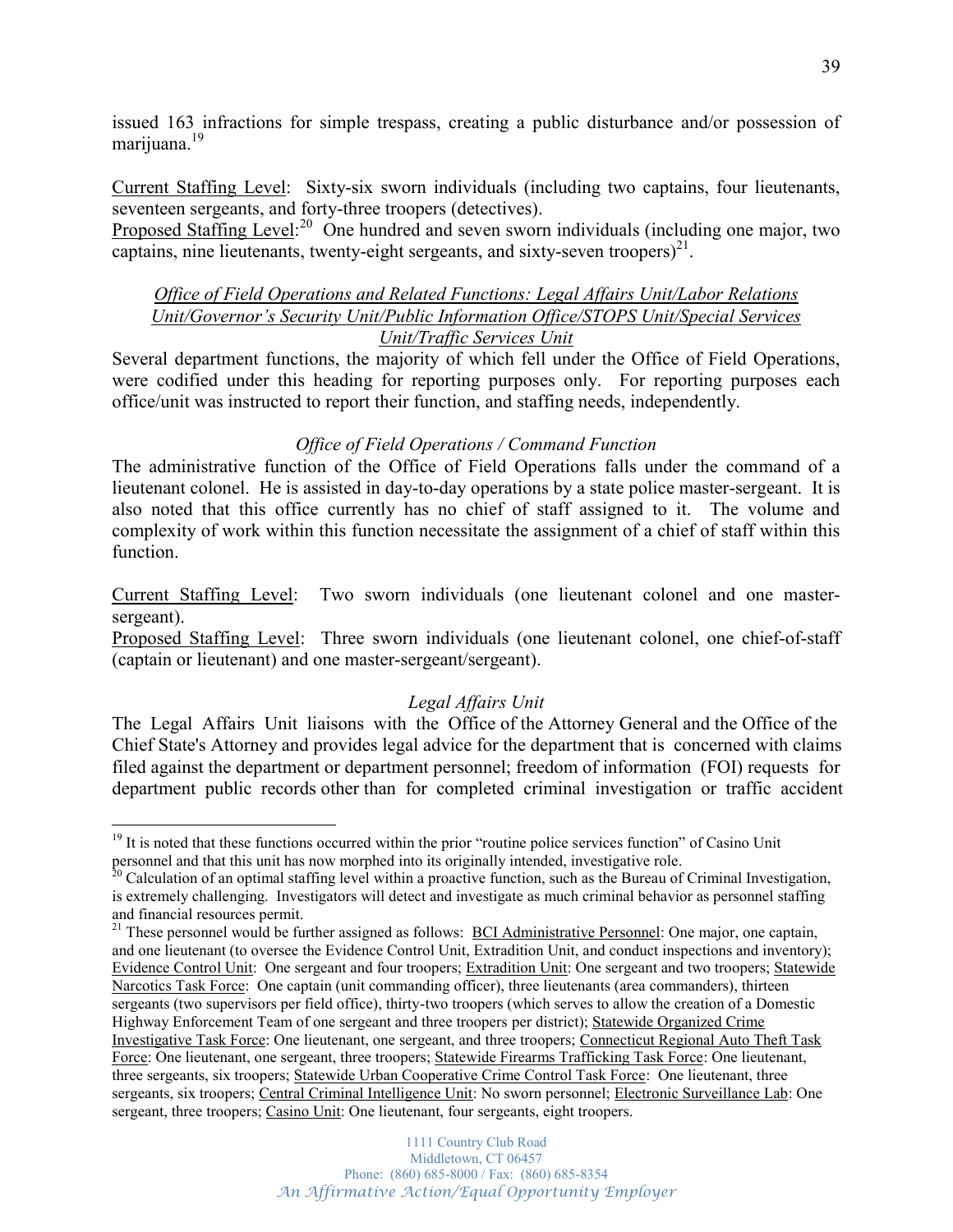investigation reports; collective bargaining issues; service of civil process; outside employment issues and other conflicts of interest; and has oversight over the Firearms Review Board.

Current Staffing Level: One sworn individual  $(trooper)^{22}$ . Proposed Staffing Level: One sworn individual (trooper) (no change).

## *Labor Relations Unit*

The Labor Relations Unit represents the department in all phases of collective bargaining, conducts all employee grievance hearings at initial levels, and represents the department in grievance proceedings at advanced levels. Additionally, this unit also provides advice and assistance to department members in a wide array of issues pertaining to internal affairs investigations, disciplinary considerations, performance evaluations, pre-disciplinary hearings, labor law, grievance resolution, matters of contractual interpretation, and personnel related topics.

Current Staffing Level: One sworn individual  $(major)^{23}$ . Proposed Staffing Level: One sworn individual (major) (no change).

## *Governor's Security Unit*

The Governor's Security Unit is located in the basement at the Governor's Mansion in Hartford. The Governor's Security Unit protects the Governor and Lieutenant Governor of the State of Connecticut and their immediate families through prevention, planning, innovative use of technology and dedicated service, provided in accordance with Connecticut General Statue 29- 5f.

Demands for service in this unit are unpredictable and can vary based on existing credible threats, travel schedule, and the governor's appearance at public events. The Governor's Security Unit places a premium on confidential and discrete service as they strive to achieve their mission based upon high ethical, professional, and legal standards, in a manner that respects the rights and dignity of all persons, and makes responsible use of available resources.

Limited unit resources necessitate significant overtime expenditures within this unit.

Current Staffing Level: Sixteen sworn individuals (inclusive of one lieutenant, two sergeants, and thirteen troopers).

Proposed Staffing Level: Nineteen sworn individuals (inclusive of one lieutenant, two sergeants, and sixteen troopers).

### *Public Information Office*

The Public Information Office (PIO) is a multiple functioning unit that simultaneously manages several areas of responsibility. The unit has statewide responsibility to assist and support all state police troops and units by providing media support to all department functions. PIO staffing has dropping from the 2009-2010 timeframe to the present. The presence of only one sworn agency member within the office necessitates that replacement individuals, from other

 $22$  This unit is also staffed with multiple civilian attorneys and other legal personnel.<br> $23$  This unit is also staffed with two civilian Labor Relations Specialists.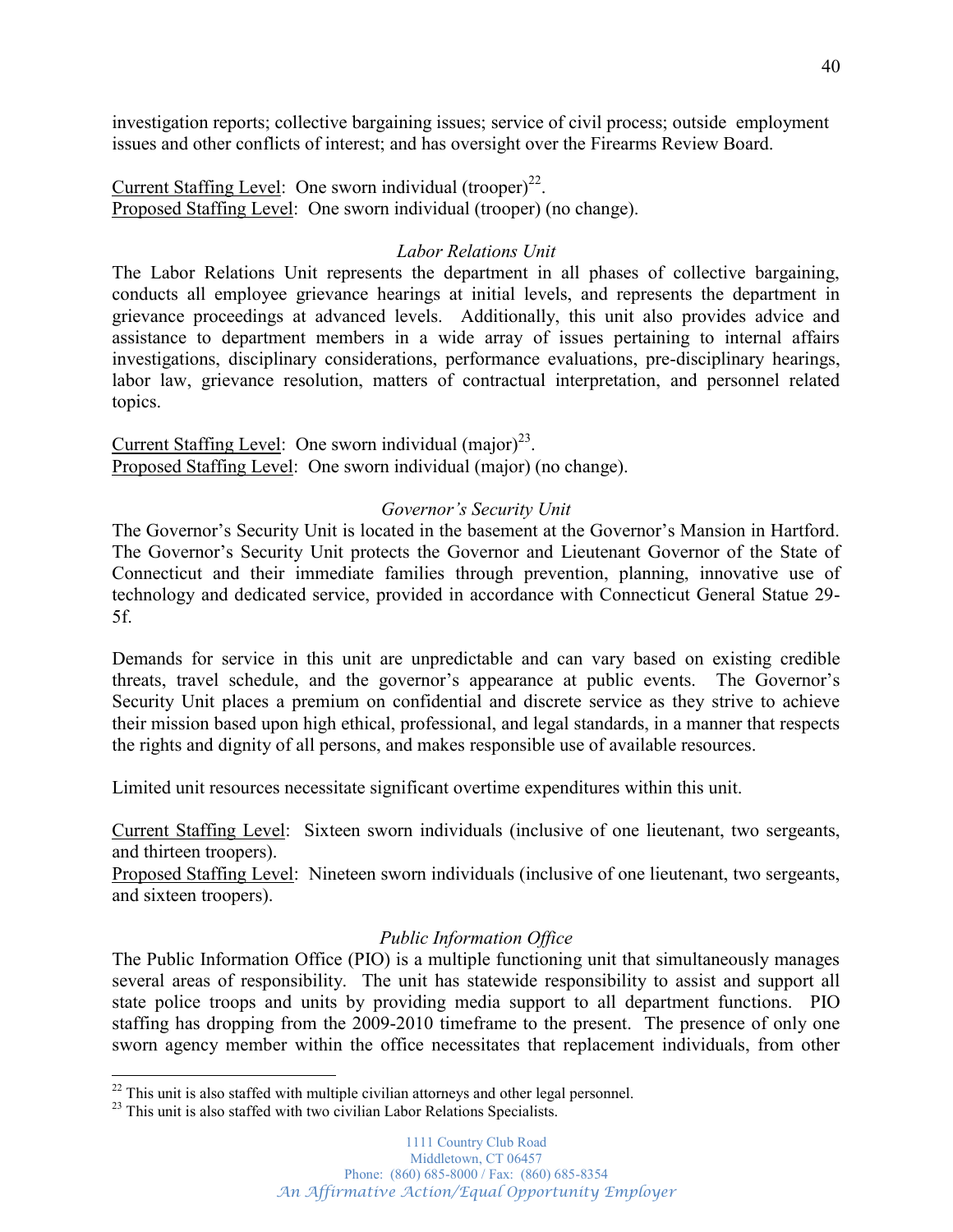functions, be obtained to ensure continuous office coverage when the incumbent employee is out or otherwise unavailable.

Current Staffing Level: One sworn individual (lieutenant). Proposed Staffing Level: Two sworn individuals (one lieutenant and one sergeant).

## *STOPS Unit / Special Services Unit*

STOPS Unit: In 2006 the Connecticut General Assembly instructed that peer counseling services be established within the Connecticut Department of Public Safety (DPS), Division of State Police (Connecticut Department of Emergency Services and Public Protection (DESPP)). The Connecticut Department of Mental Health and Addiction Services (DMHAS) was assigned the responsibility of implementing program services, in collaboration with DPS (DESPP).

In turn, in October 2007 the Connecticut Department of Emergency Services and Public Protection (DESPP), Division of State Police, entered the ranks of states that began to provide Peer Support Programs for first responder personnel and dispatchers through the department STOPS program. It was recognized that public safety personnel are exposed daily to a variety of potentially traumatic events, including human tragedies such as abused and distressed children, the aftermath of domestic violence, horrific motor vehicle accidents, disturbing crime scenes, disasters, and acts of terrorism. Recent work on police officer stress sums up significant trauma-related problems associated with police work: Police officers are 30% more likely to experience health problems than other personnel, three times more likely to experience disrupted family life which may involve abuse of their spouses, five times more likely to abuse alcohol, six times more likely to experience anxiety, ten times more likely to be depressed, yet sadly, they are the least likely of most occupational group members to seek help.

Special Services Unit:The Special Services Unit is a confidential counseling and referral resource for employees who have problems which adversely affect their lives, family, and job performance. The unit is also the administrator of agency light duty assignments, and the continual care of injured, ill and out of work employees, to include off-duty related injuries. The unit strives to return injured workers to productive work at the earliest medically approved opportunity in order to speed recovery for temporarily disabled employees and prevent despondency and deterioration of basic work skills resulting from prolonged absences from work. This unit services all sworn and civilian employees in the six divisions within the Department of Emergency Services and Public Protection (DESPP). Other unit responsibilities include arranging firearms and in-service qualification for injured/overdue employees, securing appropriate vehicles and weapons for out/returning employees, coordination with the Selections Unit for Training Troop medical examinations, analysis of "full-duty issues" (attendance, work performance, work environment, family, domestic, etc.), service as the Department Infectious Disease Coordinator and Liaison, Chairman of the EEO Employee Advisory Committee, Member of the Threat Assessment Team for Workplace Violence, Chairman of the Department Safety Committee, STOPS Steering Committee member, Mental Health Coordinator for the STOPS Critical Incident Stress Management Teams (CISM), Family Support Program Coordinator, Military Support Headquarters coordinator and tracker, Member of the OEF/OIF Committee with the Department of Veterans Affairs, and Coordinator of Psychological Services contract.

> 1111 Country Club Road Middletown, CT 06457 Phone: (860) 685-8000 / Fax: (860) 685-8354 *An Affirmative Action/Equal Opportunity Employer*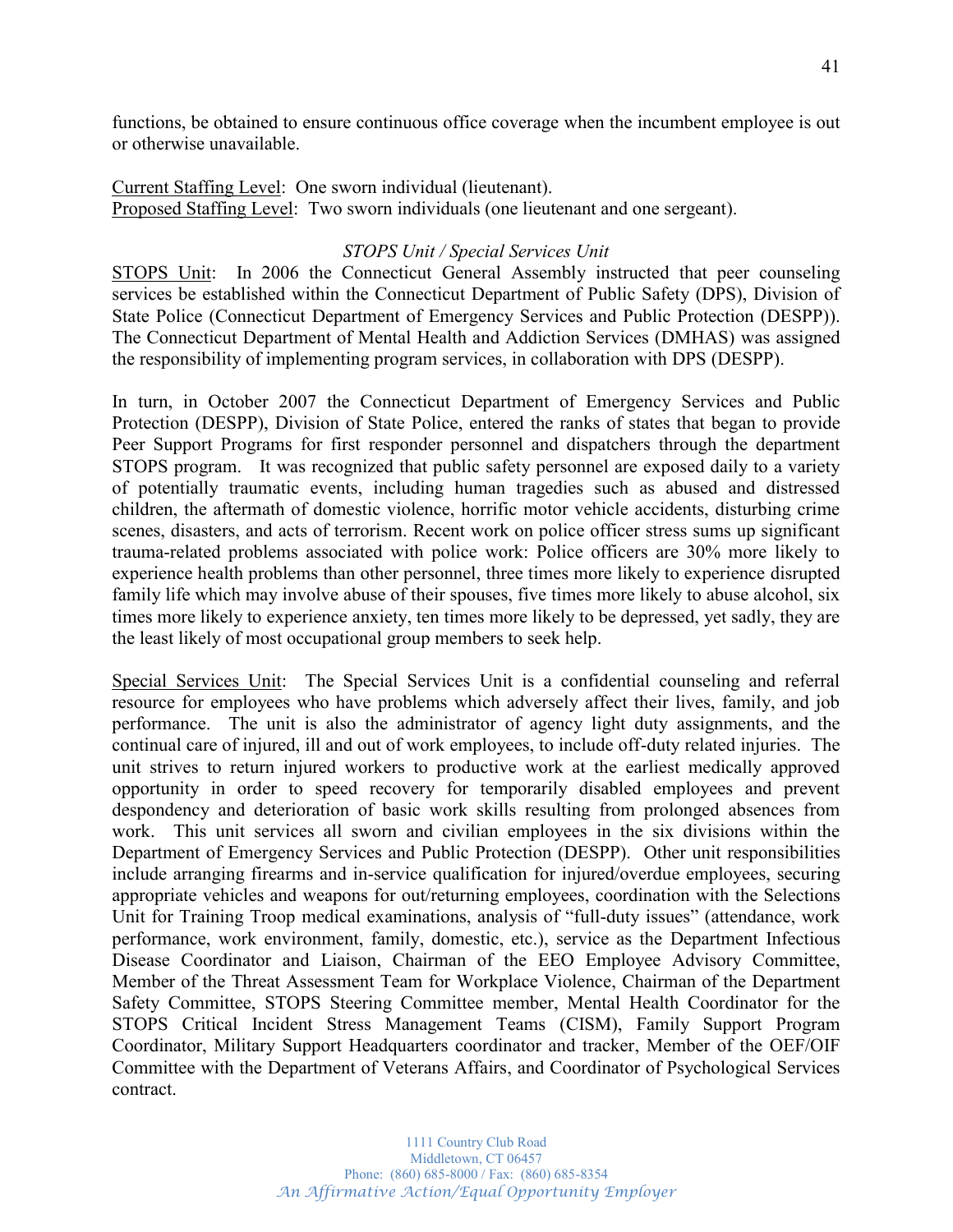Current Staffing Level: Three sworn individuals (inclusive of one sergeant within STOPS and two troopers within the Special Services Unit).

Proposed Staffing Level: Three sworn individuals (inclusive of one sergeant and two troopers) (no change).

### *Traffic Services Unit*

The Traffic Services Unit (TSU) is headquarters-based command with responsibility for the delivery of specialized traffic enforcement services statewide. The unit is comprised of a several components promoting statewide traffic safety through education, enforcement and investigation. The unit is commanded by the "State Traffic Coordinator," charged under Section 14-315 of the C.G.S. with coordinating statewide traffic safety and enforcement programs. The State Traffic Coordinator also serves as program manager for federal grant funding obtained by the agency for traffic safety programs and equipment utilized throughout the department. The "Traffic Enforcement Teams," with current staffing of zero (0) troopers, enforce laws related to speed and other hazardous moving violations. The "Commercial Vehicle Enforcement Teams," consisting of nineteen (19) troopers, enforce laws related to weight and safety of commercial motor vehicles. The "Collision Analysis Reconstruction Squad Team" (CARS), which includes five (5) troopers, investigates the cause and contributing factors of collisions. Additional, collateral functions within the Traffic Services Unit include the "Motorcycle Program" (which coordinates training and utilization of the department's motorcycle patrol troopers), the "Seatbelt Convincer" and "Rollover Demonstrator" programs (traffic safety educational initiatives), the "Breath Alcohol Testing Vehicle<sup>"</sup> (a self-contained chemical testing and processing vehicle that is deployed at DUI checkpoints), and the "Railroad Liaison Office" (state police liaison to railroads and their associated federal oversight agencies). Additionally, the Traffic Services Unit works closely with the U.S. Secret Service, U.S. Department of State and U.S. Capitol Police to provide dignitary protection for such high level officials as the president of the United States, foreign heads of state, and high-ranking cabinet members in their official travels within Connecticut. The unit also provides high security prisoner escorts for the Department of Correction and the Judicial Branch during sensitive prisoner movements between correctional and court facilities. The unit also conducts public outreach traffic safety presentations; and investigative assistance to other federal, state and local law enforcement entities. Further, the unit also conducts traffic safety and investigation training for law enforcement officers, including courses pertaining to the use of electronic speed measuring equipment, as well as advanced collision investigation equipment.

Finally, traffic enforcement itself is primarily carried out and coordinated in two categories; Traffic Enforcement Teams and Commercial Vehicle Enforcement Teams. A Memorandum of Understanding, signed between the Connecticut Department of Emergency Services and Public Protection, and the Connecticut Department of Motor Vehicles, dated July 1, 2013, and effective until June 30, 2015, states "State Police will supply nineteen  $(19)$  troopers to commercial motor vehicle enforcement, nine (9) to Weigh Station Scales, and ten (10) to roving commercial enforcement". With that said, the Traffic Services Unit no longer has Traffic Enforcement Teams throughout the state, only possessing adequate personnel to staff the commercial enforcement teams. Unit staffing is, at present, approximately less than one-half of 2009 staffing levels. It is further noted that while the objective of the Traffic Enforcement Teams is the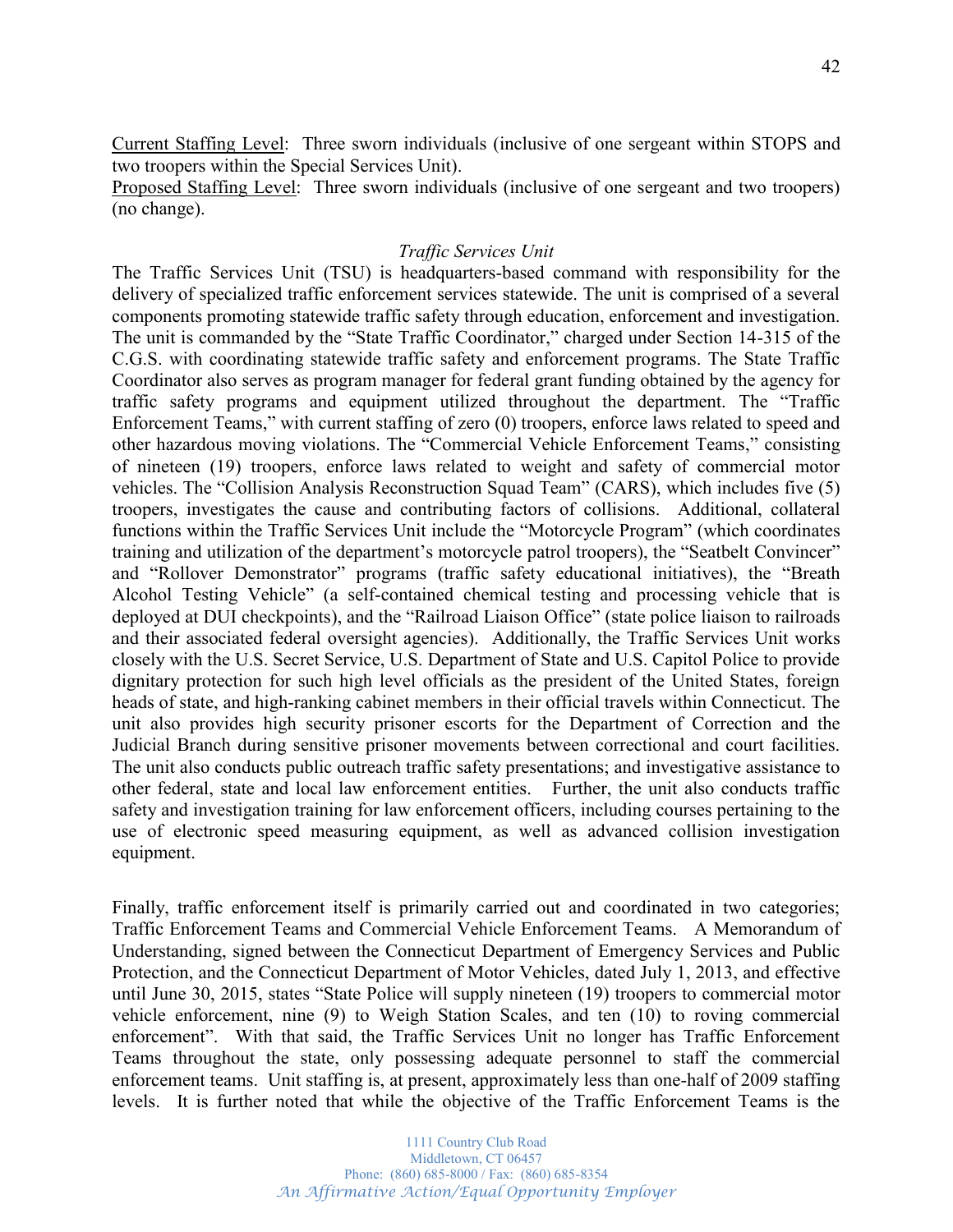promotion of highway safety, and not the generation of revenue, personnel within the Traffic Enforcement function do in fact generate more in revenue than their cost.

Current Staffing Levels: Twenty-seven sworn individuals. (The Traffic Services Unit has nineteen (19) troopers assigned to Commercial Truck Enforcement and five (5) Troopers assigned to the CARS Unit. These twenty-four (24) sworn troopers are supervised by three (3) sergeants<sup>24</sup>.)

Proposed Staffing Levels: Sixty-three sworn individuals. (In order to maintain the unit's current function, and to re-staff the Traffic Enforcement Team, an increase of thirty-six (36) troopers (inclusive of thirty (30) troopers<sup>25</sup>, five sergeants<sup>26</sup>, and one supervising lieutenant) to a total of sixty (60) troopers, would allow the full reconstitution of the Traffic Enforcement Teams.

### *Eastern District Major Crime Squad*

The Eastern District Major Crime is responsible for the overall investigation of all major crimes committed within the forty-two (42) eastern district towns policed by the state police. They also investigate major crimes committed within the local police patrolled towns, within the district area, when so requested by the local police administration or the county state's attorney's office. Major crimes are defined as, but not limited to, homicides, police involved shootings, assaults likely to result in death, bank robberies, kidnappings, suspicious deaths in which a criminal act is a possibility, suspected arsons, suspicious explosions or any fire or explosion from which a fatality results, and any other felony investigation that would be likely to require extensive or complicated investigative efforts beyond the capabilities of troop or town police investigators.

The Eastern District Major Crime Unit has two components, troop criminal investigative units and the district van unit. These units work together when an incident requires additional personnel or an expertise is needed for an investigation. The Eastern District Major Crime Van Unit is responsible for investigating and processing all homicide or suspicious death cases occurring with the eastern district. If the death occurs within a state police patrolled town, they assume the complete investigation. If the death occurs in a local police jurisdiction, they may process the crime scene, assist the local police with their investigation or assume the complete investigation at the request of the local state's attorney or police chief. This unit is also responsible for investigating all fatal police involved shootings and other police involved shootings if requested by the state's attorney. They are also used by local police departments to process evidence, vehicles, and crime scenes for other serious crimes not resulting in a death.

The vast majority of major crime cases are carried by unit detectives. The supervising sergeant does conduct investigations of a sensitive nature, or those involving a member of a law enforcement agency. The caseload of unit detectives may not be large in numbers, but all

<sup>&</sup>lt;sup>24</sup> One sergeant is assigned CARS Unit supervision and two are assigned to supervise the balance of the Traffic Services Unit. It is also noted that this produces a level of supervisory/subordinate ratio of eight to one (8/1), which is on the "high end" of that recommended by department guidelines.

 $\frac{25}{125}$  This would allow the assigned of ten troopers per district for speed/hazardous moving violations enforcement per district.

<sup>&</sup>lt;sup>26</sup> This would allow the assigned of one Traffic Enforcement Sergeant per district, one full-time "grants applications' sergeant (to solicit and complete funding opportunities for unit personnel), and one executiveofficer/administrative sergeant.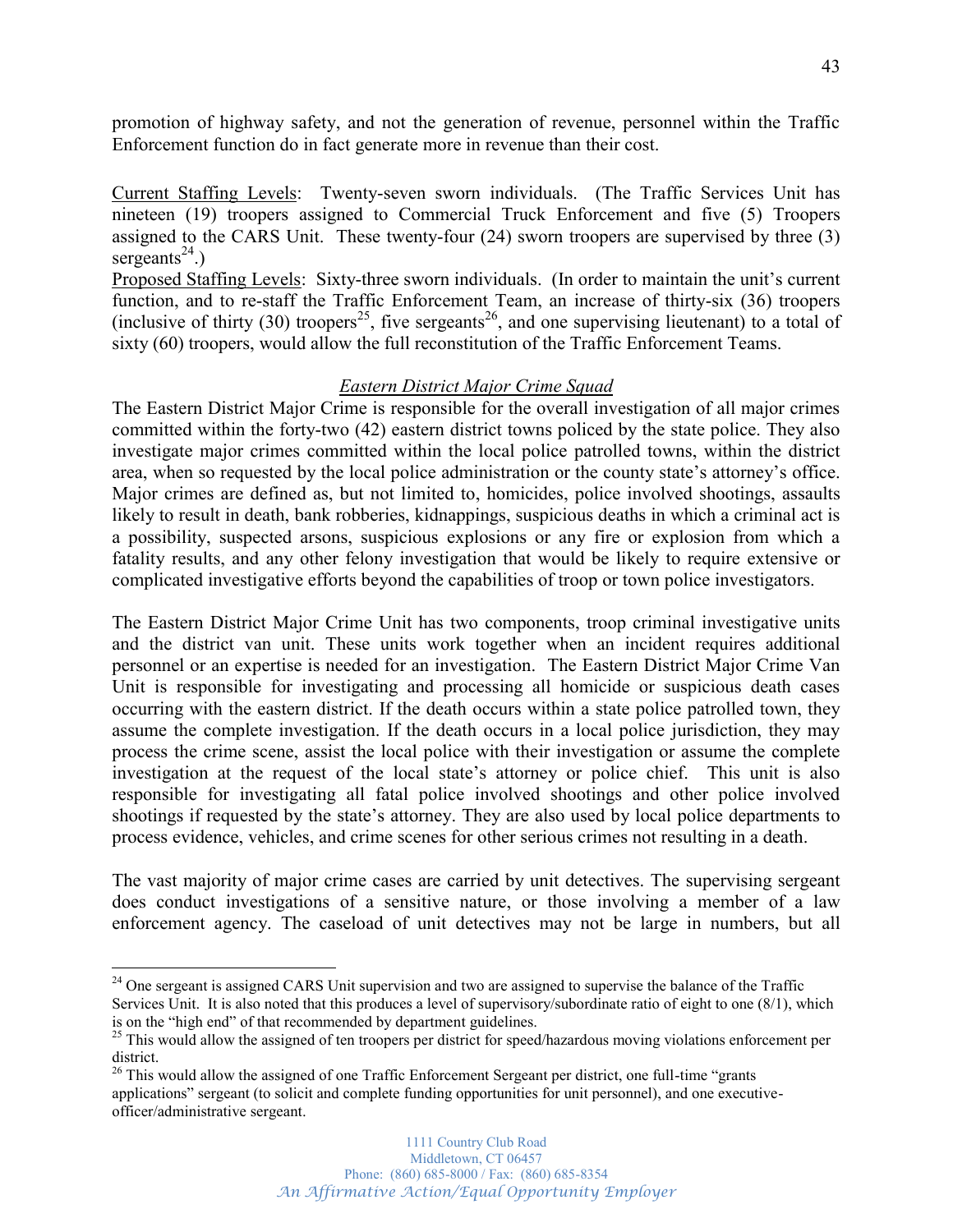assigned cases assigned require extensive investigation and can be open for extended periods of time.

With additional staffing being assigned to this unit, it would allow for the investigation of unsolved and cold case homicide cases that are currently worked on when active cases are completed.

Troop Criminal Investigative Units typically consists of one sergeant and four to five detectives assigned to each of the four Eastern District Troops. These units are used to investigate serious crimes or incidents occurring within the troop areas. These crimes/incidents include, but are not limited to untimely deaths, sexual assaults, armed robberies, crimes involving children, large larcenies, forgeries, burglaries, etc.

It is noted that, unlike the Western District and Central District Major Crime Squads, there is currently no unit commander (lieutenant) in the Eastern District Major Crime Squad. The unit "van supervisor" is serving in this capacity and as the broader "unit commander." Further, the five (5) additional detectives identified below would be assigned with one (1) to the major crime van, one  $(1)$  each to the detective units at Troop  $\alpha D^{\prime\prime}$  and Troop  $\alpha E^{\prime\prime}$  (merely to keep up with work demand), and two detectives to work on pending "cold cases" within the Eastern District.

Current Staffing Level: Twenty-nine sworn individuals (inclusive of five sergeants and twentyfour troopers).

Proposed Staffing Level: Thirty-five sworn individuals (inclusive of one lieutenant, five sergeants and twenty-nine troopers).

## *Central District Major Crime Squad*

The Central District Major Crime Squad is responsible for investigating serious crimes and conducting complex investigations within the troop areas that comprise the Central District. Investigating detectives conduct investigations for statutory violations as well as special investigations assigned by the commanding officer or supervisor. Additionally, supervisors in the Major Crime Squads are often assigned internal affairs investigations that originate out of professional standards or headquarters. In addition to their investigative responsibilities, detectives within the CDMCS assigned to the headquarters or crime van unit, conduct the homicide investigations that fall under the authority or control of this unit. This group of detectives is also responsible for the securing and processing of crime scenes. Trained detectives assigned to the crime van to process crime scenes are responsible for recovering forensic evidence as well as establishing circumstantial evidence necessary for conviction. Detectives document the crime scenes by photographing, videotaping and sketching the crime scene. They preserve and collect evidence as well as submit evidence to the State Police Forensic Lab for analysis to include but are not limited to DNA testing for purposes of identifying a suspect.

Each of the three troops within Central District has a major crime squad field office that is supervised by a Major Crime sergeant and detectives.

Statewide Missing Person Team: An additional "off-shoot" of the Central District Major Crime Squad is the "Statewide Missing Person Team." This team was comprised of detectives and a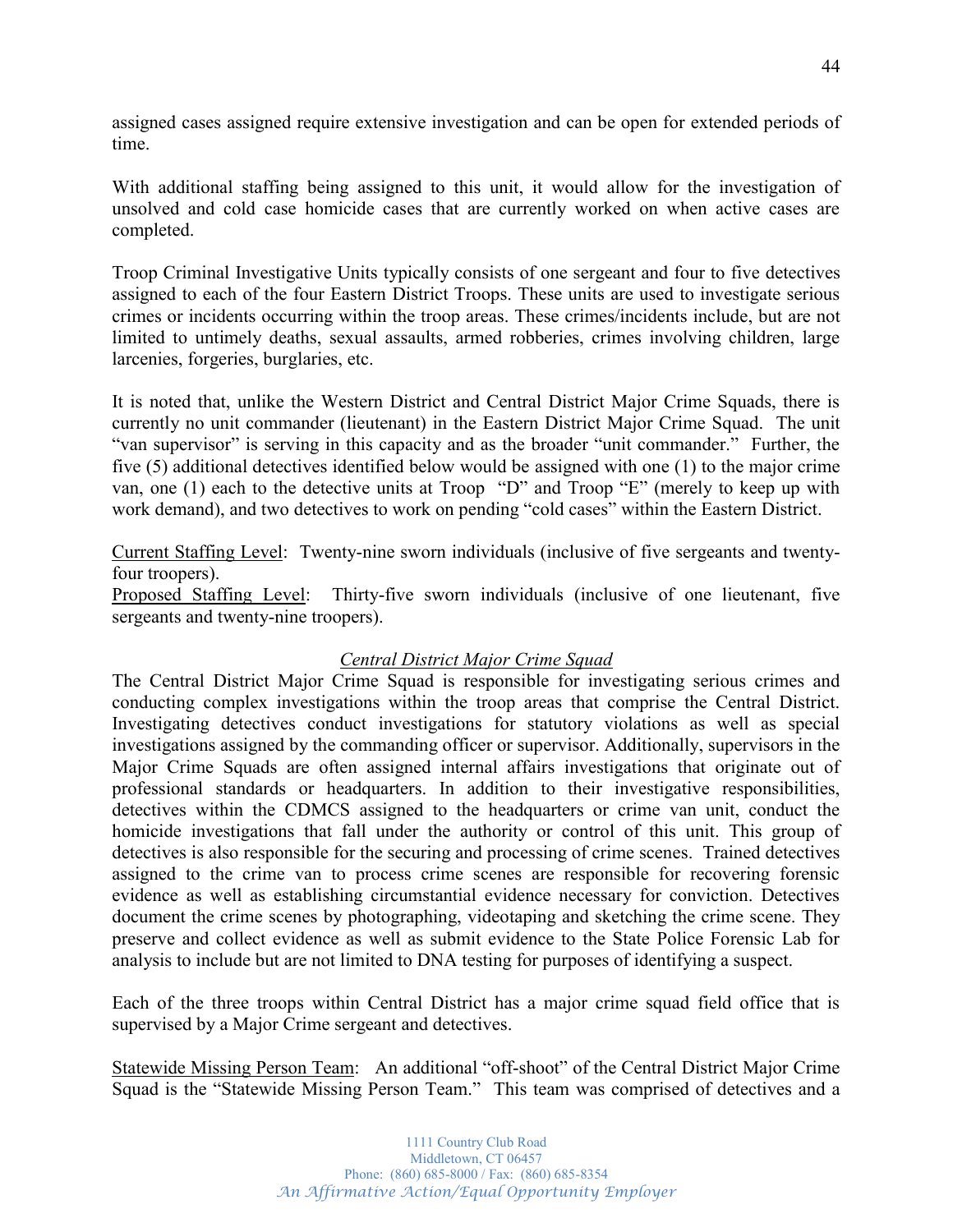sergeant from within the three Major Crime Districts. This team was initiated as a result of the Connecticut Legislative Public Act 2011-102. The purpose of this team is to utilize experienced Major Crime Detectives to assist with the investigation of missing persons and to support requirements of the legislation. This team has numerous different initiatives in collaboration with other local, state and federal agencies both law enforcement and non-law enforcement. These initiatives involve investigations of active missing persons, to include all Amber Alert requests as well as the response of the Child Abduction Response Team (CART) and reviews of all Silver Alerts. Detectives are assigned to review long duration missing person investigations (cold cases) as well as assisting and collaborating with various agencies in these investigations or assuming the primary jurisdiction in these investigations. This team works in collaboration with the State of CT Office of the Chief Medical Examiner in regards to submission and comparisons of DNA for matches of missing persons as well as the Department of Justice National Missing and Unidentified Persons System commonly known as NamUs.gov and the DESPP Scientific Services Laboratory. The team also works closely with the Missing Person Clearinghouse and the CT Broadcasters Association Amber Alert Committee and the National Center for Missing and Exploited Children.

Current Staffing Level: Twenty-six sworn individuals (inclusive of one lieutenant, five sergeants, and twenty detectives).

Proposed Staffing Level: Thirty-three sworn individuals (inclusive of one lieutenant, five sergeants, and twenty-seven detectives).

*Optimal Staffing Level: Thirty-five sworn individuals (inclusive of one lieutenant, five sergeants, and twenty-nine detectives27). Based on the available data and the work that exists within the Statewide Missing Person Team, as well as the evident legislative desire to make this function a priority, the Missing Person Team can justify the assignment of two (2) troopers (detectives) to reach a minimally adequate staffing level within this function.*

## *Western District Major Crime Squad*

The Western District Major Crime Squad performs those same major crime services that are provided by the Eastern and Central District Major Crime Squads. Their responsibilities can also be generally differentiated as to their "major crime van" function and their "troop detective" function. This command has also been negatively impacted by agencywide attrition considerations.

Current Staffing Level: Thirty sworn individuals (inclusive of one lieutenant, four sergeants, and twenty-five troopers).

Proposed Staffing Level: Thirty-five sworn individuals (inclusive of one lieutenant, four sergeants, and thirty troopers).

## *Division of Homeland Security Functions*

The Office of Counter Terrorism (OCT), the state police component within the Division of Homeland Security, works to utilize all resources within state government to develop unified safety and security measures to deter, prevent, mitigate and manage criminal and/or terrorist incidents threatening the quality of life of the citizens of Connecticut. The Office of Counter Terrorism includes Connecticut State Police (CSP) personnel assigned to the Division of

 $27$  This figure represents an additional two troopers (detectives) for the Statewide Missing Person Team.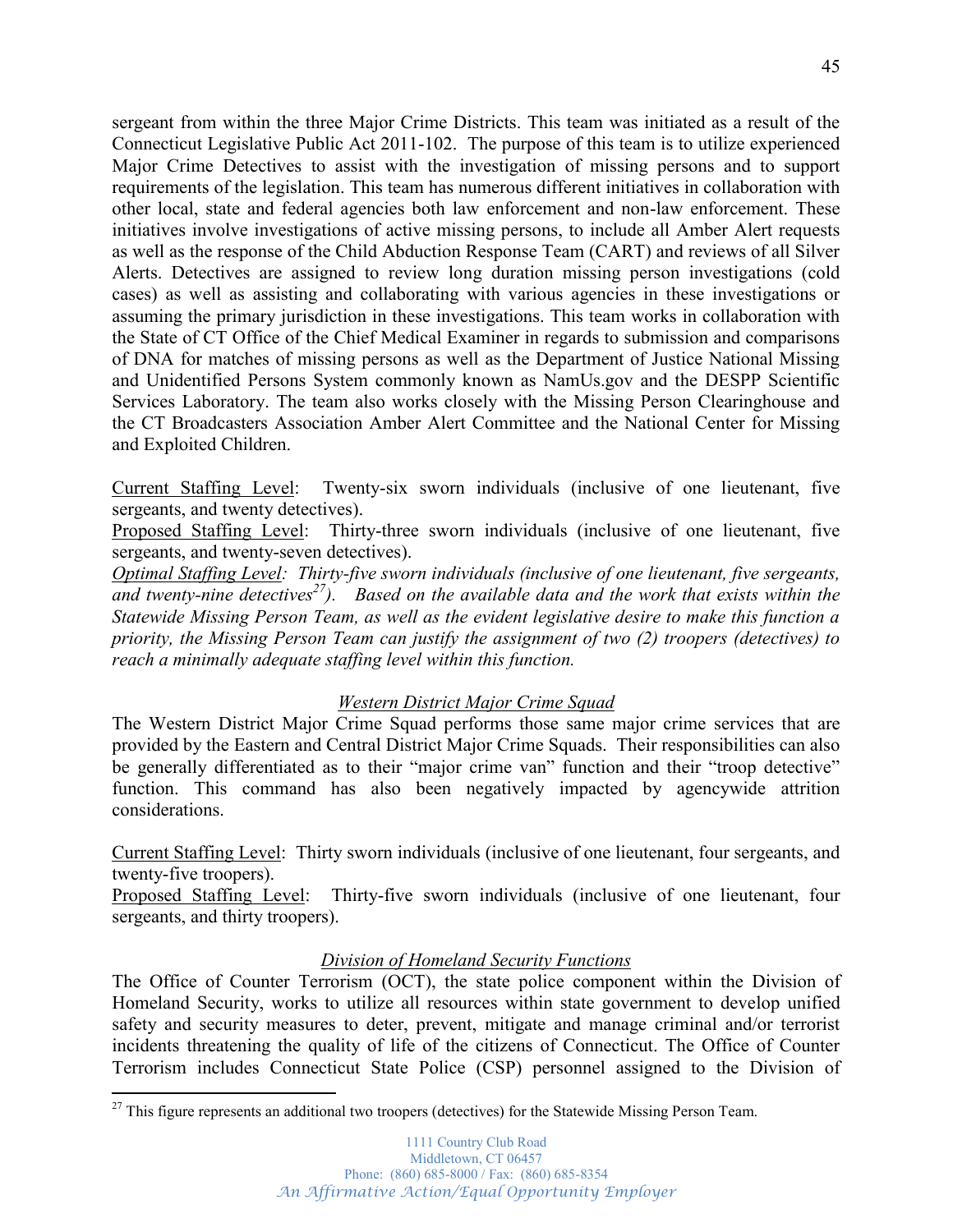Emergency Management and Homeland Security (DEMHS). Connecticut State Police personnel assigned to this division serve as liaisons and are responsible for coordinating efforts and fostering partnerships with local, state, and federal agencies so as to implement unified safety and security measures to prevent, mitigate, and manage incidents threatening the citizens of Connecticut. These sworn state police officers engage in law enforcement related investigations and operations with a homeland security mission. The Office of Counter Terrorism presently consists of the Critical Infrastructure Unit (CIU), members of the FBI's Joint Terrorism Task Force (JTTF) and the Connecticut Intelligence Center (CTIC). Each of these units has a complex and unique function and set of responsibilities.

The OCT is located at 25 Sigourney Street, Hartford. Along with office space, the OCT also contains a secure room equipped with the ability to receive and disseminate information at the "Secret Classified" level. All members of the OCT have a minimum of a "secret level" security clearance, to include all state agency and local liaisons.

In the coming months, the Fusion Center (CTIC) will be responsible for implementing the State of Connecticut's first law enforcement criminal intelligence database, CrimNtel. CrimeNtel will be made available to all law enforcement agencies across the state and will allow all law enforcement to share law enforcement sensitive information. This project will initially absorb a very significant amount of manpower and then less manpower to sustain, once implemented. Additionally, due to the much needed, recent technology upgrades to include a hiperwall, social media investigation software, crimNtel, and the ongoing coplink project, the proposed staffing at OCT is critical to the success of these projects, which includes the biggest law enforcement information sharing project in this state's history. This critical staffing would allow the fusion center to become better postured to eventually become a twenty-four hour watch center.

Current Staffing Level: Seven sworn individuals (including two assigned to the Office of Counter-Terrorism<sup>28</sup>, two assigned to the Critical Infrastructure Protection Unit<sup>29</sup>, one assigned to the Joint Terrorism Taskforce<sup>30</sup>, and two assigned to the CTIC/Fusion Center<sup>31</sup>).

Proposed Staffing Level: Fifteen sworn individuals (including the addition of one lieutenant, three sergeants, and four troopers) to fulfill current unit job responsibilities.

## *Emergency Services Unit*

The Emergency Services Unit is headquartered at the Fleet Administration Building in Colchester and provides specialized assistance to all State Police Troops/Units as well as to local, federal and state agencies. ESU also has offices at the Meriden Complex (Canine Unit), Brainard Field in Hartford (Aviation), and Union Station in New Haven (MTST). The Emergency Services Unit consists of the following units: Aviation Unit, Bomb Squad, Canine Unit, Crisis Negotiators, Dive Team / Marine Unit, Mass Transit Security Team, Paramedics, and the State Police Tactical Unit (SWAT). Canine Unit personnel function as a specific subunit within the Emergency Services Unit and they are responsible for the initial and in-service

<sup>&</sup>lt;sup>28</sup> Two troopers.<br><sup>29</sup> One sergeant and one trooper.<br><sup>30</sup> One trooper.<br><sup>31</sup> Two troopers.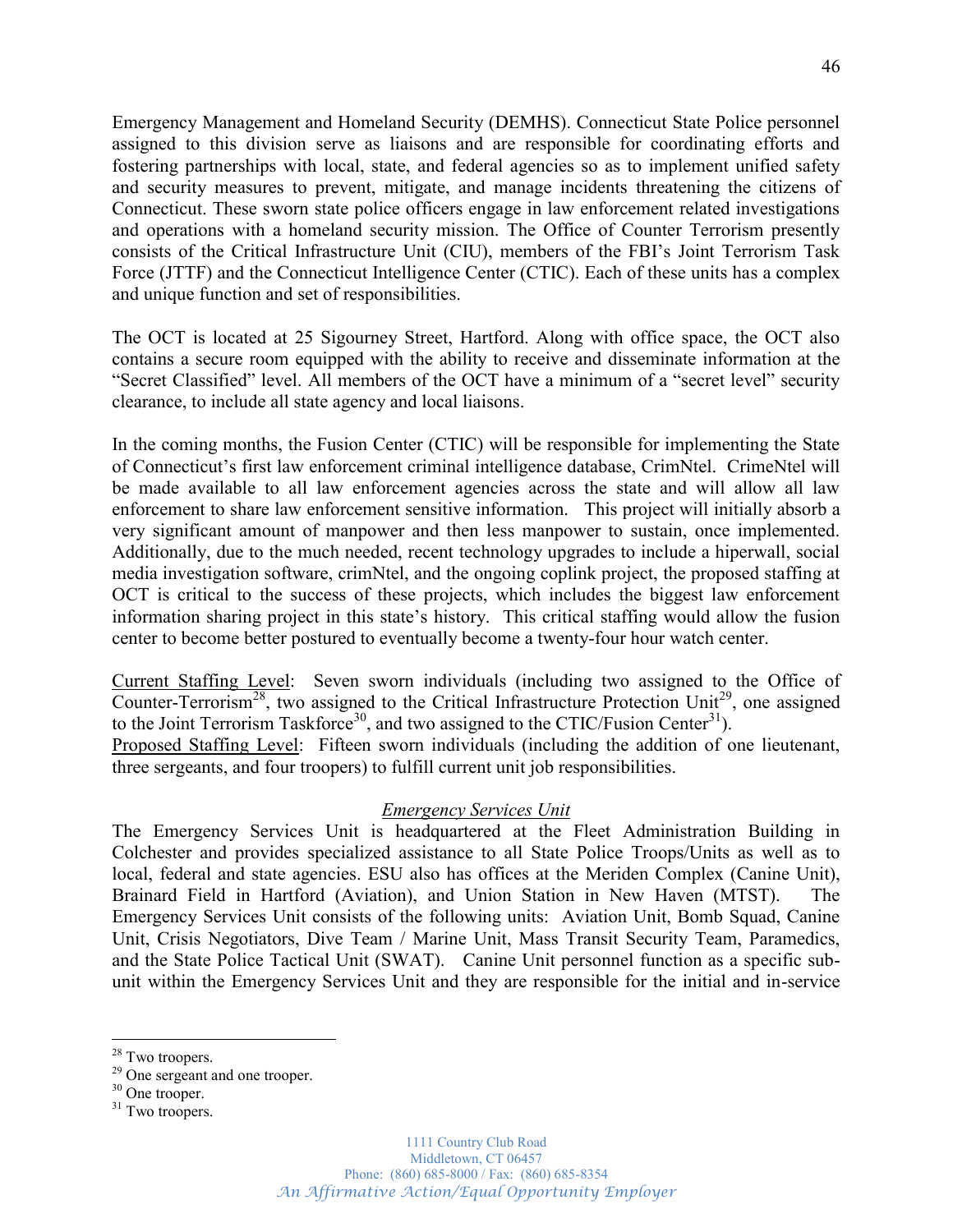training of all department patrol and specialty canines, as well as the provision of these same services for the majority of municipal police departments within the State of Connecticut.

ESU is a statewide command responsible for providing the above mentioned resources to state, local, and federal agencies upon request. Because of the unique missions and responsibilities of ESU, as well as the mission sets and equipment currently in the ESU inventory, ESU has a full time cadre of personnel who are augmented by part-time troopers who are assigned to other functions within the department. In many cases individual troopers have more than one specialty (example: a tactical team member who may also be a bomb technician, diver, and have an explosive detection canine). Due to the increased myriad responsibilities of this function, including training, equipment oversight and maintenance, operational assignments, and grant management, further command support is also needed within this function.

Current Staffing Level: Twenty-seven sworn individuals (inclusive of one major, one captain, four sergeants, and twenty-one troopers).

Proposed Staffing Level: Thirty-seven sworn individuals (inclusive of one major, two captains, four sergeants, and thirty troopers)<sup>32</sup>.

## *Headquarters Communications Center (Message Center)*

The Department of Emergency Services and Public Protection/Connecticut State Police Communications Center is responsible for a multitude of communications and dispatch related functions. These responsibilities range from answering simple inquiries through the telephone to assisting with the coordination and deployment of essential services, both civil and law enforcement related, during major weather or criminal incidents. Essentially, the staff at the Communications Center is responsible for the safety of all the citizens and law enforcement personnel of Connecticut by way of maintaining the communication lines amongst emergency service agencies and the state's citizenry.

The Communications Center consists of one (1) supervising sergeant and civilian dispatch personnel. The civilian dispatchers perform all the task required of the Message Center. The Communications Center is required to have two dispatchers on for each of the three shifts throughout the day.

Current Staffing Level: One sworn individual (sergeant). Proposed Staffing Level: One sworn individual (sergeant) (no change).

### *Eastern District Headquarters*

A district (approximately one third of the state is under the command and direction of one major (who serves as the district's commanding officer) and one captain (who serves as the district's executive officer). This level of supervision provides oversight to the four troops within the district and the district's major crime squad, ultimately reporting to the Office of Field Operations.

 $32$  Additional personnel would be assigned as follows: One (1) captain to an administrative function within the Emergency Services Unit and four (4) troopers to aviation unit staffing, two (2) troopers to canine unit staffing, and three (3) troopers to ESU staffing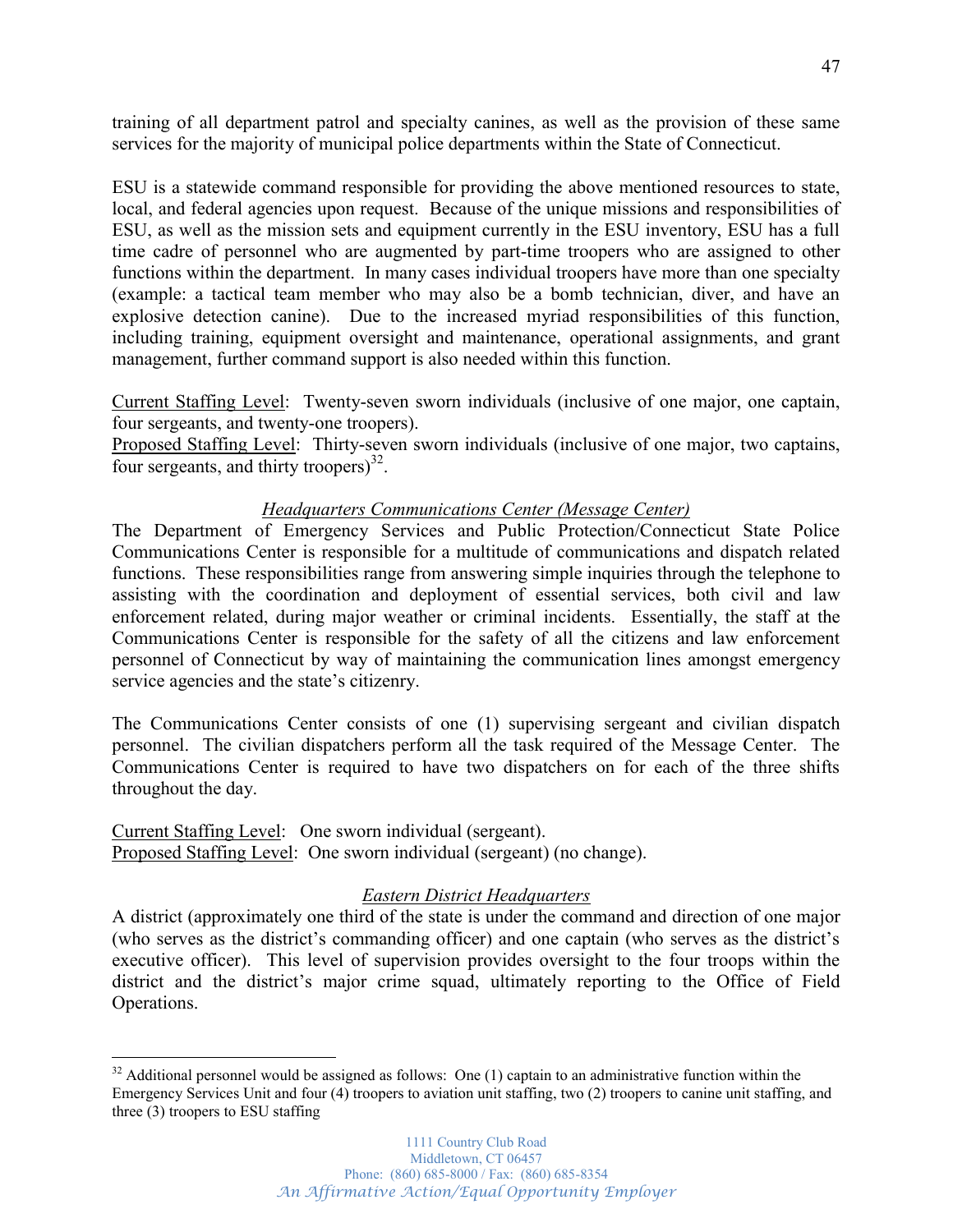Current Staffing Level: Two sworn individuals (inclusive of one major and one captain). Proposed Staffing Level: Two sworn individuals (inclusive of one major and one captain (no change).

## *Central District Headquarters*

A district (approximately one third of the state is under the command and direction of one major (who serves as the district's commanding officer) and one captain (who serves as the district's executive officer). This level of supervision provides oversight to the three<sup>33</sup> troops within the district and the district's major crime squad, ultimately reporting to the Office of Field Operations.

Current Staffing Level: Two sworn individuals (inclusive of one major and one captain). Proposed Staffing Level: Two sworn individuals (inclusive of one major and one captain (no change).

## *Western District Headquarters*

A district (approximately one third of the state is under the command and direction of one major (who serves as the district's commanding officer) and one captain (who serves as the district's executive officer). This level of supervision provides oversight to the four troops within the district and the district's major crime squad, ultimately reporting to the Office of Field Operations.

Current Staffing Level: Two sworn individuals (inclusive of one major and one captain). Proposed Staffing Level: Two sworn individuals (inclusive of one major and one captain (no change).

## *School Resource Officer (SRO) Program*

Beginning in approximately 2000 the Connecticut State Police began participation in a "School" Resource Officer Program." This program, which has become a commonly accepted, positive aspect of modern-day professional policing, placed state troopers within certain schools within state police jurisdictions. The tasks and responsibilities of State Police SROs were broad ranging, but generally included the following:

- Provided law enforcement and police services to the school, school grounds and areas adjacent to the school. Investigate allegations of criminal incidents in accordance with agency policies and procedures. Enforced state and local laws and ordinances. Made appropriate referrals to juvenile authorities or other governmental agencies.
- Worked to prevent juvenile delinguency through close contact and positive relationships with students. In addition the SROs developed crime prevention programs and conducted security inspections to deter criminal or delinquent activities. The SROs monitored crime statistics and worked with local state police officers and students together to design crime prevention strategies.

 $33$  It is acknowledged that since the merger of Troop "W" Bradley Field with Troop "H" Hartford, that the Central District maintains only three (3) recognized troops. It is also noted, however, that district staffing and areas of responsibility did not diminish with the consolidation of these two troops.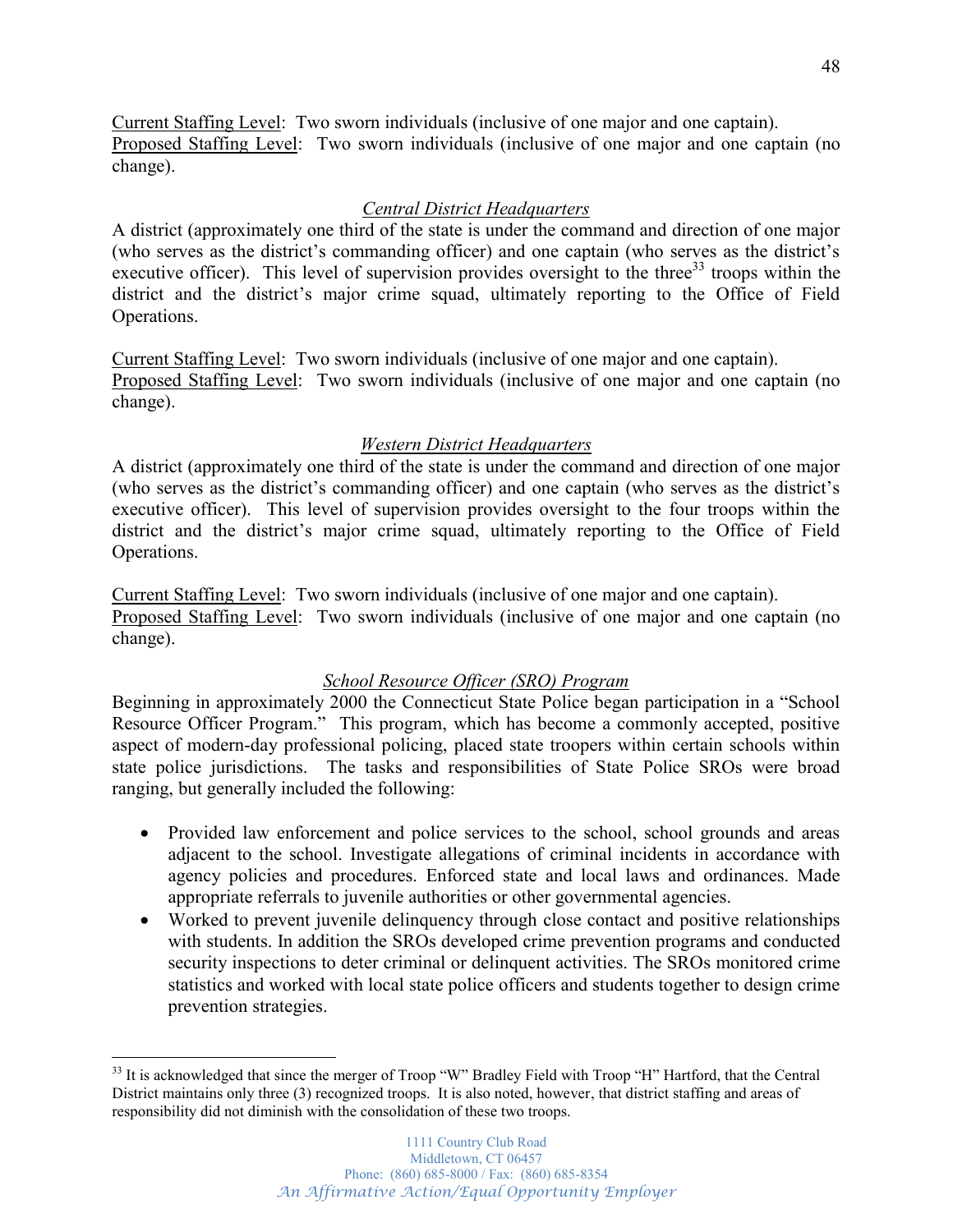- Established and maintained a close partnership with school administrators in order to provide for a safe school environment. Assisted school officials with their efforts to comply with Board Of Education policies and procedures. Ensured school administrators safety by being present during school searches, which might involve weapons, controlled dangerous substances, or in cases where the student's emotional state might present a risk to the administrator. Assisted school administrators in emergency crisis planning and building security matters. Provided input for school personnel in handling crisis situations, which might arise at the school.
- Promoted a law enforcement presence within the school community. Attended and participated in school functions. Built working relationships with the school's staff as well as with student and parent groups.
- Developed and implemented classes in law related education to support the educational efforts of the faculty. Worked closely with teachers in designing and presenting lawrelated topics and the role of police in our society.
- Worked with guidance counselors and other student support staff to assist students and to provide services to students involved in situations where referrals to service agencies are necessary. Assisted in conflict resolution efforts.
- Initiated interaction with students in the classroom and general areas of the school building. Promoted the profession of police officer and be a positive role model. Increased the visibility and accessibility of police to the school community.

Despite the success of this program, and in an effort to locate and reassign available personnel back to the patrol function, the Connecticut State Police discontinued their involvement in the School Resource Officer program in approximately 2008. Significant resistance to this decision was offered from impacted groups (Boards of Education, School Superintendents, PTA Organizations, Elected Officials) but the decision, made solely as a cost savings measure, stood. As a result, the Connecticut State Police recognize the need for, and value associated with, an SRO program, but have been unable, owing to budget constraints, to effectuate such a program since that time. This staffing study calls for the reconstitution of this program under the "optimal staffing formula."

At present, Troops "G", "H," and "I" have SROs that are assigned out of these troop locations, out of the troop personnel complement (as opposed to flowing from a dedicated SRO Program), with these individuals being paid for by the State Technical Schools under assorted MOUs.

| <b>Optimal Staffing Level:</b> | Trop 'A'' |             |
|--------------------------------|-----------|-------------|
|                                | Troop "B" | $\rho^{35}$ |
|                                | Trop 'C'  | $2^{36}$    |

<sup>&</sup>lt;sup>34</sup> This command has staffed their schools with local constabulary personnel, working out of the resident trooper program, to the current satisfaction of appropriate school administrators.<br><sup>35</sup> This command has staffed their schools with local constabulary personnel, working out of the resident trooper

program, to the current satisfaction of appropriate school administrators.

 $36$  It is noted that in addition to these two positions for Troop "C," the Town of Tolland is currently in discussion with Connecticut State Police personnel as to "converting" one of their currently serving Resident Troopers into a School Resource Officer for those periods when school is in session. This Resident Trooper would return to town patrol duties when school was out of session. It is unclear if the Town of Tolland would opt to retain a full-time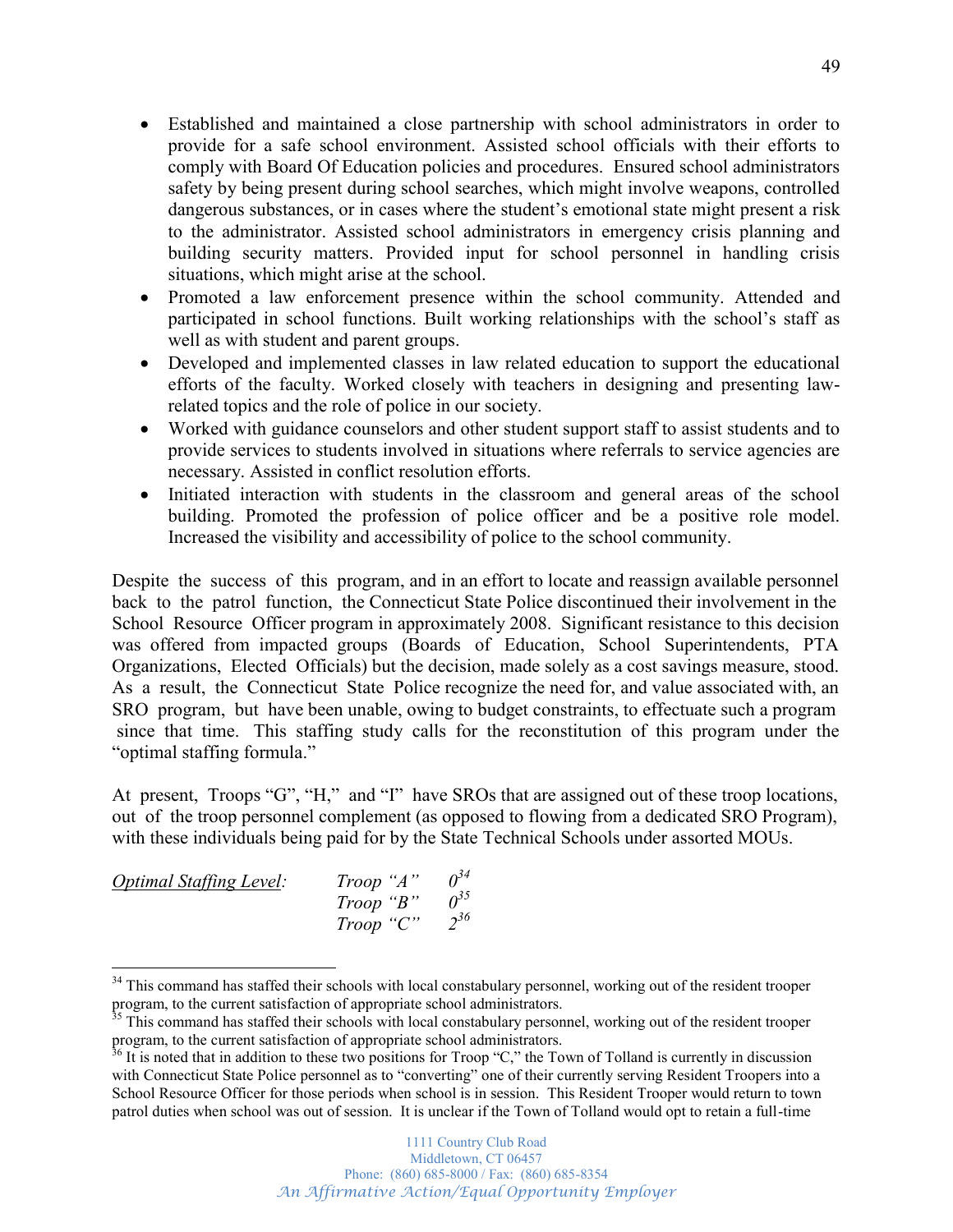| Troop | "D"     | $\overline{2}$ |
|-------|---------|----------------|
| Troop | " $E$ " | 2              |
| Troop | "F"     | 2              |
| Troop | "G"     | $2^{37}$       |
| Troop | "H"     | $2^{38}$       |
| Troop | "I"     | $2^{39}$       |
| Troop | "K"     | 2              |
| Troop | "L"     | $\theta^{40}$  |

*Total To Reconstitute the SRO Program within the Connecticut State Police: 16*

 $\overline{a}$ 

School Resource Officer (independent of this Resident Trooper "conversion") if one were otherwise available to them.

<sup>&</sup>lt;sup>37</sup> Please note that Troop "G" currently utilizes two troopers as SROs, for the state technical schools, that are paid for by the state technical schools.

<sup>&</sup>lt;sup>38</sup> Please note that Troop "H" currently utilizes two troopers as SROs, for the state technical schools, that are paid for by the state technical schools.

<sup>&</sup>lt;sup>39</sup> Please note that Troop "I" currently utilizes one trooper as an SRO, for the state technical schools, that are paid for by the state technical schools.

 $40$  This command has staffed their schools with local constabulary personnel, working out of the resident trooper program, to the current satisfaction of appropriate school administrators.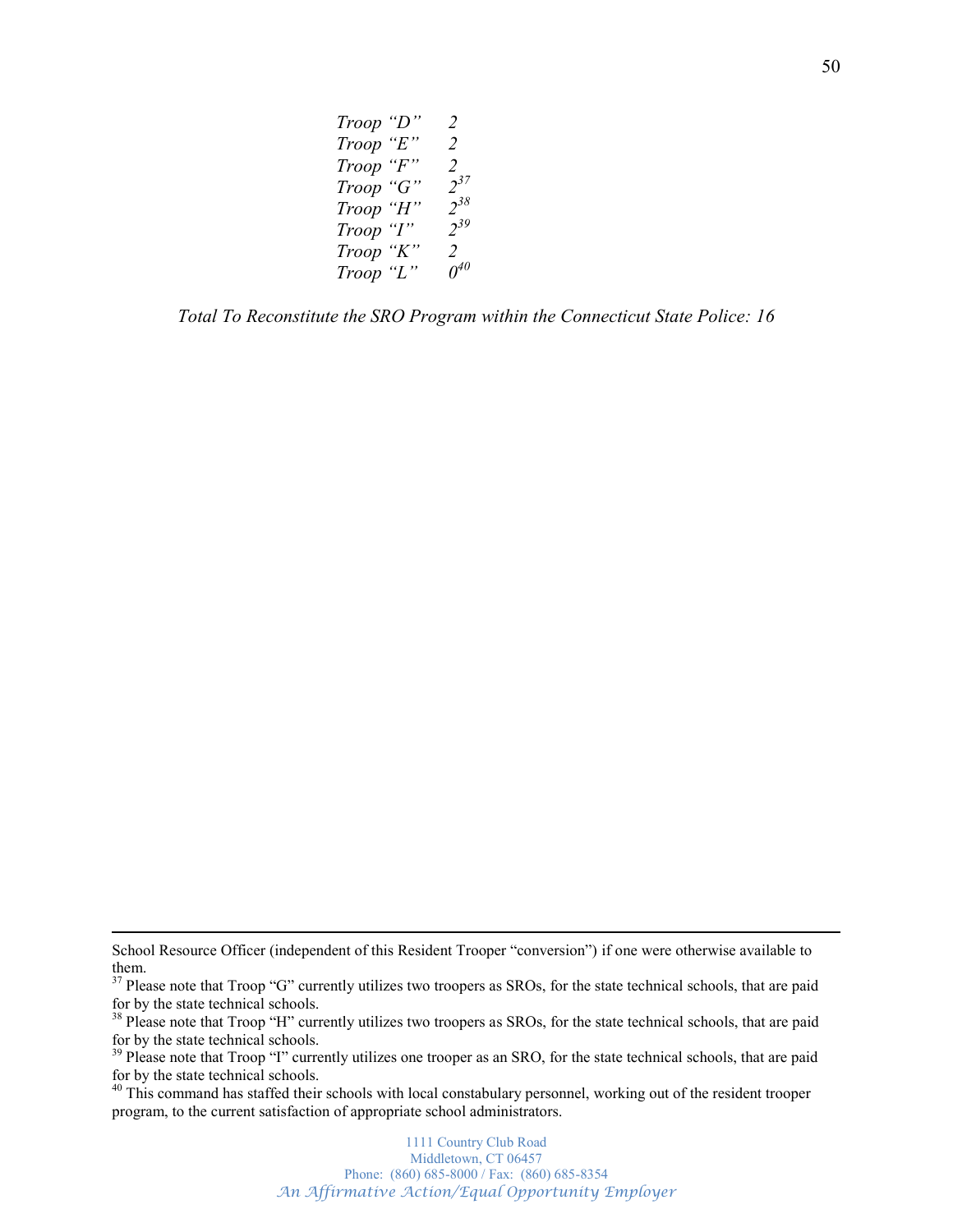### **INCUMBENT AGENCY STAFFING LEVELS**

With assistance from Ms. Felicia Emanuel, Department of Emergency Services and Public Protection Human Resources Unit, a data-run on current staffing within the Division of State Police was completed and provided to this writer on August 19, 2014, reflecting division staffing as of August 1,  $2014^{41}$ . This data-run was necessary to establish current division staffing levels as a baseline for both present and future manpower calculations. It is noted that this report showed a total division complement of 1,155 sworn employees, which includes the currently serving seventy state police academy recruits ("trooper trainees") as of this date.

This data-run, updated to include the appropriate training academy complement, reflects current sworn staffing within the Division of State Police of 1,155 incumbent employees. These employees are further broken down as follows:

Sworn Personnel: 1,085 Trooper Trainees: 70 (Currently Assigned to the State Police Training Academy) \_\_\_\_\_\_\_\_\_\_\_\_\_\_\_\_\_\_\_\_\_\_\_\_\_\_ Total: 1,155

As such, "proposed staffing needs," and "optimal staffing needs," as detailed above and as summarized below, must be calculated in relation to this incumbent level of agency staffing. It is further noted that while these seventy trooper trainees are not currently serving in a law enforcement role (beyond their training responsibilities), these individuals will graduate from the Connecticut State Police Training Academy on December 11, 2014, and then will assume independent patrol duties approximately eight to ten weeks thereafter, contingent upon the successful completion of the Field Training Officer program.

<sup>&</sup>lt;sup>41</sup> See material indexed at Tab #2 herein.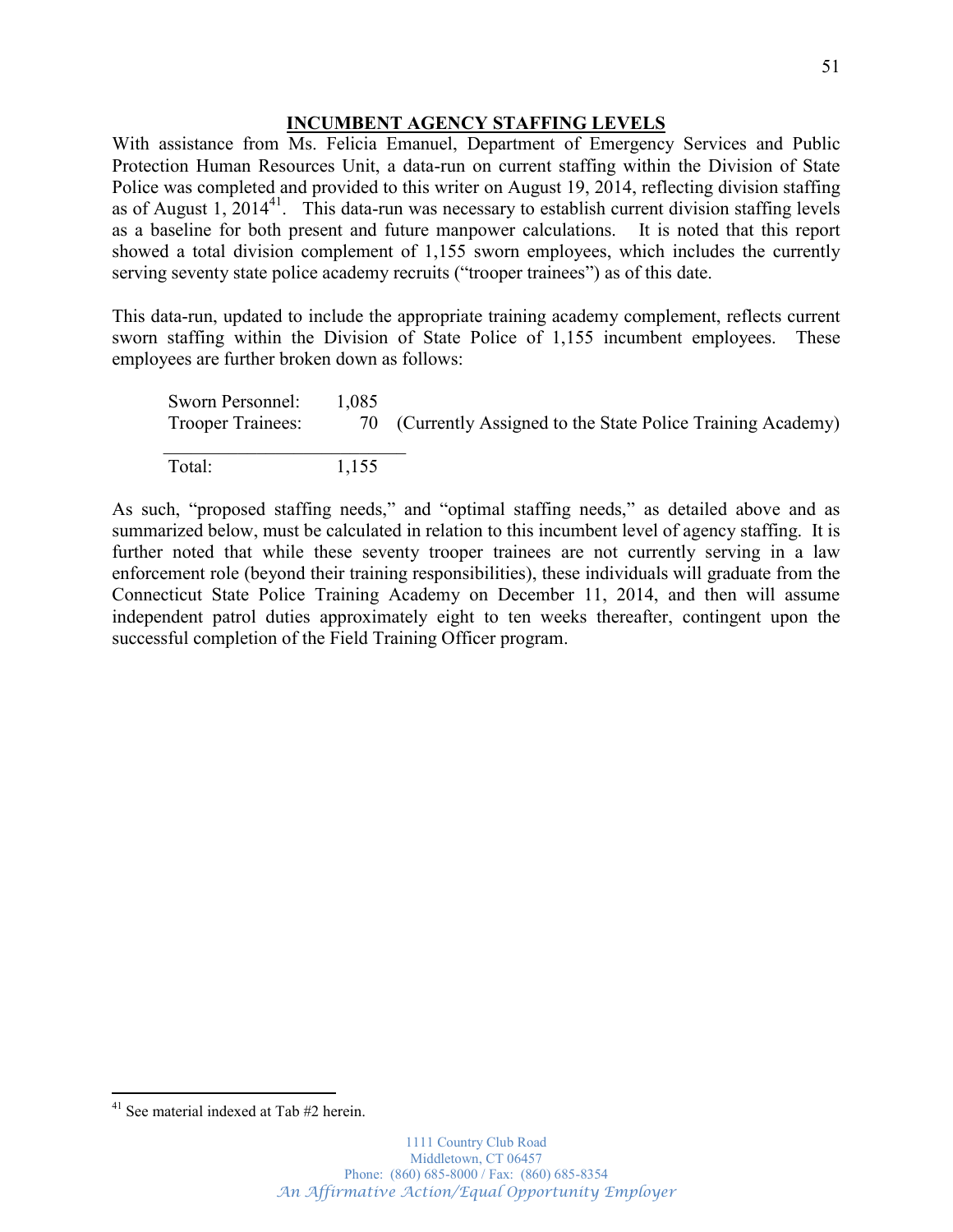## **STAFFING NEEDS ± SUMMARY AND CONCLUSION**

Based on the aforementioned data, and individualized troop and unit staffing studies referenced herein, and making use of the "Freeman Formula" to calculate out patrol level staffing, the following manpower needs have been calculated for the Division of State Police. Future personnel assignments and distributions should take into account these calculations in the allocation and designation of division personnel.

| Troop "A" Southbury            |        |            |
|--------------------------------|--------|------------|
| <b>Current Staffing Level</b>  | Sworn: | $74^{42}$  |
| <b>Proposed Staffing Level</b> | Sworn: | $89^{43}$  |
| Troop "B" North Canaan         |        |            |
| <b>Current Staffing Level</b>  | Sworn: | $51^{44}$  |
| <b>Proposed Staffing Level</b> | Sworn: | $63^{45}$  |
| <b>Optimal Staffing Level</b>  | Sworn: | $81^{46}$  |
| Troop "C" Tolland              |        |            |
| <b>Current Staffing Level</b>  | Sworn: | $73^{47}$  |
| <b>Proposed Staffing Level</b> | Sworn: | $102^{48}$ |
| Troop "D" Danielson            |        |            |
| <b>Current Staffing Level</b>  | Sworn: | $63^{49}$  |
| <b>Proposed Staffing Level</b> | Sworn: | $70^{50}$  |
| <b>Optimal Staffing Level</b>  | Sworn: | $79^{51}$  |

<sup>&</sup>lt;sup>42</sup> Inclusive of one lieutenant, one master-sergeant, six sergeants, forty-eight troopers, four resident trooper sergeants, and fourteen resident troopers.

<sup>&</sup>lt;sup>43</sup> Inclusive of one lieutenant, one master-sergeant, six sergeants, sixty-three troopers, four resident trooper

and fourteen resident troopers.<br>
<sup>44</sup> Inclusive of one lieutenant, one master-sergeant, seven sergeants, thirty-eight troopers, and four resident troopers.<br>
<sup>45</sup> Inclusive of one lieutenant, one master-sergeant, seven serg

This would allow Troop "B" to add in the two necessary patrols to achieve an appropriate level of staffing to satisfy public and employee safety.

 $47$  Inclusive of one lieutenant, two master-sergeants, seven sergeants, thirty-nine troopers, three resident trooper sergeants, and twenty-one resident troopers.

 $48$  Inclusive of one lieutenant, two master-sergeants, thirteen sergeants, sixty-two troopers, three resident trooper sergeants and twenty-one resident troopers).

<sup>&</sup>lt;sup>49</sup> Inclusive of one lieutenant, one master-sergeant, five sergeants, forty-eight troopers, and eight resident troopers.<br><sup>50</sup> Inclusive of one lieutenant, one-master-sergeant, six sergeants, fifty-four troopers, and eigh

current patrol structure.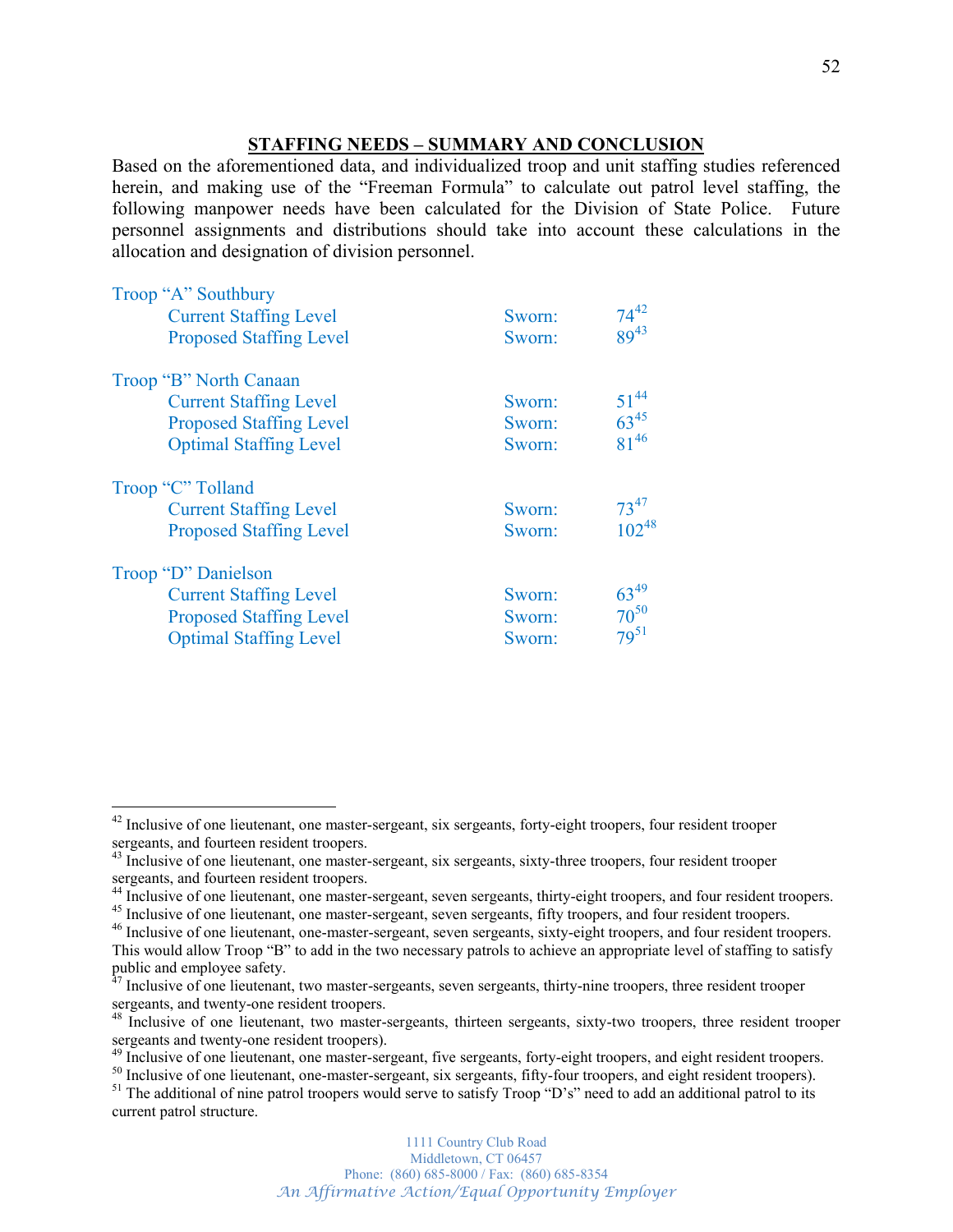| Troop "E" Montville            |        |            |
|--------------------------------|--------|------------|
| <b>Current Staffing Level</b>  | Sworn: | $72^{52}$  |
| <b>Proposed Staffing Level</b> | Sworn: | $87^{53}$  |
| <b>Optimal Staffing Level</b>  | Sworn: | $99^{54}$  |
| Troop "F" Westbrook            |        |            |
| <b>Current Staffing Level</b>  | Sworn: | $60^{55}$  |
| <b>Proposed Staffing Level</b> | Sworn: | 8356       |
| Troop "G" Bridgeport           |        |            |
| <b>Current Staffing Level</b>  | Sworn: | $72^{57}$  |
| <b>Proposed Staffing Level</b> | Sworn: | $100^{58}$ |
| <b>Optimal Staffing Level</b>  | Sworn: | $109^{59}$ |
| Troop "H" Hartford             |        |            |
| <b>Current Staffing Level</b>  | Sworn: | $91^{60}$  |
| <b>Proposed Staffing Level</b> | Sworn: | $113^{61}$ |
| <b>Optimal Staffing Level</b>  | Sworn: | $122^{62}$ |
| Troop "I" Bethany              |        |            |
| <b>Current Staffing Level</b>  | Sworn: | $52^{63}$  |
| <b>Proposed Staffing Level</b> | Sworn: | $77^{64}$  |
| <b>Optimal Staffing Level</b>  | Sworn: | $95^{65}$  |

<sup>&</sup>lt;sup>52</sup> Inclusive of one lieutenant, one master-sergeant, seven sergeants, fifty-one troopers, three resident trooper sergeants, and nine resident troopers.

<sup>&</sup>lt;sup>53</sup>Inclusive of one lieutenant, one-master-sergeant, seven sergeants, sixty-six troopers, three resident trooper sergeants and nine resident troopers).

 $54$  The additional of nine patrol troopers would serve to satisfy Troop "E's" need to add an additional patrol to its current patrol structure and the additional of three sergeants would serve to provide adequate personnel to reconstitute the late evening shift sergeant.

<sup>&</sup>lt;sup>55</sup> Inclusive of one lieutenant, one master-sergeant, seven sergeants, thirty-eight troopers, and thirteen resident troopers.

<sup>&</sup>lt;sup>56</sup> Inclusive of one lieutenant, one-master-sergeant, seven sergeants, sixty-one troopers, and thirteen resident troopers).<br><sup>57</sup> Inclusive of one lieutenant, one master-sergeant, nine sergeants, and sixty-one troopers.

 $58$  Inclusive of one lieutenant, one master-sergeant, nine sergeants, and eighty-nine troopers.<br> $59$  Inclusive of one lieutenant, one master-sergeant, nine sergeants, and ninety-eight troopers. This would allow the

staffing of one additional patrol on Route 15.

<sup>&</sup>lt;sup>60</sup> Inclusive of one lieutenant, two master-sergeants, twelve sergeants, seventy-four troopers, and two resident troopers.

<sup>&</sup>lt;sup>61</sup> Inclusive of one lieutenant, two-master-sergeants, twelve sergeants, ninety-six troopers, and two resident troopers.

 $62$  The additional of nine patrol troopers would serve to satisfy Troop "H's" need to add one additional patrol to its troop complement, on a  $\frac{24}{7365}$  basis.<br><sup>63</sup> Inclusive of one lieutenant, seven sergeants, forty troopers, and four resident troopers.

<sup>&</sup>lt;sup>64</sup> Inclusive of one lieutenant, one master-sergeant, seven sergeants, sixty-four troopers, and four resident troopers.<br><sup>65</sup> The additional of eighteen patrol troopers would serve to satisfy Troop "I's" need to add two ad its troop complement, on a 24/7/365 basis.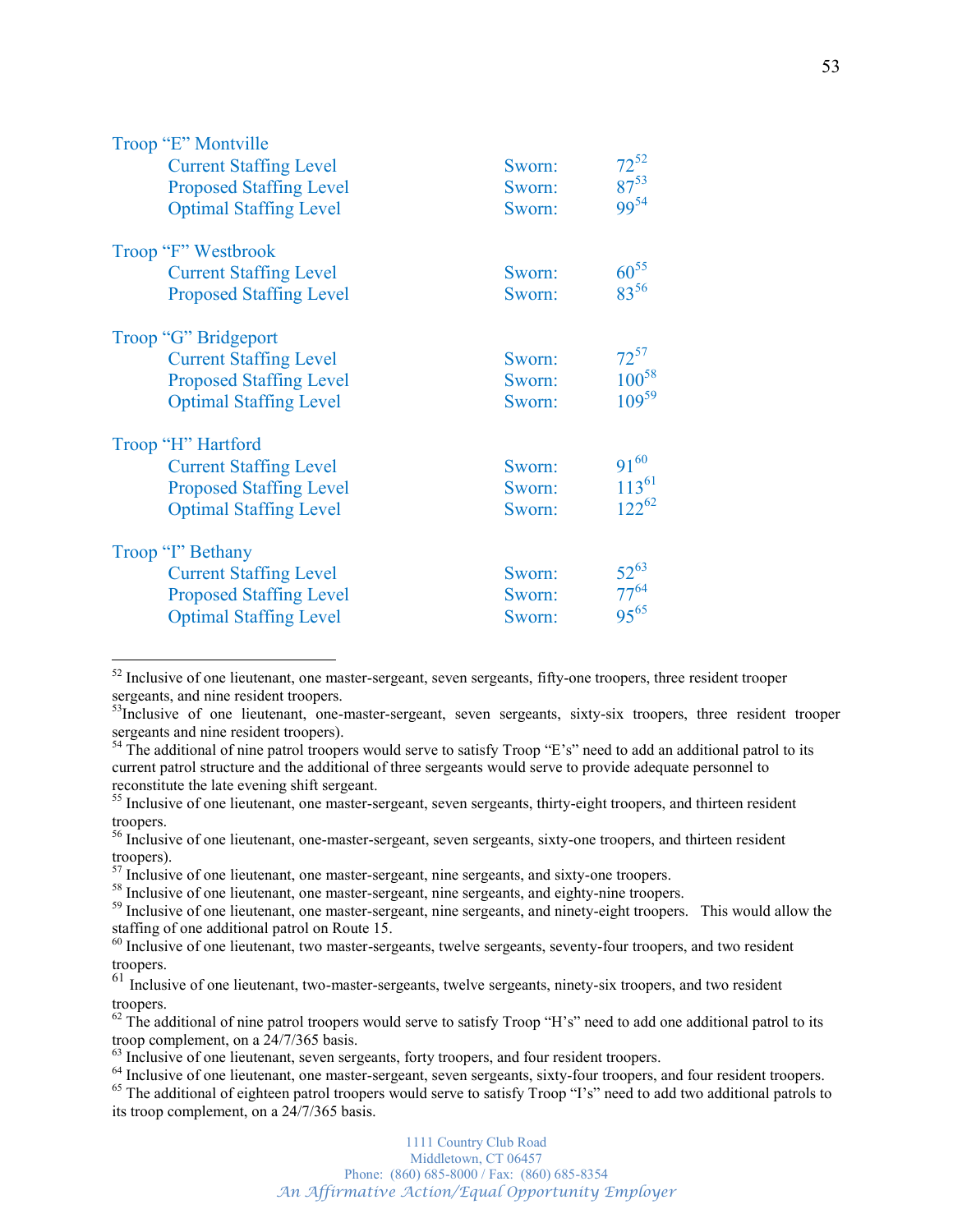| Troop "K" Colchester                                                                                                        |        |                    |
|-----------------------------------------------------------------------------------------------------------------------------|--------|--------------------|
| <b>Current Staffing Level</b>                                                                                               | Sworn: | 6366               |
| <b>Proposed Staffing Level</b>                                                                                              | Sworn: | $80^{67}$          |
| Troop "L" Litchfield                                                                                                        |        |                    |
| <b>Current Staffing Level</b>                                                                                               | Sworn: | $61^{68}$          |
| <b>Proposed Staffing Level</b>                                                                                              | Sworn: | $75^{69}$          |
| Deputy Commissioner's/Colonel's Office                                                                                      |        |                    |
| <b>Current Staffing Level</b>                                                                                               | Sworn: | $\frac{2^{70}}{2}$ |
| <b>Proposed Staffing Level</b>                                                                                              | Sworn: |                    |
| Division of Scientific Services Functions (Computer Crime-Investigation; Computer Forensic<br>Analysis, Firearms/Toolmarks) |        |                    |
| <b>Current Staffing Level</b>                                                                                               | Sworn: | 13                 |
| <b>Proposed Staffing Level</b>                                                                                              | Sworn: | 13                 |
| Bureau of Professional Standards and Compliance (Internal Affairs, Accreditation, Inspections)                              |        |                    |
| <b>Current Staffing Level</b>                                                                                               | Sworn: | $11^{71}$          |
| <b>Proposed Staffing Level</b>                                                                                              | Sworn: | $14^{72}$          |
| <b>Optimal Staffing Level</b>                                                                                               | Sworn: | $15^{73}$          |
| <b>OAS Staff Function</b>                                                                                                   |        |                    |
| <b>Current Staffing Level</b>                                                                                               | Sworn: | $4^{74}$           |
| <b>Proposed Staffing Level</b>                                                                                              | Sworn: | 4                  |
|                                                                                                                             |        |                    |

<sup>&</sup>lt;sup>66</sup> Inclusive of one lieutenant, one master-sergeant, five sergeants, forty-four troopers, one resident trooper sergeant, and eleven resident troopers.

 $67$  Inclusive of one lieutenant, one master-sergeant, six sergeants, sixty troopers, one resident trooper sergeant, and eleven resident troopers.

<sup>&</sup>lt;sup>68</sup> Inclusive of one lieutenant, one master-sergeant, ten sergeants, forty troopers, one resident trooper sergeant, and eight resident troopers.

<sup>&</sup>lt;sup>69</sup> Inclusive of one lieutenant, one master-sergeant, ten sergeants, fifty-four troopers, one resident trooper sergeant, and eight resident troopers.<br> $\frac{70}{10}$  Inclusive of the state police deputy commissioner (colonel) and chief of staff (major).

 $71$  Inclusive of one major as the bureau commanding officer and the following unit breakdowns: Internal Affairs: One captain, three lieutenants, three sergeants; Accreditation Unit: One lieutenant and one sergeant; Inspections Unit: One lieutenant.

 $72$  Inclusive of one major, one captains, six lieutenants, and six sergeants, and continuing the non-operational status of the Risk Management Unit.

 $73$  Inclusive of one major, two captains, six lieutenants, and six sergeants, and allowing the reconstitution of the Risk Management Unit.

<sup>&</sup>lt;sup>74</sup> Inclusive of three sergeants and one trooper.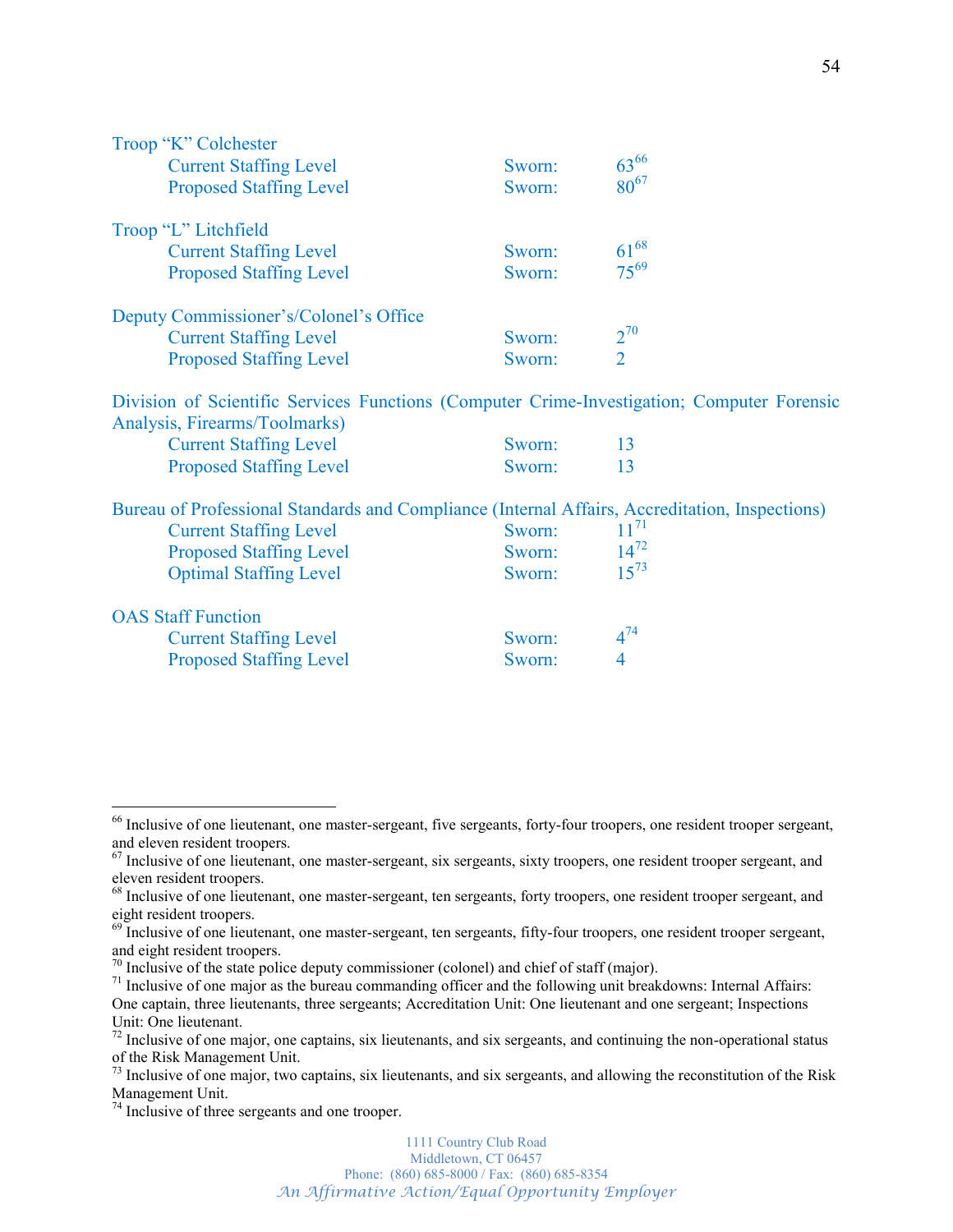| $\frac{1}{2}$<br><i>I</i> <b>MALILLING WELL</b><br><b>Current Staffing Level</b> | Sworn: | $4^{75}$         |
|----------------------------------------------------------------------------------|--------|------------------|
| <b>Proposed Staffing Level</b>                                                   | Sworn: | $\overline{4}$   |
|                                                                                  |        |                  |
| <b>OAS AFIS/Livescan Unit</b>                                                    |        |                  |
| <b>Current Staffing Level</b>                                                    | Sworn: | $\boldsymbol{0}$ |
| <b>Proposed Staffing Level</b>                                                   | Sworn: | 0                |
| <b>OAS</b> Connecticut Telecommunications Section                                |        |                  |
| <b>Current Staffing Level</b>                                                    | Sworn: | $\boldsymbol{0}$ |
| <b>Proposed Staffing Level</b>                                                   | Sworn: | $\overline{0}$   |
| <b>OAS Grants Administration Unit</b>                                            |        |                  |
| <b>Current Staffing Level</b>                                                    | Sworn: | $\boldsymbol{0}$ |
| <b>Proposed Staffing Level</b>                                                   | Sworn: | 0                |
| <b>OAS Facilities Management Unit</b>                                            |        |                  |
| <b>Current Staffing Level</b>                                                    | Sworn: | $\boldsymbol{0}$ |
| <b>Proposed Staffing Level</b>                                                   | Sworn: | $\overline{0}$   |
| <b>OAS Fleet Operations Unit</b>                                                 |        |                  |
| <b>Current Staffing Level</b>                                                    | Sworn: | $\boldsymbol{0}$ |
| <b>Proposed Staffing Level</b>                                                   | Sworn: | $\overline{0}$   |
| <b>OAS</b> Research and Planning Unit                                            |        |                  |
| <b>Current Staffing Level</b>                                                    | Sworn: |                  |
| <b>Proposed Staffing Level</b>                                                   | Sworn: | $2^{76}$         |
| <b>OAS Background Investigation Unit</b>                                         |        |                  |
| <b>Current Staffing Level</b>                                                    | Sworn: | $4^{77}$         |
| <b>Proposed Staffing Level</b>                                                   | Sworn: | $11^{78}$        |
| <b>OAS COLLECT Unit</b>                                                          |        |                  |
| <b>Current Staffing Level</b>                                                    | Sworn: | $\boldsymbol{0}$ |
| <b>Proposed Staffing Level</b>                                                   | Sworn: | 0                |
| <b>OAS</b> Computer Services Unit                                                |        |                  |
| <b>Current Staffing Level</b>                                                    | Sworn: | $\theta$         |
| <b>Proposed Staffing Level</b>                                                   | Sworn: | $\bf{0}$         |

OAS Bureau of Field Technology, Infrastructure & Transportation Administration / Bureau of Information Systems and Technology Administration

<sup>&</sup>lt;sup>75</sup> Inclusive of two captains, one lieutenant, and one sergeant.<br><sup>76</sup> Inclusive of one lieutenant as the unit commanding officer and one trooper.<br><sup>77</sup> Inclusive of two sergeants and two troopers.

<sup>&</sup>lt;sup>78</sup> Inclusive of one lieutenant to serve as the commanding officer, two sergeants, and eight troopers.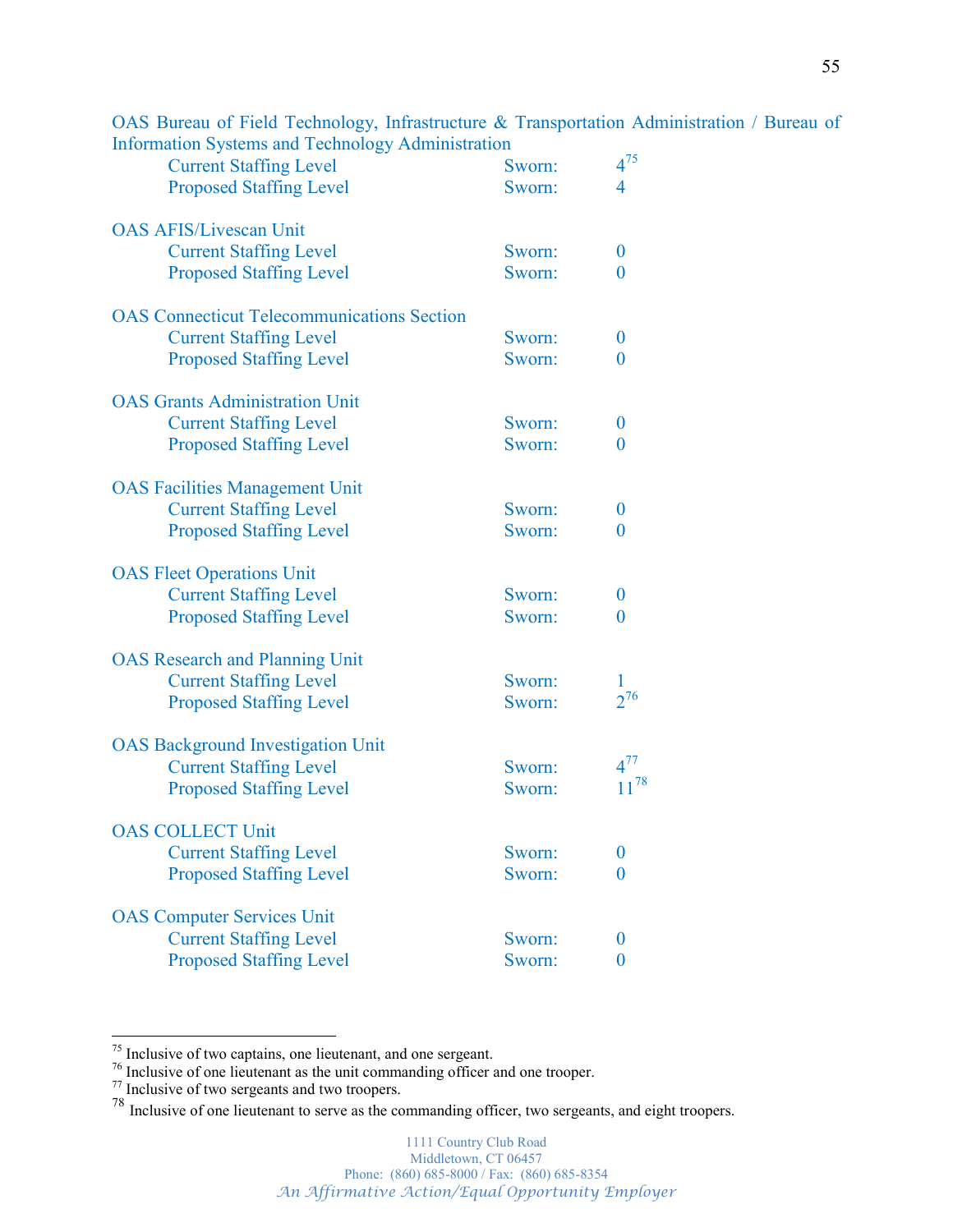| <b>OAS Crimes Analysis Unit</b>                    |        |                 |
|----------------------------------------------------|--------|-----------------|
| <b>Current Staffing Level</b>                      | Sworn: | $\overline{0}$  |
| <b>Proposed Staffing Level</b>                     | Sworn: | $\theta$        |
| Fire and Explosion Investigation Unit              |        |                 |
| <b>Current Staffing Level</b>                      | Sworn: | $15^{79}$       |
| <b>Proposed Staffing Level</b>                     | Sworn: | $21^{80}$       |
| <b>OAS</b> Fingerprint Unit                        |        |                 |
| <b>Current Staffing Level</b>                      | Sworn: | $\overline{0}$  |
| <b>Proposed Staffing Level</b>                     | Sworn: | $\theta$        |
| <b>OAS Polygraph Unit</b>                          |        |                 |
| <b>Current Staffing Level</b>                      | Sworn: | $4^{81}$        |
| <b>Proposed Staffing Level</b>                     | Sworn: | $5^{82}$        |
| <b>OAS</b> Reports and Records                     |        |                 |
| <b>Current Staffing Level</b>                      | Sworn: | 0               |
| <b>Proposed Staffing Level</b>                     | Sworn: | $\theta$        |
| <b>OAS</b> Selection Unit                          |        |                 |
| <b>Current Staffing Level</b>                      | Sworn: | $3^{83}$        |
| <b>Proposed Staffing Level</b>                     | Sworn: | $7^{84}$        |
| <b>OAS Regulatory &amp; Support Services Staff</b> |        |                 |
| <b>Current Staffing Level</b>                      | Sworn: | $1^{85}$        |
| <b>Proposed Staffing Level</b>                     | Sworn: | 1               |
| <b>OAS</b> Special Licensing and Firearms Unit     |        |                 |
| <b>Current Staffing Level</b>                      | Sworn: | $10^{86}$       |
| <b>Proposed Staffing Level</b>                     | Sworn: | $16^{87}$       |
| <b>OAS Sex Offender Registry Unit</b>              |        |                 |
| <b>Current Staffing Level</b>                      | Sworn: | $6^{88}$        |
| <b>Proposed Staffing Level</b>                     | Sworn: | 8 <sup>89</sup> |

1111 Country Club Road Middletown, CT 06457 Phone: (860) 685-8000 / Fax: (860) 685-8354 *An Affirmative Action/Equal Opportunity Employer*

<sup>&</sup>lt;sup>79</sup> Inclusive of two sergeants and thirteen troopers (detectives).<br><sup>80</sup> Inclusive of one lieutenant, three sergeants and seventeen troopers (detectives).<br><sup>81</sup> Inclusive of two sergeants and two troopers (all polygraph ex desired robust applicant pool and thereafter process their applications in a timely manner.

<sup>&</sup>lt;sup>85</sup> Inclusive of one captain who serves as the commanding officer for the subordinate functions within this command.

<sup>&</sup>lt;sup>86</sup> Inclusive of one lieutenant, two sergeants, and seven troopers.<br><sup>87</sup> Inclusive of one lieutenant, two sergeants, and thirteen troopers.<br><sup>88</sup> Inclusive of one lieutenant, one sergeant, and four troopers.<br><sup>89</sup> Inclusive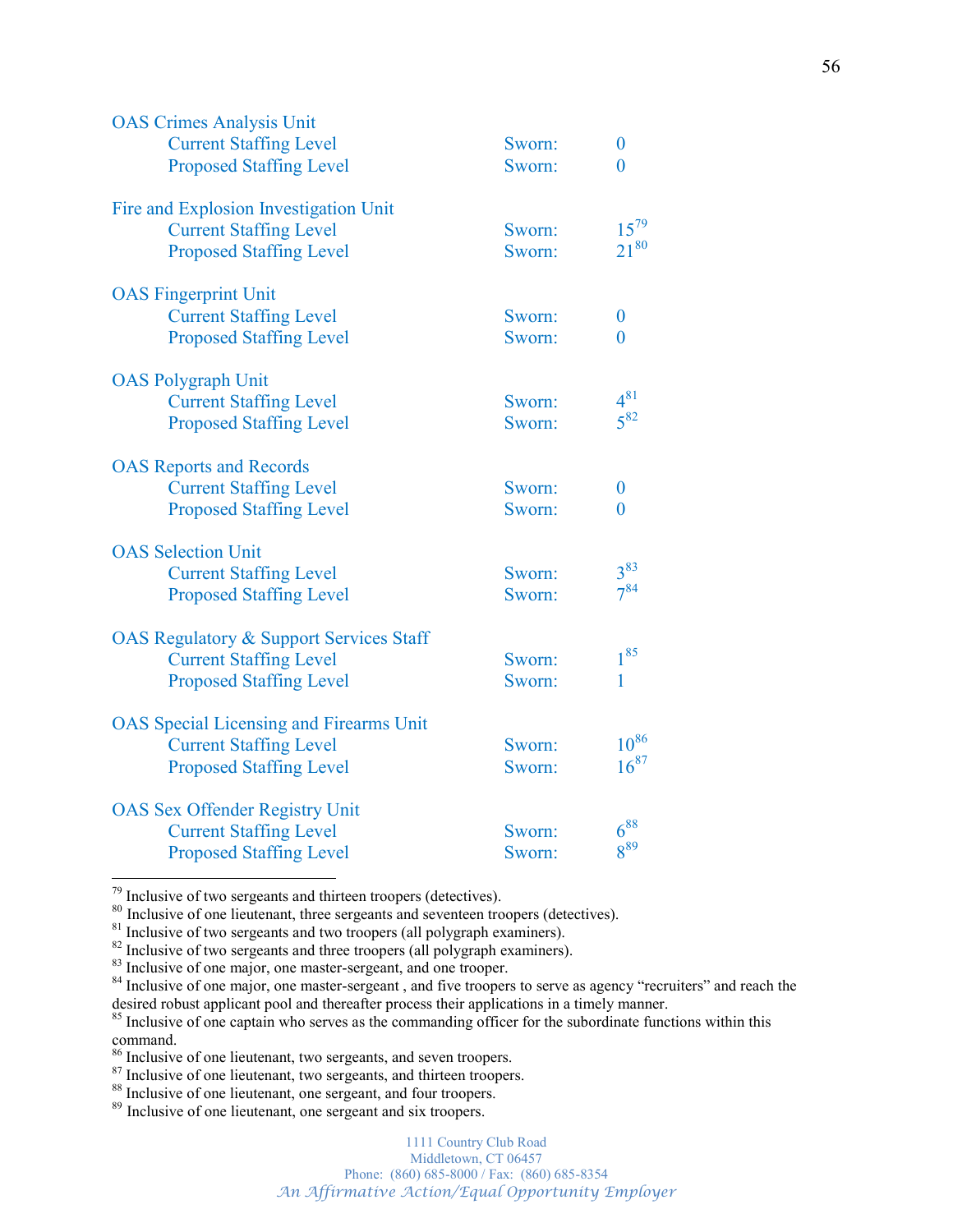| <b>OAS Deadly Weapon Offender Registry Unit</b>                     |                  | $3^{90}$      |
|---------------------------------------------------------------------|------------------|---------------|
| <b>Current Staffing Level</b><br><b>Proposed Staffing Level</b>     | Sworn:<br>Sworn: | $6^{91}$      |
| <b>OAS</b> State Police Bureau of Identification (SPBI)             |                  |               |
| <b>Current Staffing Level</b>                                       | Sworn:           | $\frac{2}{2}$ |
| <b>Proposed Staffing Level</b>                                      | Sworn:           |               |
| <b>OAS State Police Training Academy and Firearms Training Unit</b> |                  |               |
| <b>Current Staffing Level</b>                                       | Sworn:           | $26^{92}$     |
| <b>Proposed Staffing Level</b>                                      | Sworn:           | $41^{93}$     |
| <b>OAS CAD/RMS/GIS Unit</b>                                         |                  |               |
| <b>Current Staffing Level</b>                                       | Sworn:           | $\mathbf{1}$  |
| <b>Proposed Staffing Level</b>                                      | Sworn:           | 1             |
| <b>BCI All Functions</b>                                            |                  |               |
| <b>Current Staffing Level</b>                                       | Sworn:           | $66^{94}$     |
| <b>Proposed Staffing Level</b>                                      | Sworn:           | $107^{95}$    |
| <b>OFO</b> / Command Function                                       |                  |               |
| <b>Current Staffing Level</b>                                       | Sworn:           |               |
| <b>Proposed Staffing Level</b>                                      | Sworn:           | $\frac{2}{3}$ |
| <b>Legal Affairs Unit</b>                                           |                  |               |
| <b>Current Staffing Level</b>                                       | Sworn:           | 1             |
| <b>Proposed Staffing Level</b>                                      | Sworn:           | $\mathbf{1}$  |
| <b>Labor Relations Unit</b>                                         |                  |               |
| <b>Current Staffing Level</b>                                       | Sworn:           | $1^{96}$      |
| <b>Proposed Staffing Level</b>                                      | Sworn:           | 1             |
| <b>OFO Governor's Security Unit</b>                                 |                  |               |
| <b>Current Staffing Level</b>                                       | Sworn:           | $16^{97}$     |
| <b>Proposed Staffing Level</b>                                      | Sworn:           | $19^{98}$     |
|                                                                     |                  |               |

<sup>&</sup>lt;sup>90</sup> Inclusive of three troopers.<br><sup>91</sup> Inclusive of six troopers.<br><sup>92</sup> Inclusive of one captain, three sergeants, and twenty-two troopers.<br><sup>93</sup> Inclusive of one captain, two master-sergeants, four sergeants and thirty-fou (detectives).

<sup>&</sup>lt;sup>96</sup> One major.<br><sup>97</sup> Inclusive of one lieutenant, two sergeants, and thirteen troopers.<br><sup>98</sup> Inclusive of one lieutenant, two sergeants, and sixteen troopers.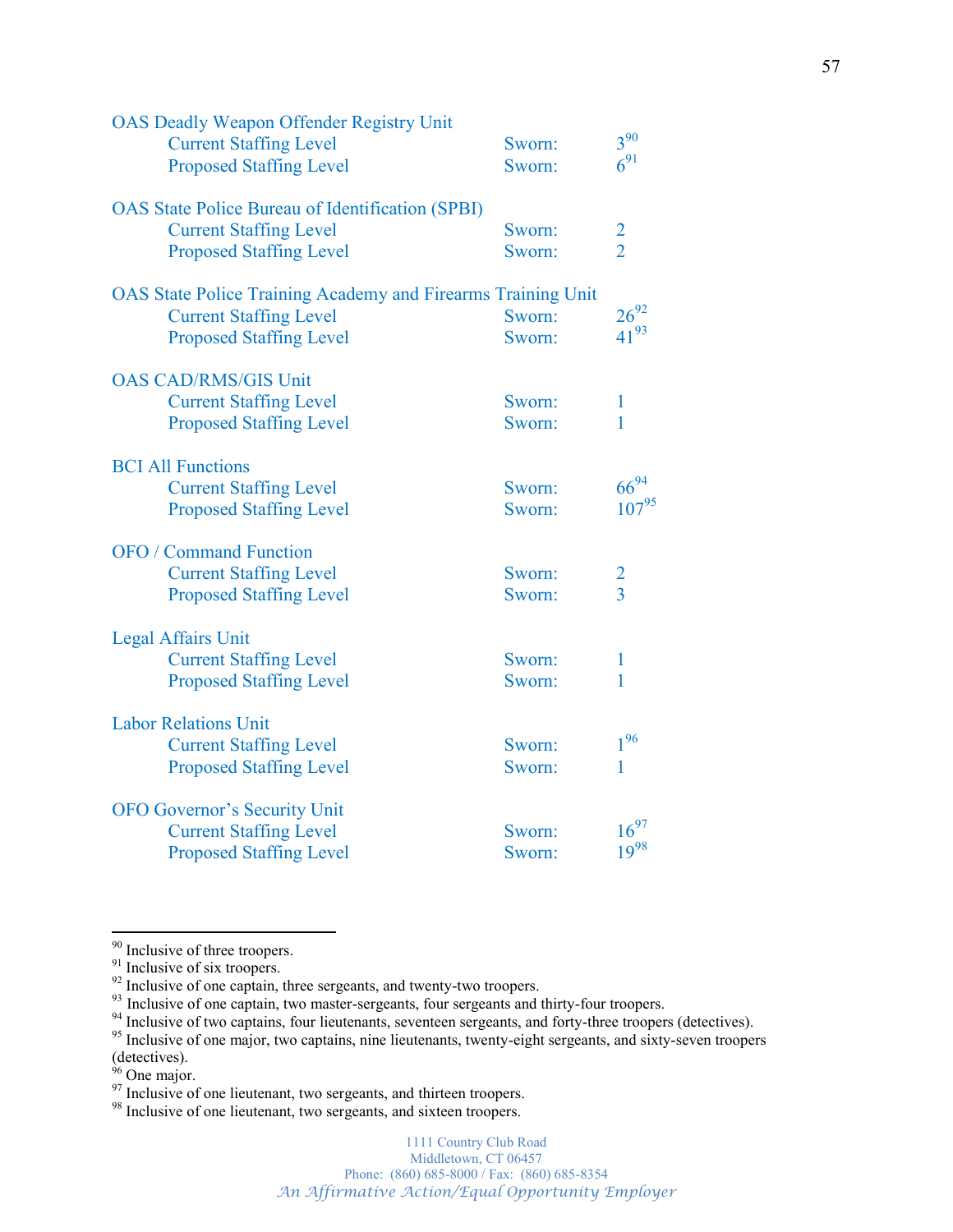| <b>HQ Public Information Office</b>       |        |                |
|-------------------------------------------|--------|----------------|
| <b>Current Staffing Level</b>             | Sworn: | $\mathbf{1}$   |
| <b>Proposed Staffing Level</b>            | Sworn: | $\overline{2}$ |
| <b>HQ STOPS / Special Services Unit</b>   |        |                |
| <b>Current Staffing Level</b>             | Sworn: | $\overline{3}$ |
| <b>Proposed Staffing Level</b>            | Sworn: | $\overline{3}$ |
| <b>OFO Traffic Services Unit</b>          |        |                |
| <b>Current Staffing Level</b>             | Sworn: | 27             |
| <b>Proposed Staffing Level</b>            | Sworn: | 63             |
| <b>Eastern District Major Crime Squad</b> |        |                |
| <b>Current Staffing Level</b>             | Sworn: | $29^{99}$      |
| <b>Proposed Staffing Level</b>            | Sworn: | $35^{100}$     |
| <b>Central District Major Crime Squad</b> |        |                |
| <b>Current Staffing Level</b>             | Sworn: | $26^{101}$     |
| <b>Proposed Staffing Level</b>            | Sworn: | $33^{102}$     |
| <b>Optimal Staffing Level</b>             | Sworn: | $35^{103}$     |
| Western District Major Crime Squad        |        |                |
| <b>Current Staffing Level</b>             | Sworn: | $30^{104}$     |
| <b>Proposed Staffing Level</b>            | Sworn: | $35^{105}$     |

Division of Homeland Security Functions (Office of Counter Terrorism, Critical Infrastructure Protection Unit, Joint Terrorism Taskforce, CTIC/Fusion Center).

| <b>Current Staffing Level</b>                                                          | Sworn:    | $7^{106}$  |
|----------------------------------------------------------------------------------------|-----------|------------|
| <b>Proposed Staffing Level</b>                                                         | Sworn:    | $15^{107}$ |
| Emergency Services Unit (Inclusive of the Canine Unit)                                 |           |            |
| $C_{\text{tunneling}}$ $C_{\text{to}}$ $C_{\text{to}}$ $T_{\text{to}}$ $T_{\text{to}}$ | Ossanan i | 27108      |

| <b>Current Staffing Level</b>  | Sworn: | $27^{108}$ |
|--------------------------------|--------|------------|
| <b>Proposed Staffing Level</b> | Sworn: | $37^{109}$ |

<sup>&</sup>lt;sup>99</sup> Inclusive of five sergeants, and twenty-four troopers (detectives).<br><sup>100</sup> Inclusive of one lieutenant, five sergeants and twenty-nine troopers).<br><sup>101</sup> Inclusive of one lieutenant, five sergeants, and twenty troopers assigned to the Statewide Missing Persons Team..<br><sup>104</sup> Inclusive of one lieutenant, four sergeants, and twenty-five troopers.<br><sup>105</sup> Inclusive of one lieutenant, four sergeants, and thirty troopers.<br><sup>105</sup> Inclusive of one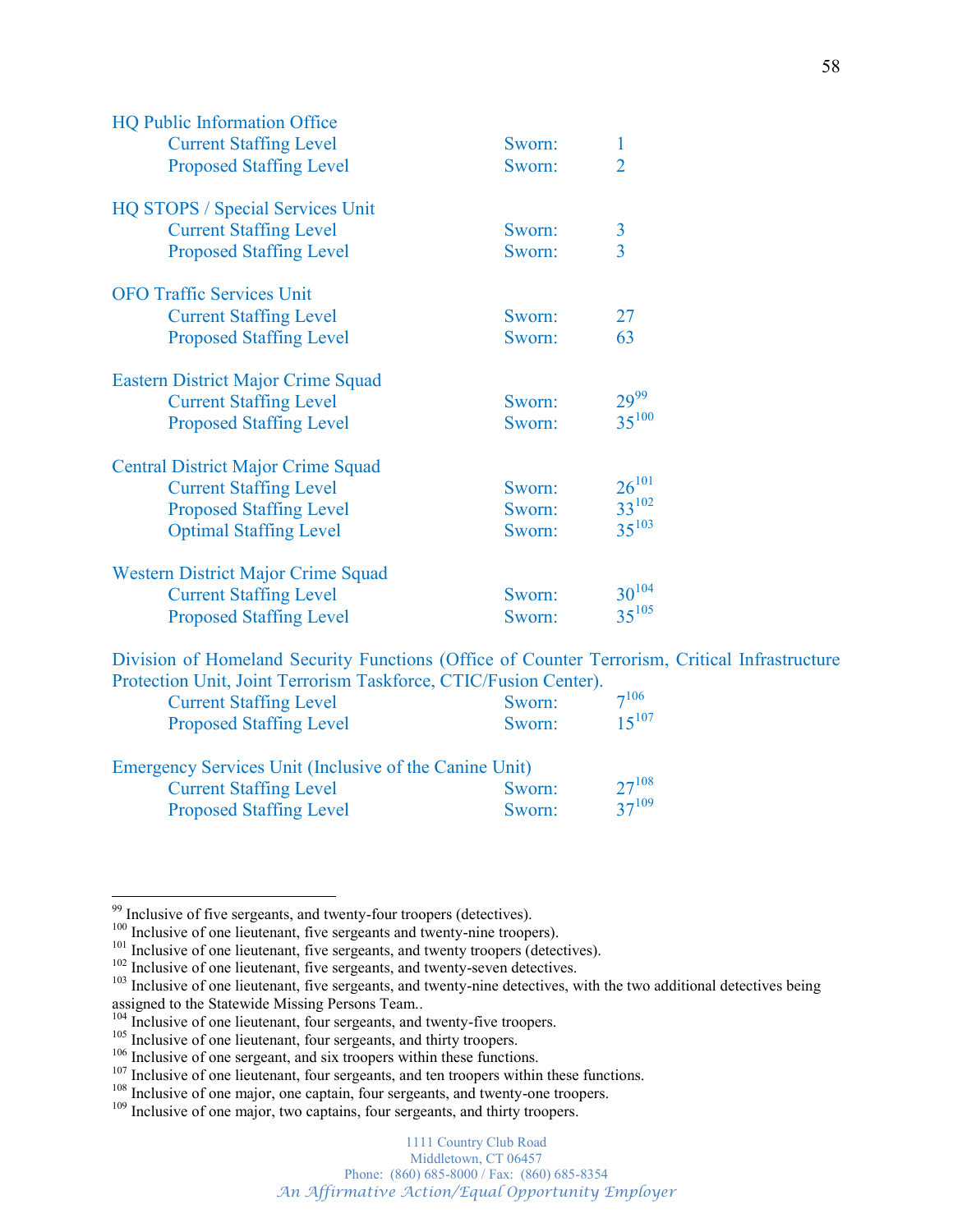| Sworn: |                |
|--------|----------------|
| Sworn: |                |
|        |                |
| Sworn: | $2^{110}$      |
| Sworn: | $\overline{2}$ |
|        |                |
| Sworn: | $2^{111}$      |
| Sworn: | $\overline{2}$ |
|        |                |
| Sworn: | $2^{112}$      |
| Sworn: | $\overline{2}$ |
|        |                |
| Sworn: | $\mathbf{0}$   |
| Sworn: |                |
| Sworn: | 16             |
|        |                |

 $\frac{110}{111}$  Inclusive of one major (commanding officer) and one captain (executive officer).<br> $\frac{111}{112}$  Inclusive of one major (commanding officer) and one captain (executive officer).<br> $\frac{112}{112}$  Inclusive of one